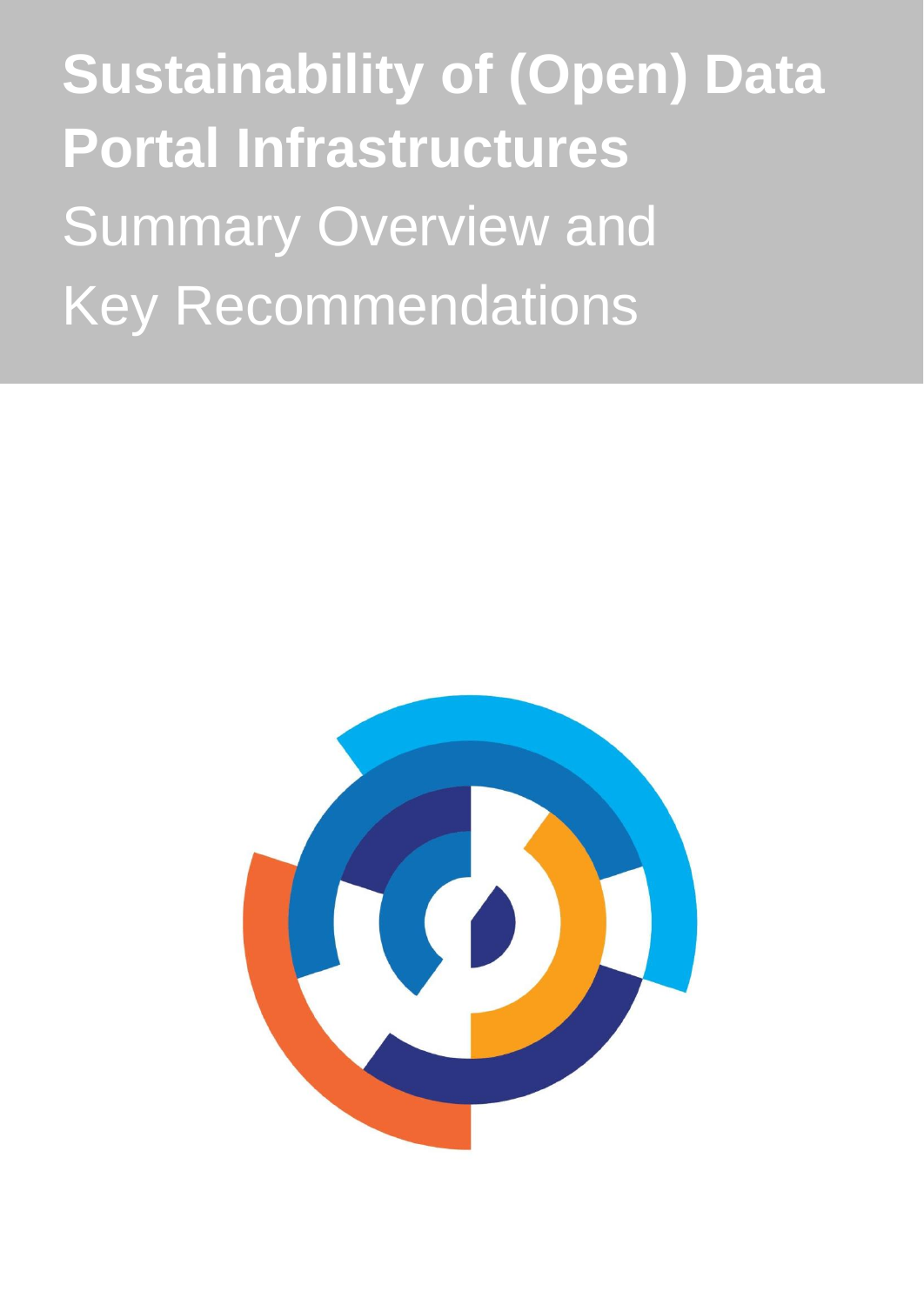This study has been prepared by the University of Southampton as part of the European Data Portal. The European Data Portal is an initiative of the European Commission, implemented with the support of a consortium led by Capgemini Invent, including Intrasoft International, Fraunhofer Fokus, con.terra, Sogeti, 52North, Time.Lex, the Lisbon Council, and the University of Southampton. The Publications Office of the European Union is responsible for contract management of the European Data Portal.

For more information about this paper, please contact:

#### **European Commission**

Directorate General for Communications Networks, Content and Technology Unit G.1 Data Policy and Innovation Daniele Rizzi – Policy Officer Email: [daniele.rizzi@ec.europa.eu](mailto:daniele.rizzi@ec.europa.eu) 

#### **European Data Portal**

Gianfranco Cecconi, European Data Portal Lead Esther Huyer Email: [gianfranco.cecconi@capgemini.com](mailto:gianfranco.cecconi@capgemini.com) Email: [esther.huyer@capgemini.com](mailto:esther.huyer@capgemini.com)

**Written and reviewed by:** Johanna Walker Luis-Daniel Ibanez

Email: [j.c.walker@soton.ac.uk](mailto:j.c.Walker@soton.ac.uk) Email: [l.d.ibanez@soton.ac.uk](mailto:l.d.ibangonzalez@soton.ac.uk)

Elena Simperl With Laura Koesten, Mark Frank, Jacqui Email: [elena.simperl@kcl.ac.uk](mailto:elena.simperl@kcl.ac.uk) Ayling, Peter West, Eric Costa and Sarah Hewitt (University of Southampton)

Last update: 02.03.2020 www:<https://europeandataportal.eu/> @: [info@europeandataportal.eu](mailto:info@europeandataportal.eu) 

#### **DISCLAIMER**

By the European Commission, Directorate-General of Communications Networks, Content and Technology. The information and views set out in this publication are those of the author(s) and do not necessarily reflect the official opinion of the Commission. The Commission does not guarantee the accuracy of the data included in this study. Neither the Commission nor any person acting on the Commission's behalf may be held responsible for the use, which may be made of the information contained therein.

Luxembourg: Publications Office of the European Union, 2020 © European Union, 2020



OA-02-20-162-EN-N ISBN: 978-92-78-42145-8 doi: 10.2830/086159



The reuse policy of European Commission documents is implemented by the Commission Decision 2011/833/EU of 12 December 2011 on the reuse of Commission documents (OJ L 330, 14.12.2011, p. 39). Except otherwise noted, the reuse of this document is authorised under a Creative Commons Attribution 4.0 International (CC-BY 4.0) licence [\(https://creativecommons.org/licenses/by/4.0/\)](https://creativecommons.org/licenses/by/4.0/). This means that reuse is allowed provided appropriate credit is given and any changes are indicated.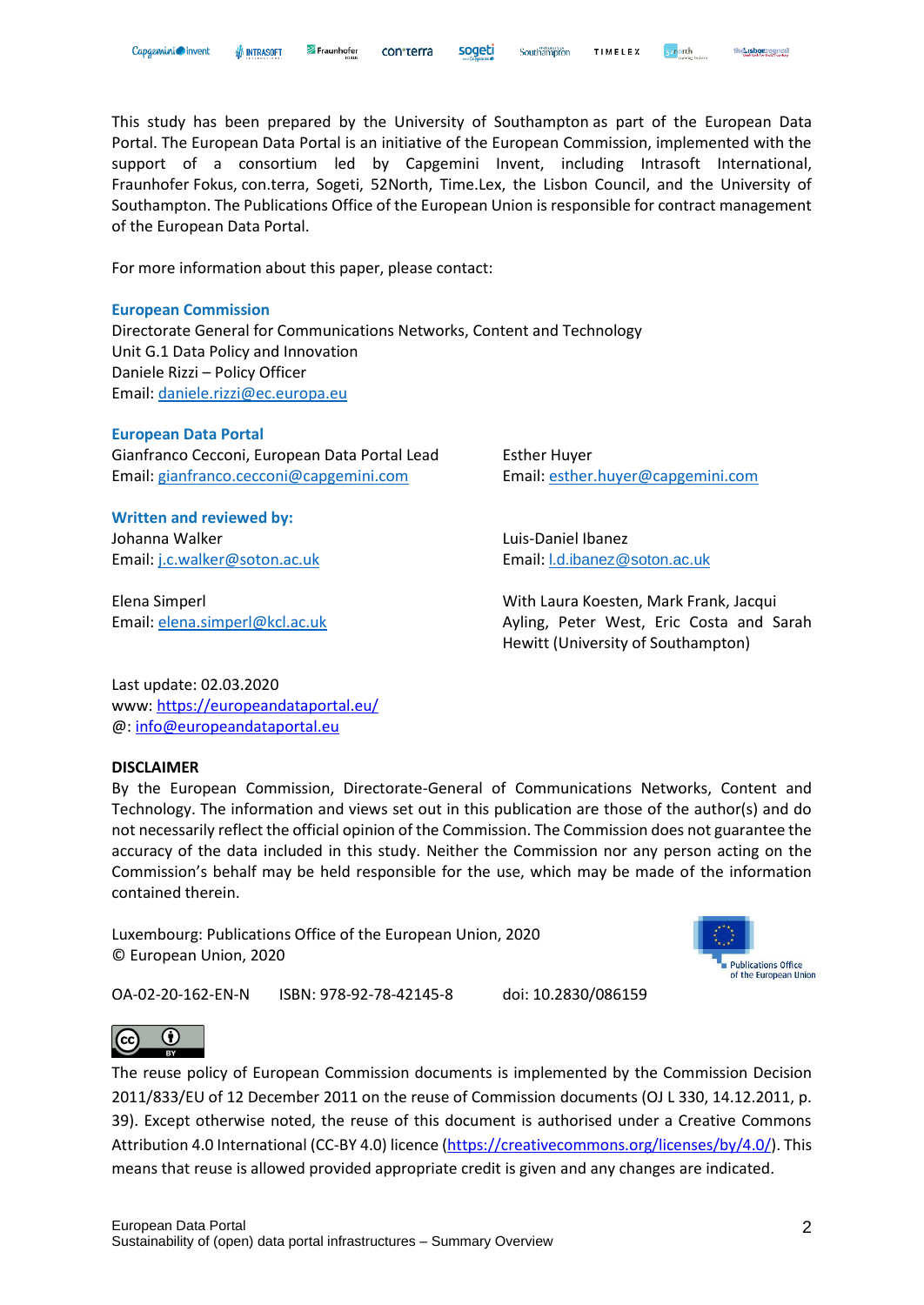Note: this document is part of a series of research reports developed on the topic of "Sustainability of (open) data portal infrastructures", all of which are available on the European Data Portal at <https://www.europeandataportal.eu/en/impact-studies/studies> .

The series is made of the following reports:

- 1. A Summary Overview
- 2. Measuring Use and Impact of Portals
- 3. Developing Microeconomic Indicators Through Open Data Reuse
- 4. Automated Assessment of Indicators and Metrics
- 5. Assessment of Funding Options for Open Data Portal Infrastructures
- 6. Open Data Portal Assessment Using User-Oriented Metrics
- 7. Leveraging Distributed Version Control Systems to Create Alternative Portals

### **Table of Contents**

| 1.               |                                                                         |  |  |
|------------------|-------------------------------------------------------------------------|--|--|
| 1.1              |                                                                         |  |  |
| $1.2$            |                                                                         |  |  |
| 1.3              |                                                                         |  |  |
| 1.4              |                                                                         |  |  |
| 1.5              |                                                                         |  |  |
| 2.               | Indicators and Metrics for Assessing the Economic Impact of Portals 10  |  |  |
| 2.1              |                                                                         |  |  |
| 2.1.1            |                                                                         |  |  |
| 2.1.2            |                                                                         |  |  |
| 2.1.3            |                                                                         |  |  |
| 2.1.4            |                                                                         |  |  |
| 2.2 <sub>2</sub> |                                                                         |  |  |
| 2.2.1            |                                                                         |  |  |
| 2.2.2            |                                                                         |  |  |
| 2.3              |                                                                         |  |  |
| 2.4              |                                                                         |  |  |
| 3.               |                                                                         |  |  |
| 3.1              |                                                                         |  |  |
| 3.2              |                                                                         |  |  |
| 3.3              |                                                                         |  |  |
| 3.4              |                                                                         |  |  |
| 4.               | Assessment of Funding Options for (Open) Data Portal Infrastructures 23 |  |  |
| 4.1              |                                                                         |  |  |
| 4.2              |                                                                         |  |  |
|                  | 4.2.1                                                                   |  |  |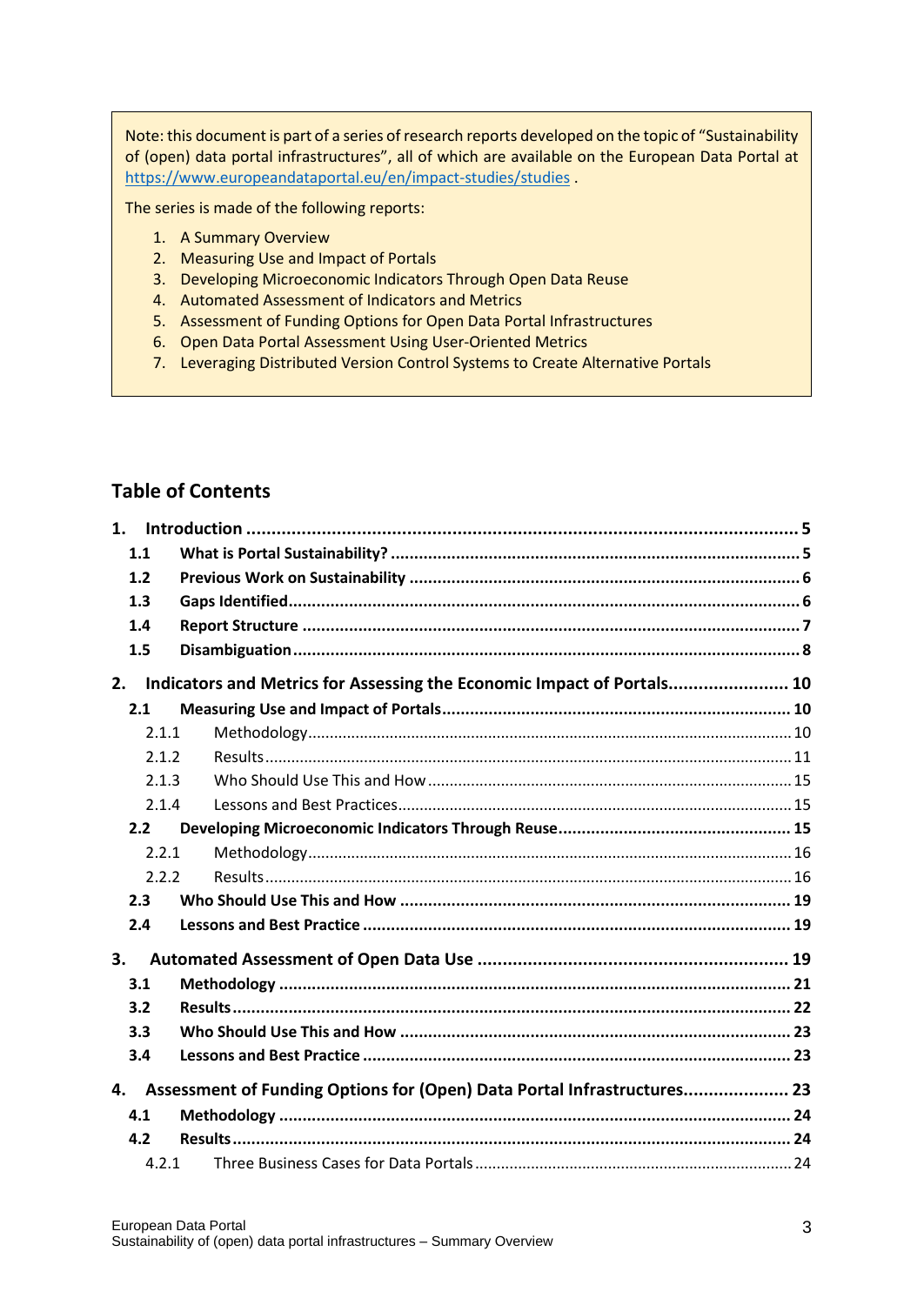|     | 4.2.2 |                                                                                     |  |
|-----|-------|-------------------------------------------------------------------------------------|--|
|     | 4.2.3 |                                                                                     |  |
| 4.3 |       |                                                                                     |  |
| 4.4 |       |                                                                                     |  |
| 5.  |       |                                                                                     |  |
| 5.1 |       |                                                                                     |  |
|     | 5.1.1 |                                                                                     |  |
|     | 5.1.2 |                                                                                     |  |
|     | 5.1.3 |                                                                                     |  |
|     | 5.1.4 |                                                                                     |  |
| 5.2 |       | Distributed Version Control Approach to Creating Community Data Spaces for Reuse 38 |  |
|     | 5.2.1 |                                                                                     |  |
|     | 5.2.2 |                                                                                     |  |
|     | 5.2.3 |                                                                                     |  |
|     | 5.2.4 |                                                                                     |  |
| 6.  |       |                                                                                     |  |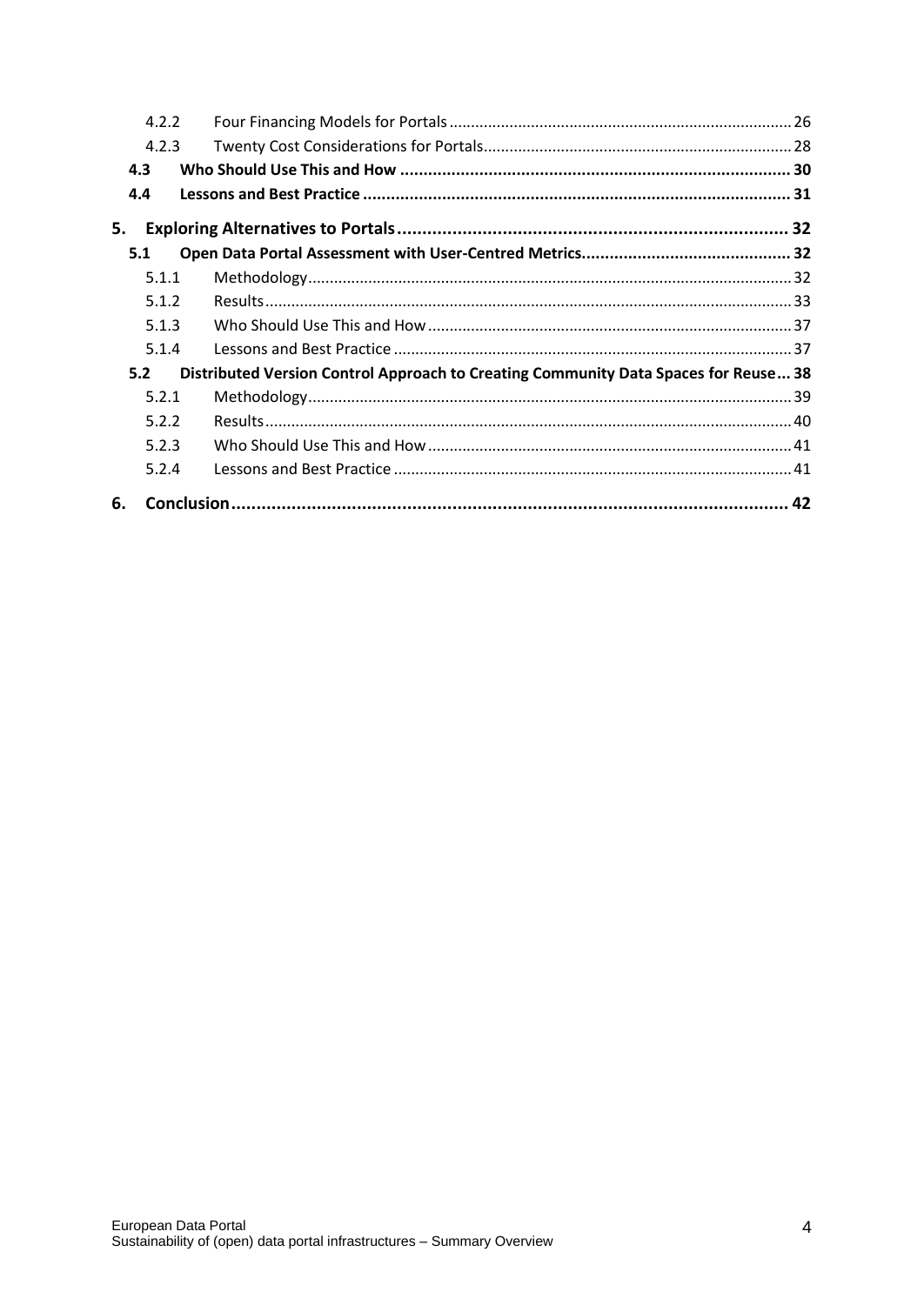# <span id="page-4-0"></span>1. Introduction

# <span id="page-4-1"></span>1.1 What is Portal Sustainability?

Data portals are intrinsically enmeshed with the idea of open data. Before Directive 2013/37/EU encouraged governments to open their public sector information to the public as open data, there was very little need for a place to which they could promote their data, and where prospective users could find it. Open data, in removing the friction of financial costs, of various copyrights and, importantly, of the necessity of fostering relationships with the data owners in order to attain access, has most certainly been one of the driving reasons for the huge growth in interest in and development of data-utilising businesses and activities. Today's landscape looks very different to 2009, when aporta.es (now datos.gob.es) was launched, or 2011, which saw the launch of data.gouv.fr. Portals have proliferated - Open Data Portal Watch monitors 278 globally.<sup>1</sup>

In this potentially crowded market, there are some internal issues with portals that may challenge their sustainability. There is remarkably little variation in functionality, with the vast majority aimed at meeting the needs of publishers, rather than the potentially wide variety of users. Some of the choices made in publishing may be problematic – for instance, there is often more transactional than reference data on portals. Many users require the reference data to understand the transactional data. <sup>2</sup> This leads to the first aspect of sustainability – the operational. Portals must continue to be fit for purpose and future-proofed. This ability to internalize the ability to develop and grow is a key aspect of sustainability.

Additionally, the external landscape has changed. In addition to open government data portals at national, regional and municipal levels there are a (very limited) number of non-governmental open data portals, a growing number of commercial data marketplaces and even social enterprises providing accessible data infrastructure for a combination of open and paid-for data.

Further while open data advocates and adherents may continue to be purists, the vast majority of data users and potential users do not have similar concerns. They may prefer open data in some situations, they may prefer paid-for data in others, in particular where there are major data quality issues. By and large, they do not reject or select data on the basis of its open nature or otherwise. Open data, as noted above, has brought us to this point, but the future is more agnostic and embracing of the full data spectrum.

Another aspect of sustainability is, naturally, funding. While economists such as Open Knowledge founder Rufus Pollock have clearly stated the macro argument for the benefit of open data<sup>3</sup>, the microeconomic arguments remain confounding. If open data is both free as in 'free speech' and, due to the almost zero cost of replication over the web, free as in 'free beer', how is revenue acquired? And without revenue, who is responsible for the costs – which are, in some cases, substantial?

34D28B89

<sup>1</sup> http://data.wu.ac.at/portalwatch

 $2$  As a very simple example, if a transaction – an event of some kind - recurred against a code ABC, the reference data to explain that code would be required to make sense of the whole. 3 https://www.repository.cam.ac.uk/bitstream/id/534321/0920.pdf/;jsessionid=134629A629D53FA963C4EC7B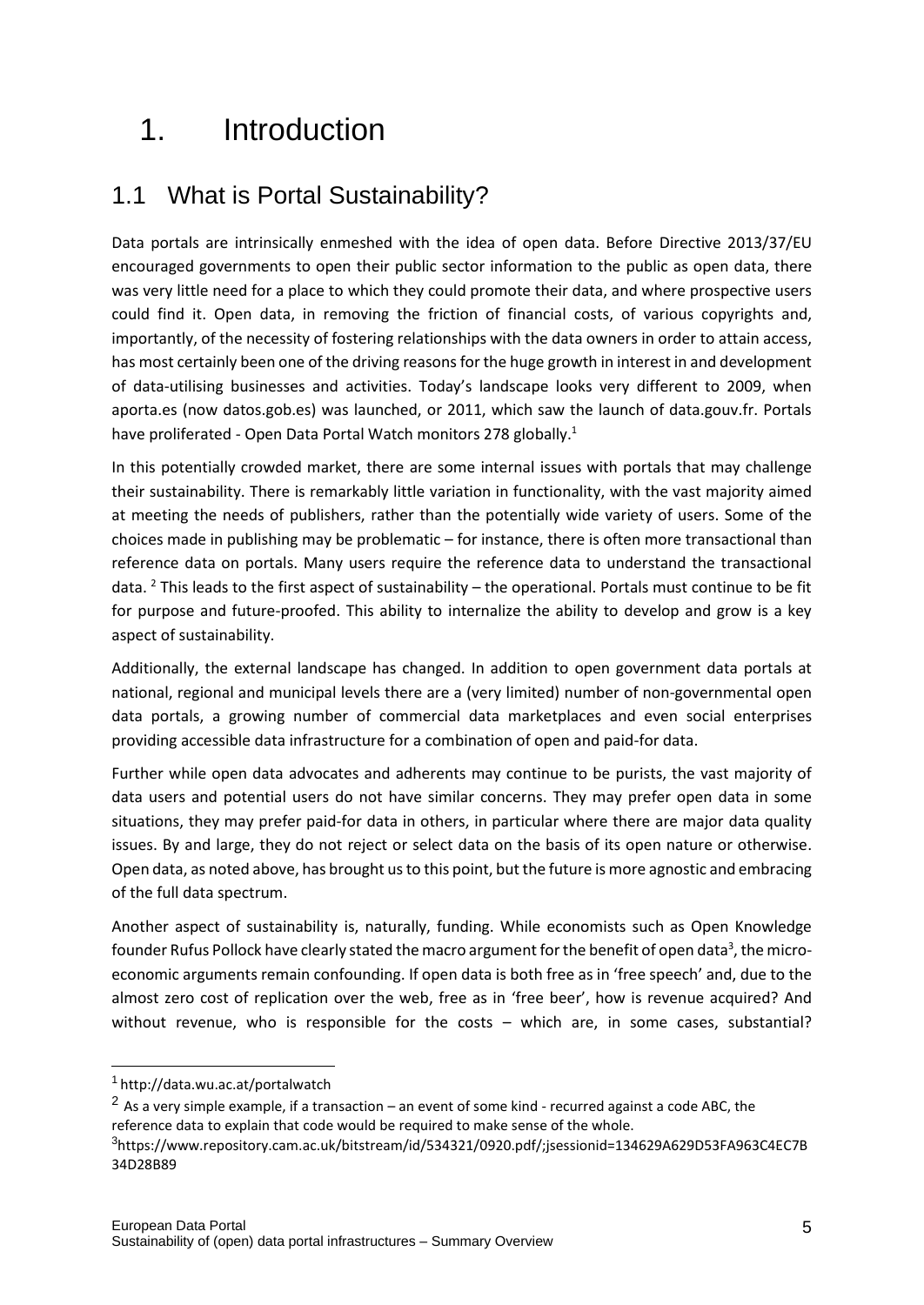Governments at the national, regional and municipal level have largely funded this initial step but these pockets are not endlessly deep. Further, a perception of continued state funding of portals may invite criticism if benefits are not clear. Lastly, the European Commission (2006), states, "a project is sustainable when it continues to deliver benefits to the project beneficiaries and/or other stakeholders for an extended period after the EU's financial support has been terminated."<sup>4</sup> If the EDP aims to become fully sustainable, this is a relevant criterion to consider.

Therefore, there are two sustainability questions around funding of portals – the macro, or the proof of how portals positively impact on taxation, employment and other aspects that early supporters of open data posited, and the micro, or how portals are funded day to day. Both of these questions are addressed in this work, in Sections 1 and 3.

Portals, therefore must be sustainable both operationally and financially. In the context of this project, therefore, sustainability is understood as not only the effort to maintain and improve the Data Portal Infrastructures, but in particular to understand what the Data Portal Infrastructure needs to offer to the user, without which there is no reason for portals to exist. A sustainable project would therefore attract more data providers and users on the supply and demand side as well as increasing the availability, and crucially use, of high value data sets by seeking to understand its position both up and down the value chain.

# <span id="page-5-0"></span>1.2 Previous Work on Sustainability

The previous iteration of the European Data Portal has delivered several studies on sustainability, including 'Recommendations for Open Data Portals: From Set up to Sustainability' (2017) and 'Ensuring the Economic Sustainability of Data Portals: Understanding Impact and Financing' (2018). We build and expand on this work, starting from their main recommendations:

- measuring impact via new approaches;
- applying technical methods for tracking reuse;
- adapting the Common Assessment Framework; and
- exploring freemium funding models.

# <span id="page-5-1"></span>1.3 Gaps Identified

Our work is organised in four themes:

1. Indicators and Metrics for Assessing the Economic Impact of Portals - Measurement has always been key to portals. This theme largely focuses on quality of data (adherence to 5<sup>\*</sup> of open data; timeliness; 'cleanliness' and other indicators), and also around portal-based activity around datasets (views, downloads). The research goes beyond this activity to understand the relationship between portals and re-use.

<sup>4</sup> European Commission Directorate-General Education and Culture (2006) "Sustainability of international cooperation projects in the field of higher education and vocational training - Handbook on Sustainability". Luxembourg: Office for Official Publications of the European Communities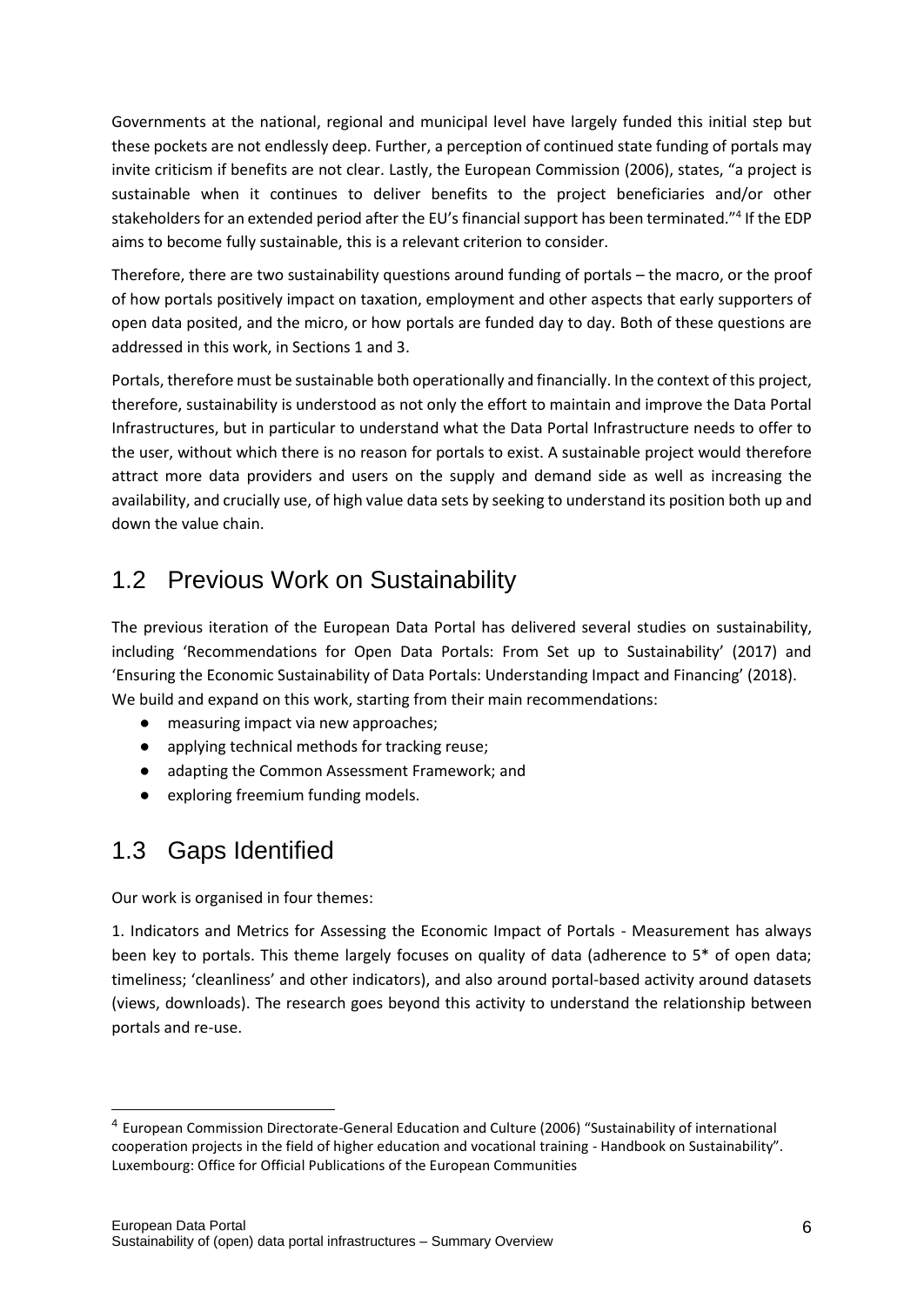2. Automated Assessment of Indicators and Metrics - Automation is key to scalability; it ensures that assessing indicators and metrics can be carried out whenever needed on large samples of datasets and activities. Starting from the recommendations from theme 1, we devise a methodology to map high-level indicators and features to observable features in portals and platforms, assess values of indicators and metrics that correlate with re-use and predict their evolution.

3. Assessment of Funding Options for (Open) Data Portal Infrastructures - A key aspect of sustainability is that of funding – ensuring there is sufficient funding to not only sustain current activities but also the potential to fund growth activities. Work has already been done by the European Commission on Digital Infrastructure Sustainability Solutions Framework looking at wholly private, NGO sector and public ownership and further mixed options, and this should be leveraged for portals.

4. Exploring Alternatives to Portals - As Google Dataset Search<sup>5</sup> begins to show potential for a greater data discovery role, portals need effective guidelines for identifying and strengthening their other functions, and ensuring they are utilising the technologies that will facilitate this.

# <span id="page-6-0"></span>1.4 Report Structure

The resulting work addressing these gaps is published as 6 separate reports. In line with our aim to make this research more applicable to a wider group of users across policy, operations, technology and other stakeholders, this summary overview highlights the key findings and recommendations of each individual piece of work, while making the complete reports available separately in their entirety. These can be read - and in many cases implemented - in any order. While we appreciate policy makers require a broad overview of the entire landscape, many portal owners and developers are focusing on one aspect at a time, and we hope our approach supports their needs equally.

The summary overview is structured as follows:

Section 1 (Indicators and Metrics for Assessing the Economic Impact of Portals) provides an overview of the current landscape of measuring the economic impact of open data portals. This remains a formidable task. It falls into two main subtasks: deciding what attributes to measure and identifying good methods for measuring those attributes. We look at how portals can understand impact and in particular develop a suite of micro-economic metrics, along with low cost ways to measure them, plus provide guidance for developing further microeconomic indicators. Microeconomic indicators are often overlooked or given in insufficient detail, such as 'sales'. However, the previous work showed this is both a gap and also a relatively accessible and comparatively inexpensive field.

| Indicators and Metrics for Assessing the Economic Impact of Portals - Full Reports |                                     |  |
|------------------------------------------------------------------------------------|-------------------------------------|--|
|                                                                                    | Measuring Use and Impact of Portals |  |
| Developing Microeconomic Indicators Through Open Data Reuse                        |                                     |  |

<sup>5</sup> datasetsearch.research.google.com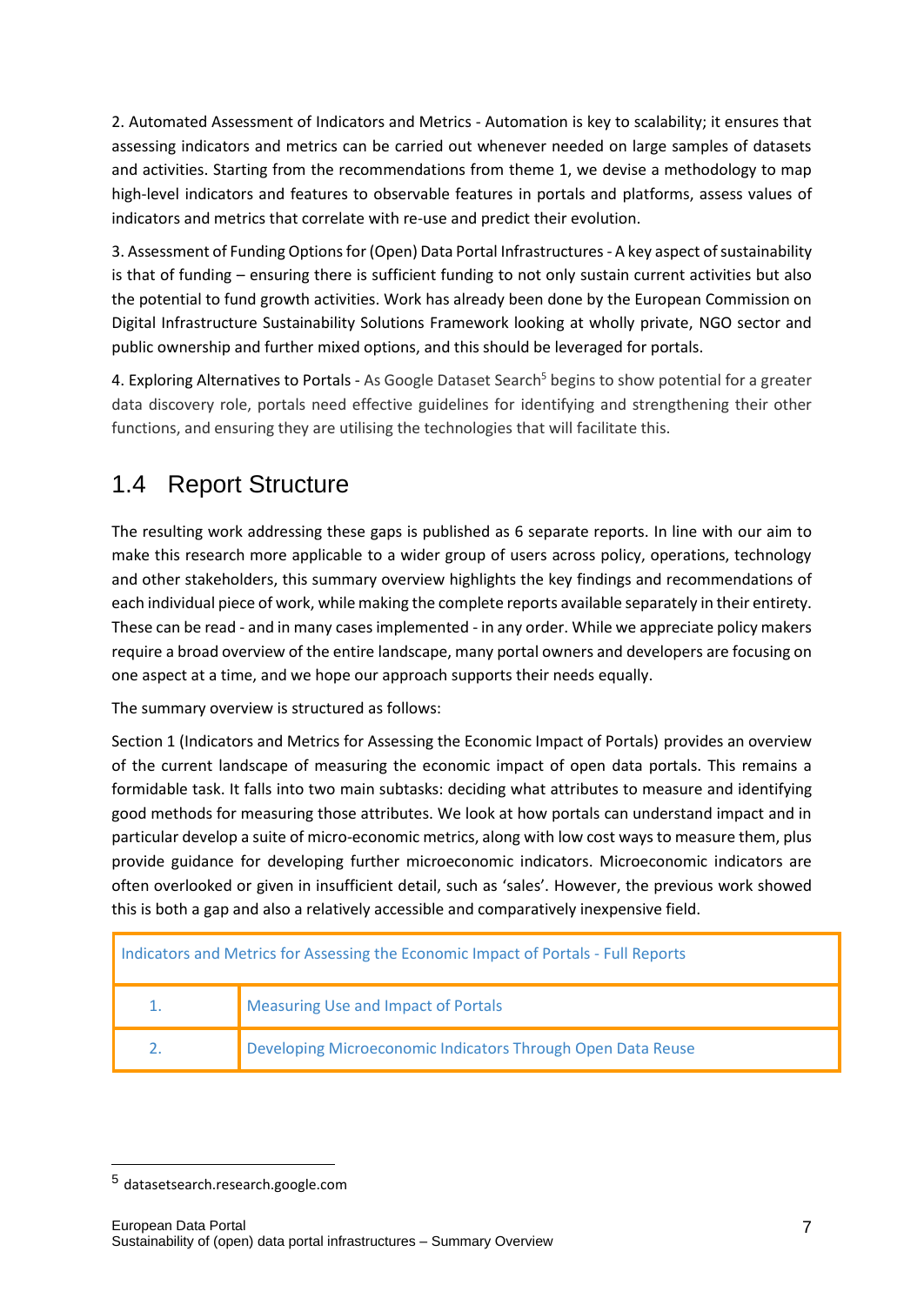Section 2 (Automated Assessment of Indicators and Metrics) offers a way to identify and automatically assess metrics that indicate reuse. It does this by reframing the problem. Instead of trying to reduce the cost of existing methods such as surveys and case studies, or attempt to build on existing technologies in portals, it posits a third approach - that of assessing reusability within a repository, and using this as a proxy to automatically assess reuse.

| Automated Assessment of Indicators and Metrics - Full Report |                                                                   |  |
|--------------------------------------------------------------|-------------------------------------------------------------------|--|
|                                                              | Dataset Reuse: A Method for Transforming Principles into Practice |  |

Section 3 (Assessment of Funding Options for (Open) Data Portal Infrastructures) presents a toolkit that explores the various funding models (private/public/hybrid/self) that may be possible for portals and the various activities that might be required in order to provide value for these funding streams. Some ideas are posited in the previous report and this work builds on this and creates an actionable guide for portals to develop business cases for their data release and funding models.

| Assessment of Funding Options for (Open) Data Portal Infrastructures - Full Report |                                                                      |  |
|------------------------------------------------------------------------------------|----------------------------------------------------------------------|--|
| 4.                                                                                 | Funding Portals: A Business Case Approach to Funding Model Longevity |  |

Section 4 (Exploring Alternatives to Portals) provides both a system which portal owners can use to assess their own portal's robustness and a prototype of a possible alternative which improves on the areas in which most portals have been found to be weaker. It builds on the report 'The Future of Open Data Portals' which presents ten ways in which Open Data portals must evolve for sustainability and added value. These include publishing good quality metadata, and borrowing principles from ecommerce to organise for use. It operationalises these 10 aspects, by providing ways to assess to what extent portals are managing to achieve these goals. The co-location of tools is of particular import; by developing the correct tools to create communities around datasets, such communities can then contribute the necessary added value to the data, in a virtuous circle.

| <b>Exploring Alternatives to Portals - Full Reports</b>                    |                                                         |  |
|----------------------------------------------------------------------------|---------------------------------------------------------|--|
| 5.                                                                         | Open Data Portal Assessment Using User-Oriented Metrics |  |
| A Distributed Version Control Approach to Creating Portals for Reuse<br>6. |                                                         |  |

# <span id="page-7-0"></span>1.5 Disambiguation

This report uses the terms 'user-centric metrics' and 'reuse metrics'.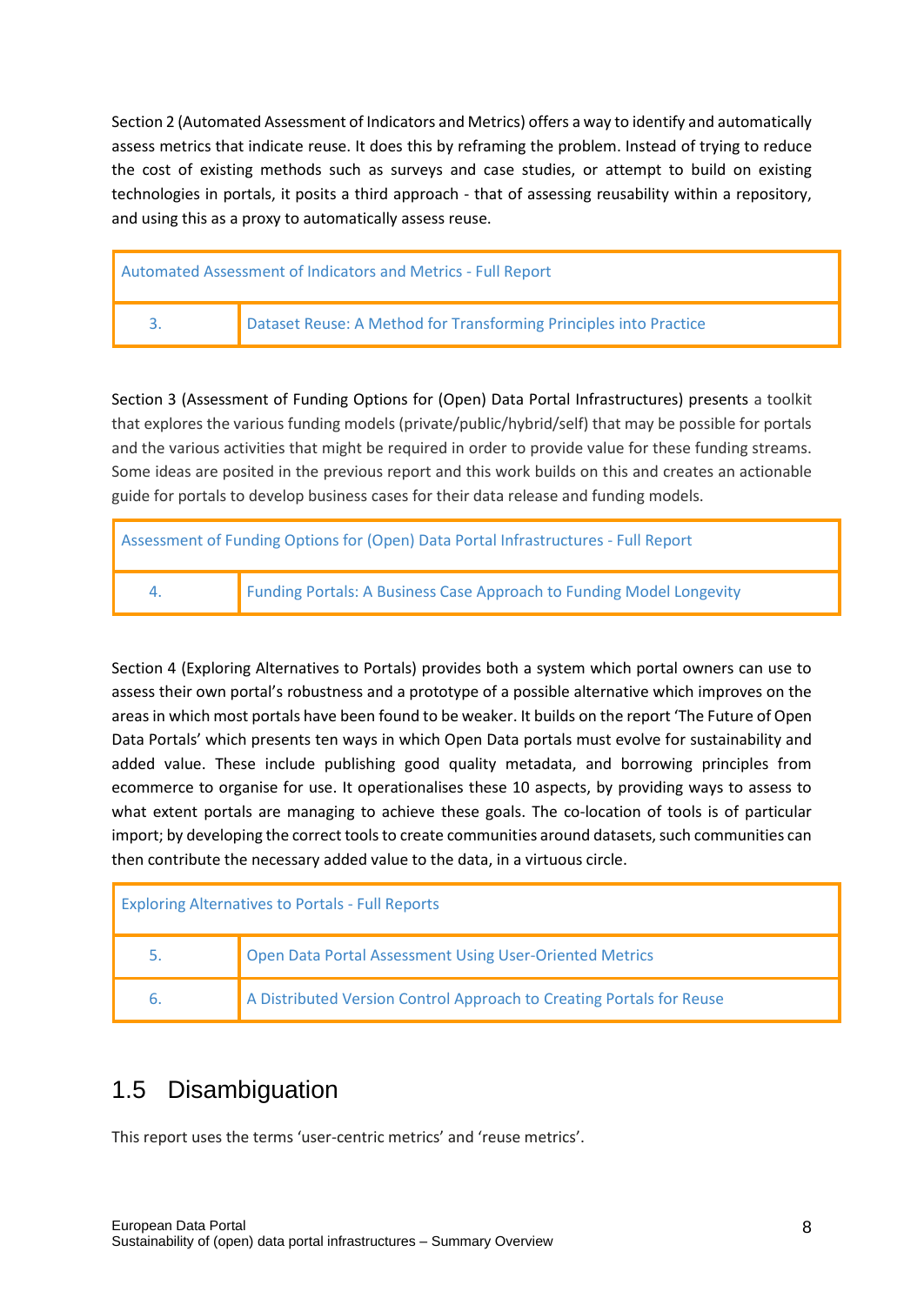**'User-centric metrics**' describes our approach to creating metrics that measure a whole range of aspects of data. Many metrics are available to measure data. The most easily accessible are largely derived "top down", in that they assess properties of the portal or data. These provide a valuable perspective and are relatively easy to implement, however, these do not take into account the concerns of users, and thus are only are weakly linked to the impact of open data. User-centric metrics are derived from "bottom-up" methods for measuring the value of open data that are grounded in what users need from data to perform core functions. This method produces metrics that are therefore more directly related to the impact of the data<sup>6</sup>.

A **reuse metric**, on the other hand, is a metric that specifically measures data reuse and reusability. These should still be derived in a user-centric manner.

<sup>6</sup> Frank, Walker and Thompson, 2015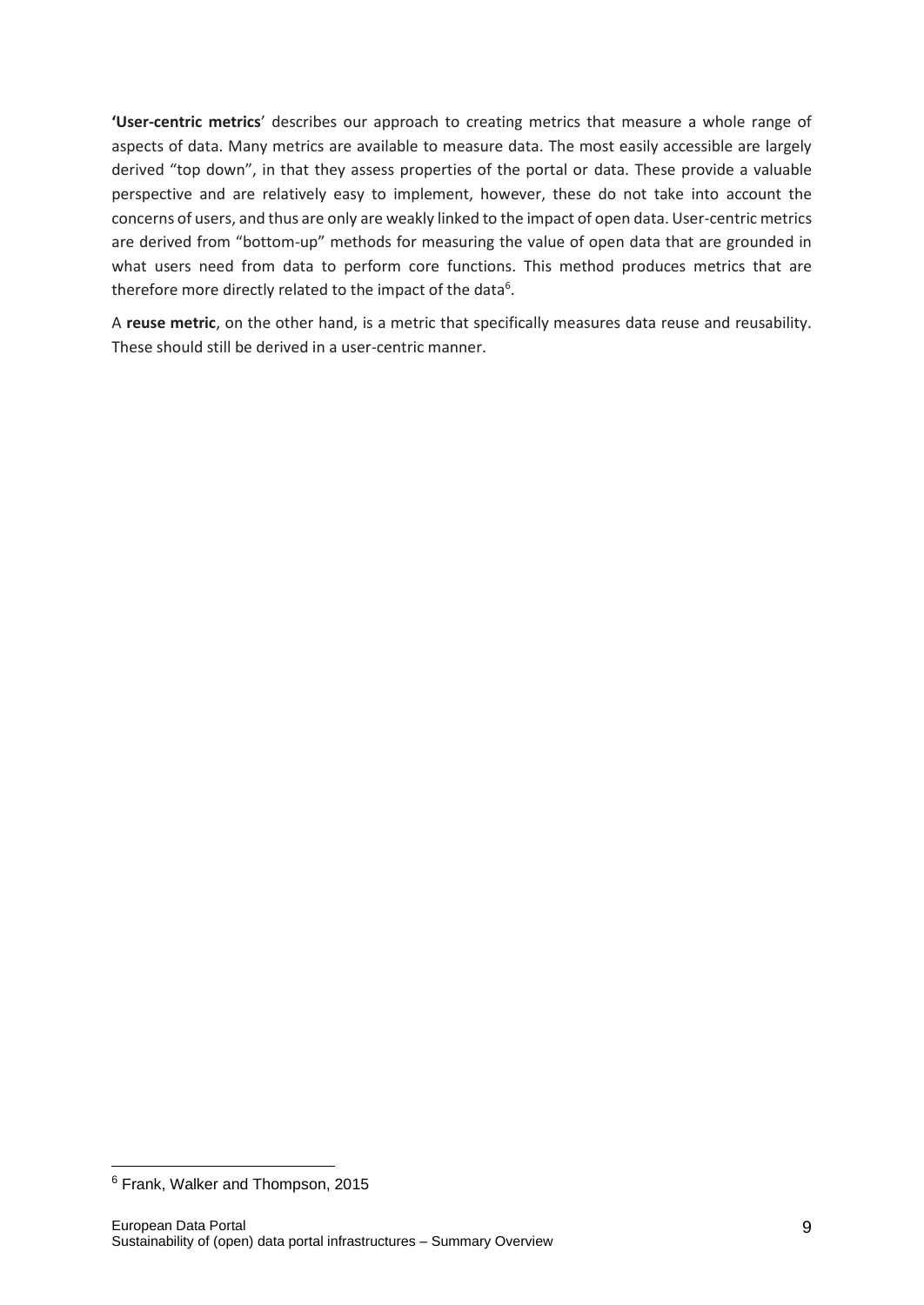# <span id="page-9-0"></span>2. Indicators and Metrics for Assessing the Economic Impact of Portals

# <span id="page-9-1"></span>2.1 Measuring Use and Impact of Portals

There are many motivations for measuring open data. It is needed to maintain quality of data and support; to justify investment; to focus resources to most effect; to compare progress between countries, institutions and portals and to set benchmarks for countries, institutions and portals. However, it is still difficult to know exactly what to measure and how to measure it. Once a metric is decided, it becomes the focus of both effort and observation. This can detract from other important aspects of assessment, and can also result in 'target chasing' - investing time and resources to affect a specific suite of metrics to the exclusion of others.

Even before any technical issues of measurement can be addressed, there are broader issues that affect any attempt to define a set of metrics, even in areas that appear to draw consensus. For instance, 'quality' is often used as a metric for data. However, this term can mean very different things for different types of data and different types of users. Is a good quality data set one that has all fields completed, or that perhaps has fewer fields but is more accurate? Is a good quality data one that has been cleaned, or one still contains the raw data, including outliers?

Secondly, there is often misalignment when deciding who 'the users' are that any metric should attempt to measure. Is it the primary (those who use data directly) secondary (those who use it through an intermediary) or tertiary users (those that use the product of the data) that need to be assessed? What particular aspect of reuse activity should or could be measured - downloading, integrating, creation of application or use - and how can this be addressed when different users perform different functions? Further there is not clear track between a portal and use - even if data appears in an app, it may have actually been collected from one of many sources - the original data, a copy, or via a catalogue.

### <span id="page-9-2"></span>2.1.1 Methodology

In this section, we conducted extensive desk research around the construction of metrics and indicators as well as reviewing existing and emergent methods for capturing these. In the previous report the Common Assessment Framework (CAF) was proposed as a basis for developing metrics. We held a workshop with national portal representatives in which we:

Presented the CAF to see if it effectively disambiguated Use and Impact in practice; Used the Impact section to guide participants in developing their own metrics and indicators for impact, based on the outcomes they desired; and developed metrics and indicators based on the showcase and use case corpuses.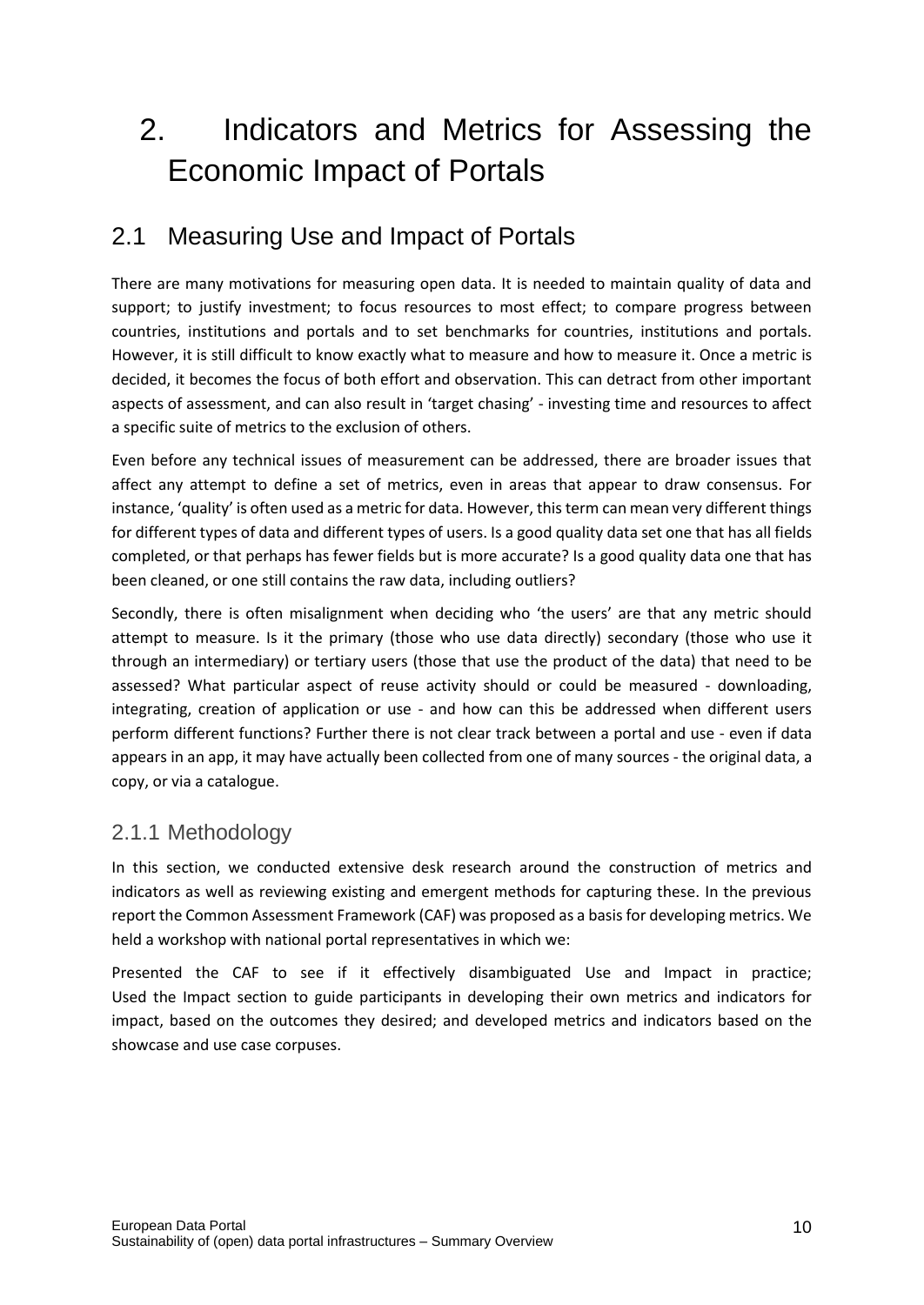| <b>Context</b> | <b>Data</b>                                                         | <b>Use</b>                                          | <b>Impact</b>                                         |
|----------------|---------------------------------------------------------------------|-----------------------------------------------------|-------------------------------------------------------|
| Legal          | Licensing – how open<br>Technical – format,                         | Type of users $-$<br>researchers,                   | Environmental -<br>reduced pollution                  |
| Organisational | APIs, documentation<br>What data $-$ core                           | entrepreneurs<br>Purpose - reduce<br>spending, ease | Economic - increased<br>jobs, growth                  |
| Political      | data, sectors<br>represented<br>Quality $-$ up to date,<br>complete | congestion<br>Activities –<br>benchmarking,         | Political - reduced<br>corruption, better<br>services |
| Legal          |                                                                     | mapping                                             | Social - greater<br>equality, participation           |
| Social         |                                                                     |                                                     |                                                       |
| Economic       |                                                                     |                                                     |                                                       |

*Figure 1: The Common Assessment Framework (selected aspects)*

# <span id="page-10-0"></span>2.1.2 Results

The CAF gives clear guidelines for defining what should be measured. Further, the structure of the CAF is particularly useful for isolating and disambiguating 'Use' and 'Impact', as can be seen below. It is based around a loose 'PESTLE' format - a framework for ensuring that Political, Economic, Social, Technical, Legal and Environmental issues are addressed (see the boxes 'Context' and 'Impact'. This provides a second way of ensuring that all users of the CAF are approaching the assessment in the same manner and increasing comparability across initiatives.

When measuring use and impact, the range of possible subjects to measure is vast. This leads to confusion over what needs to be measured. The impact indicators suggested at the workshop were highly diverse, including participation rate at elections, economic growth, improvement of reliability/efficacy/speed of public services, reduction in the number of homeless and increase in engagement in participatory budgeting.

### 2.1.2.1 Explore Showcase and Use Case

There are now a number of substantial corpuses of use cases and showcases. There are over 550 use cases on the European Data Portal, 1793 on data.gouv.fr and 232 on datos.gob.es. ODImpact.org is a site devoted to such use cases. While these were originally intended to understand how impact might be derived, the range of uses, and of course, to inspire, they are increasingly available in numbers that can be analysed quantitatively to create metrics. These might include:

- Number and quantity of data themes
- Number of types of reuses
- Log files
- Inferring user needs from quantifying areas of interest –If they need it, it should be impactful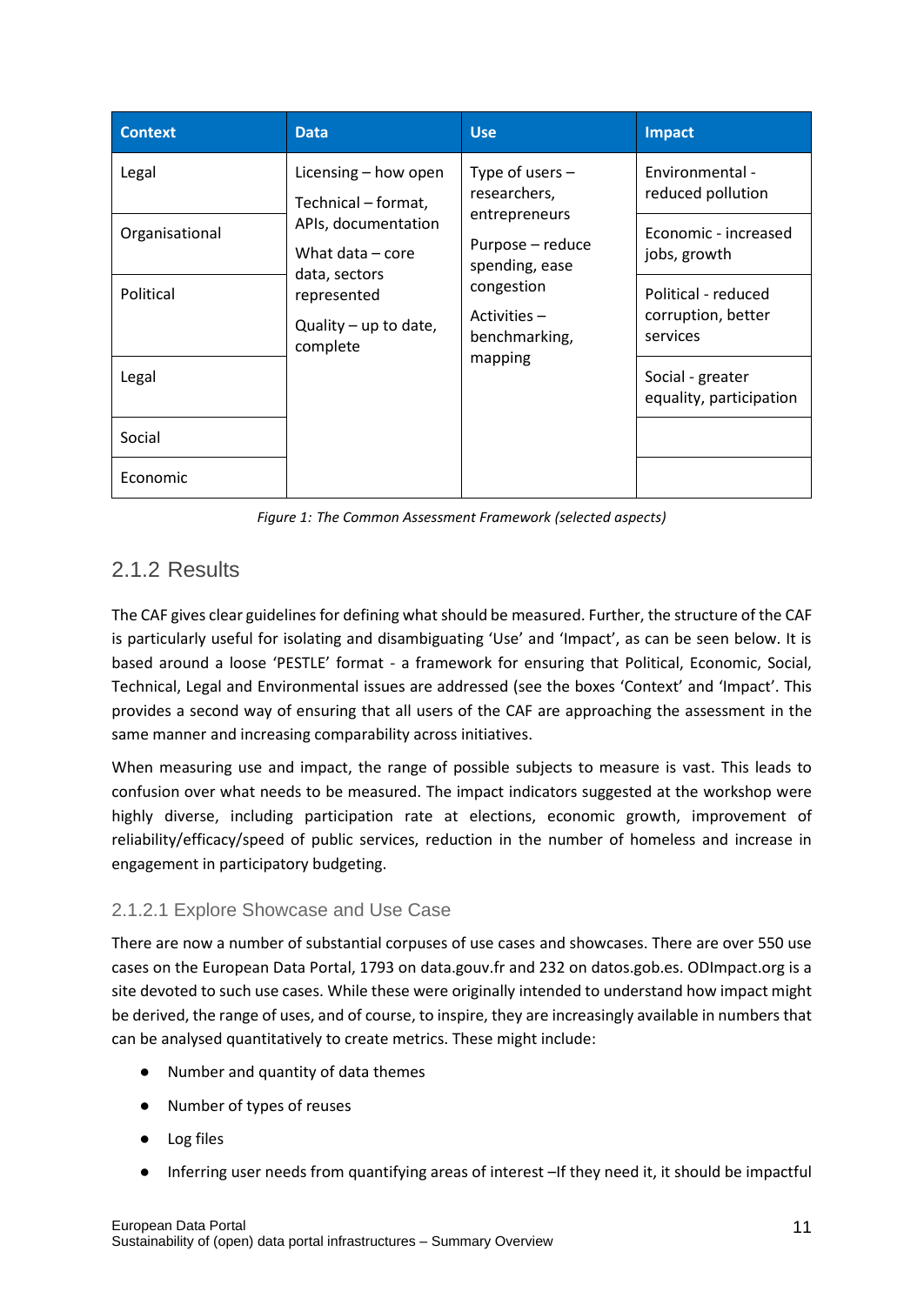- Measuring impact of hacks from apps developed
- Speed of addition to portal (as a proxy for rates of reuse)

Exploring individual applications at a more micro level can also help to measure impact. For example, a Journey Planner App for bikes might be able to demonstrate impact via the size of the installed and user bases. Obviously, these indicators have to be obtained, which can be facilitated by publishers and reusers working together. One suggestion to enable this was requesting that showcased app developers commit to report on a set of indicators in exchange for promotion of the app.

#### 2.1.2.2 Develop Microeconomic Indicators

Microeconomic studies have similar econometric methodologies to macroeconomic studies but focus on specific publishers and data. An example is the report 'Assessing the Value of TfL's Open Data and Digital Partnership'. This identified direct benefits, realised in the form of revenues from market transactions and indirect benefits of positive externalities, for example, increased engagement with municipality and services. These are very reliable and comparative metrics.

While expensive, some of the cost of running such surveys can be defrayed by incorporating portal surveys into larger surveys run by business associations, such as that run by ASEDIE, the Spanish Multisectorial Information Association. They conduct longitudinal analyses of the information and data market, and the outputs of trade and governmental economic assessments can be useful to local assessments of the impact of open data in a local marketplace.

However, the key challenge with microeconomic metrics is that they usually are seen as only applicable to private reusers, and are generally limited to metrics such as sales, turnover, profit, jobs, and so on. However, there is a vast range of potential indicators out there to be developed. Below are the metrics used by ASEDIE in the previously mentioned study.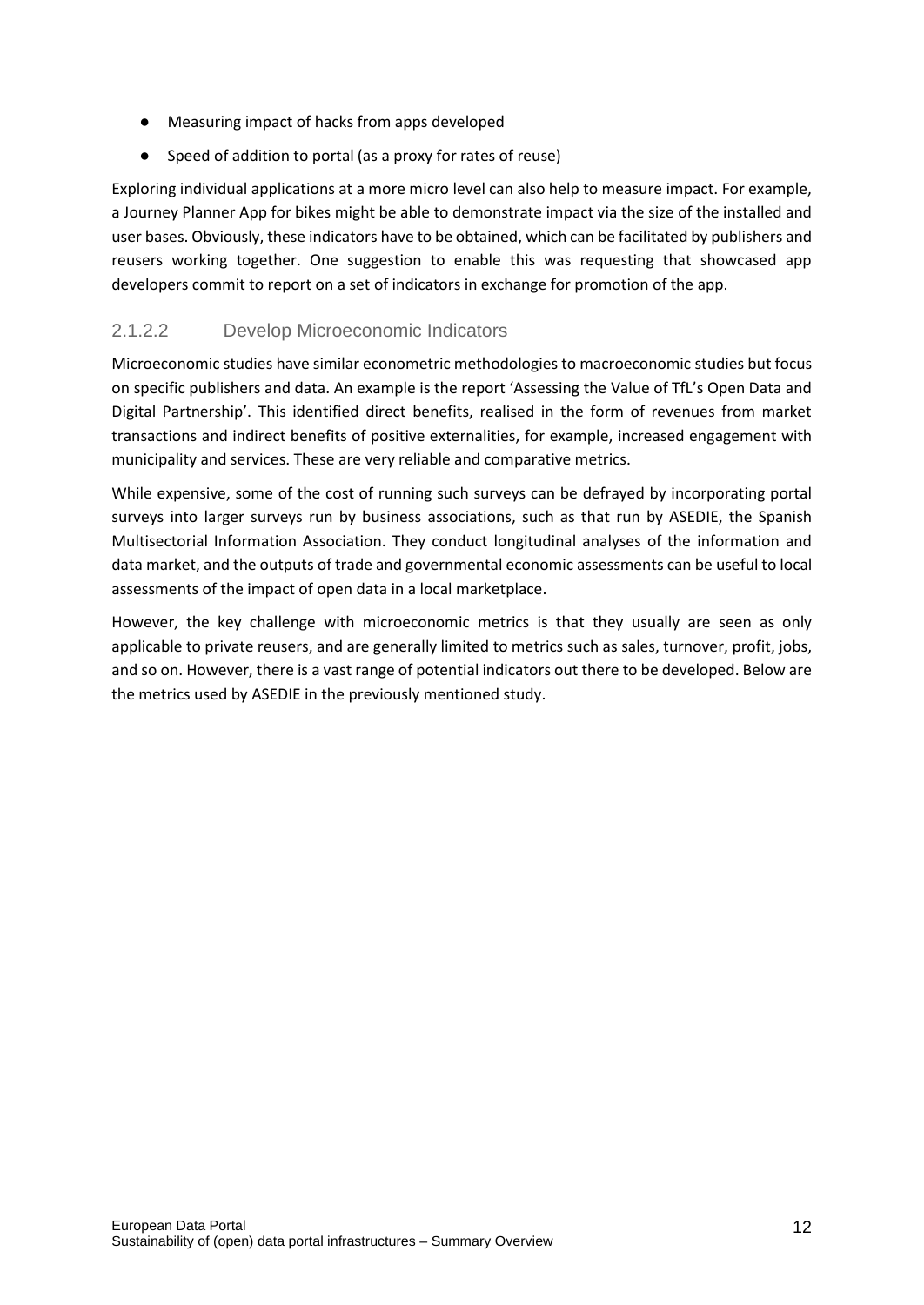| <b>Metrics deployed by ASEDIE</b>                          |                                                                                                                                                                                              |  |
|------------------------------------------------------------|----------------------------------------------------------------------------------------------------------------------------------------------------------------------------------------------|--|
| infomediary<br><b>Subsectors</b><br><b>of</b><br>companies | Technical consulting, culture, directory service, economic and<br>financial,<br>publishing,<br>market research, meteorological,<br>geographic information, infomediation technology, tourism |  |
| <b>Turnover</b>                                            | average, total, by subsector                                                                                                                                                                 |  |
| <b>Employee</b>                                            | total, by subsector, average turnover per employee, average<br>expenditure per employee, average wage per employee                                                                           |  |
| <b>Share capital analysis</b>                              | total, by subsector, average social capital                                                                                                                                                  |  |
| <b>Profit and Loss</b>                                     | total, by subsector                                                                                                                                                                          |  |
| <b>Analysis of commercial risk</b>                         | total, by subsector                                                                                                                                                                          |  |
| Long term companies                                        | sales evolution, employee evolution                                                                                                                                                          |  |
| <b>Delisting</b>                                           | by motive (e.g. closure), community, subsector                                                                                                                                               |  |

#### *Table 1 ASIDIE Metrics*

Given this gap between availability of metrics and the potential usefulness, in the following report we develop a method of identifying and creating microeconomic indicators for public sector projects.

#### 2.1.2.3 Focus on Primary Users

The keyway to facilitate measurement of use is to focus on primary users. This has not always been the case, especially with arm's length measurements such as macroeconomic surveys. This can be done by engaging more closely with users. Developing an increased relationship with the community implies a two-way dialogue that will ultimately be beneficial. In this way, the impact can be crowdsourced in a number of ways.

Amongst current methods, the user survey is an attractive but hugely underutilised compromise for measuring user type and activity amongst primary users. These are aimed at the users of the open data around a portal and are intended to understand how open data is being used and thus assess its impact. They typically gather information using surveys and publicly available sources of data such as company registers. They provide an important different perspective from economic studies but can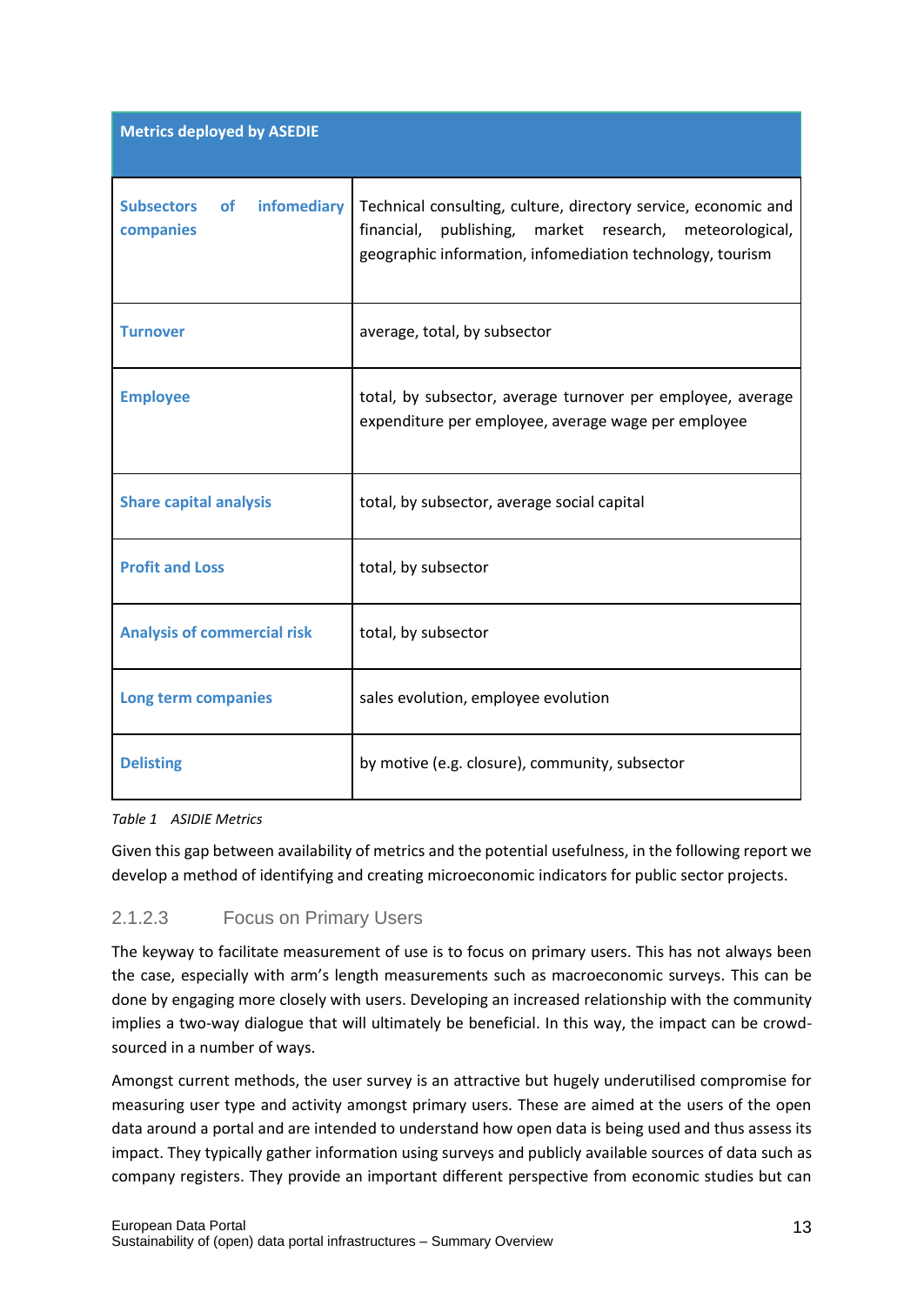also suffer from being expensive to run and therefore hard to repeat. In addition, because they rely so much on self-reporting surveys, there are often concerns over whether they have obtained a reasonable representation of all users of the data. However, where they are used, they are some of the most impactful and useful studies.

A (comparatively) simple example is offered by the Irish national portal, which runs a continuous onportal user survey offered to all users who download a dataset, which allows both engagement and measurement. In the future, new automated methods and social media analysis may avoid the need for compromise in some contexts, but this is currently some way off.

Whatever methods are being used, there are clear advantages to adopting consistent standards across the open data world and making those standards consistent with other relevant measurement programmes where practical. This increases efficiency by facilitating reuse and greatly enhances transferability and comparability of all methods. There is also significant potential in examining how methods can be usefully combined. For example:

- A microeconomic survey can be used to calibrate an automated method and thus increase the ongoing validity of the automated method.
- A user survey may be an efficient way of determining which user types should be the subject of a microeconomic study

#### 2.1.2.4 Develop Site Analytics for Reuse

As open data is published online this has allowed the utilisation of site and related analytics for the measurement of some open data activity. For instance:

- **Page analytics.** These are similar to other types of web site, which record metrics such as which pages are accessed most often and the order in which they accessed.
- **Downloads**. Which datasets are downloaded and how often?
- **API metrics.** Where the portal enables users to access data through an API it is possible to record how often the API is used and some data about who is using it.

These automated assessment metrics are the longest standing portal level indicators, but they are considered limited in their application for assessing use. However, our research has demonstrated that, when combined algorithmically, they can be used to develop an accurate proxy for reuse. In Section 2 we describe a process for doing this and automatically assessing it.

#### 2.1.2.5 Integrate Data Reusers and the Public into Portals

Currently, with one or two notable exceptions, users are not specifically encouraged to engage with data portals in a meaningful way. In order to more effectively track use, it is key to develop portals in the direction of more collaborative environments where the user is encouraged to engage with the portal (via other users) rather than extract the data and leave. Such an environment can be found in other data communities, such as those that use version control (VC), for instance, GitHub. Increased onsite activity would also mean the effort of finding links and improving data quality would be shared with data consumers, distributing the effort required to maintain and improve data quality among those benefiting from the data. As a side effect of using such technologies, data publishers would have access to more granular data on how their data is used, which in turn would allow them to identify high value datasets and ascertain the impact of open data. A further benefit of using VC is this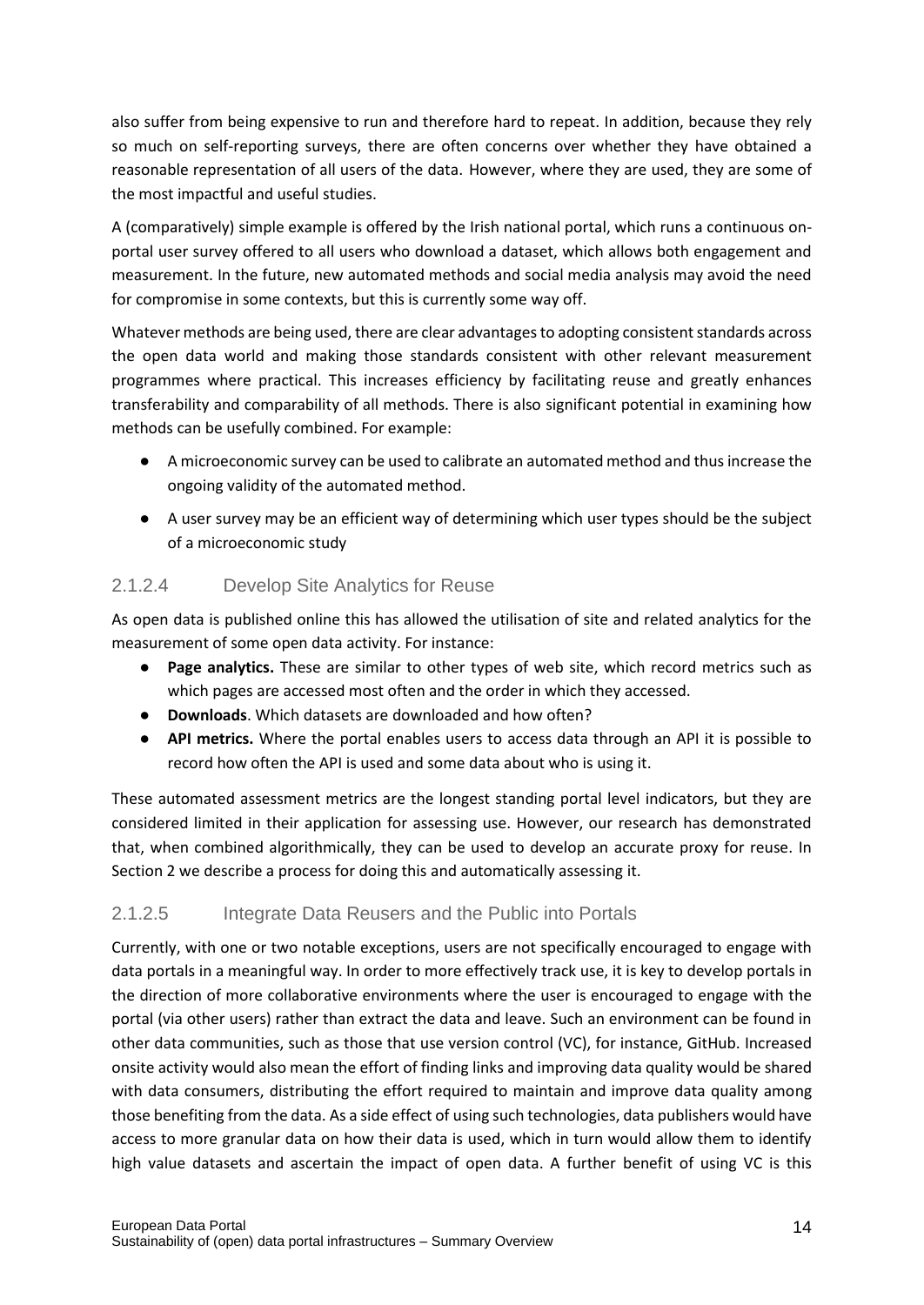community has already begun to consider the challenges around IoT data, for instance, how to manage extremely large files, such as 240 million rows of parking sensor data, and managing data aggregation.

# <span id="page-14-0"></span>2.1.3 Who Should Use This and How

Portal owners can action these insights to develop metrics and indicators that appropriately measure use and/or impact as desired, without conflating the two.

Ecosystem organisers, whether from the business or local government communities, can use these insights to engage with the right partners to enable reach to users who may not be directly engaging with portals.

Finally, these conclusions and directions for research should be of interest to the wider measurement community. This includes researchers, open data activists and funders, for example Luminate.

## <span id="page-14-1"></span>2.1.4 Lessons and Best Practices

**Business groups should be encouraged to survey their members for open data use and impact.** 

**Publishers should aim to engage with reusers identified in show cases/use cases to develop quantifiable indicators** 

**Publishers and portal managers should share lists of metrics they have identified, in order to encourage larger catalogues of metrics**

# <span id="page-14-2"></span>2.2 Developing Microeconomic Indicators Through Reuse

As noted above, microeconomic assessments are still underexploited as measurement tools for open data. Measuring the economic impact of open data falls into the classic problem set that plagues evaluation of any complex project; identifying the chain of causal links; devising appropriate tools and methodology for measurement, and having sufficient resources to carry out the evaluation.

The reuse of open government data creates value for the public and private sector in delivering services and insights, where the challenges of tracking value are in applying the appropriate measures to data re-use. Microeconomic indicators have been developed to track value creation and impact from the perspective of both government and of the private sector. Ongoing programmes like the annual Infomediary Sector Report produced by ASEDIE<sup>7</sup> (in its sixth iteration), track the progress over time of companies which have a data-based business model, using quantitative business metrics to evidence economic value. These indicators, such as sales and jobs, are generally familiar to people. Yet as well as these benefits for private companies, the public sector and citizens can also benefit, but in less obviously measurable ways. These might be efficiency and productivity gains; potential time and cost savings from innovative services running on open data, as well as improved public services

<sup>7</sup> ASIDIE, 2018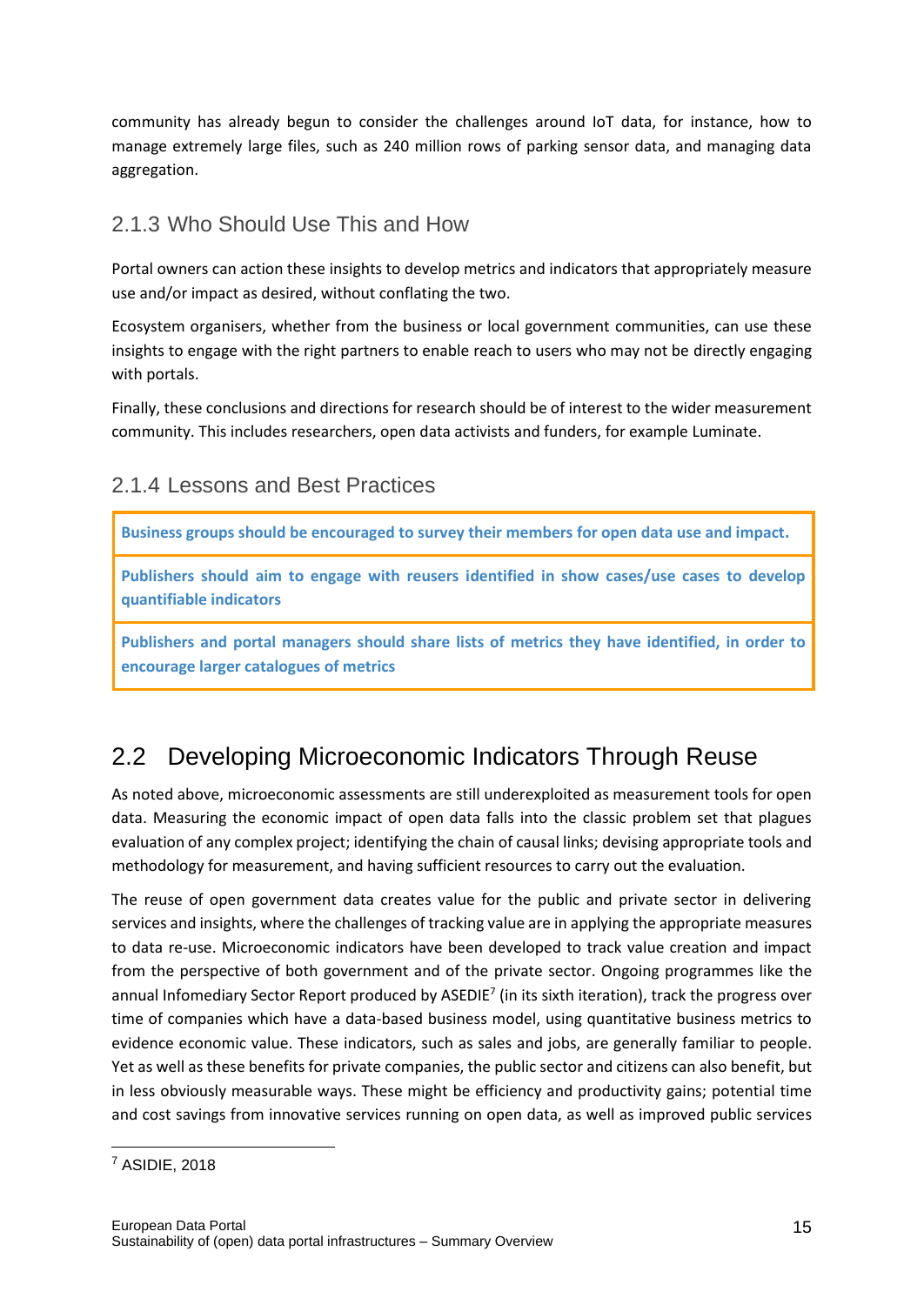both in levels of service and reduction in costs to the taxpayer.<sup>8</sup> It is therefore vital to identify microeconomic indicators for these.

### <span id="page-15-0"></span>2.2.1 Methodology

To develop appropriate indicators, four cities were analysed that were creating solutions to public sector challenges with open data. They did this through open innovation projects: publishing their data openly and then co-creating public sector solutions with external SMEs. The aim was to understand what impact they were hoping to achieve and how they were assessing this. By following the open data innovations, a transferable method for identifying and measuring the impact of individual open data projects was developed.

## <span id="page-15-1"></span>2.2.2 Results

The first stage was to outline the process of development from the definition of the problem, to measurement of the effectiveness of the solution. This process is replicable and allows for creation of other metrics using this process.



*Figure 2: Framework for Identifying and Measuring Impact in Open Data Projects*

From the projects that were being undertaken, we co-developed 23 metrics for impact the table below shows the economic impact, a metric that can be used to measure this, and possible sources for those metrics. The metrics are categorised according to how accessible they are to the portal owners; inhouse data, related public services data and private sector data. None are inaccessible.

<sup>8</sup> Koski, 2015; OECD Digital Government Studies, 2018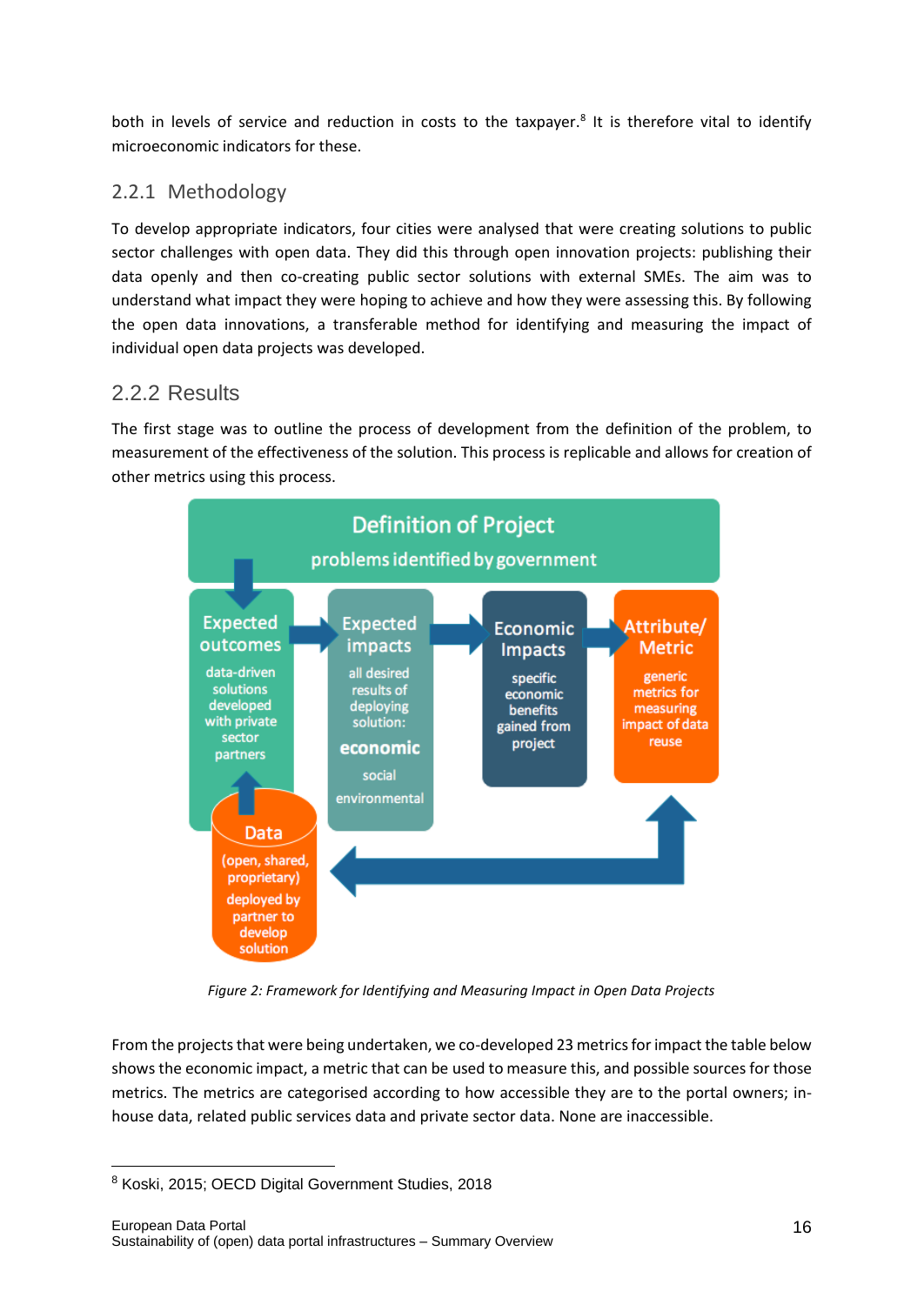### 2.2.2.1 Operations Data (In-house Data)

Operations data is held in-house by the cities as it is derived from their own management and financial records. This data is generally available across organisations and domains as it is routinely collected for the purposes of financial and budget reporting, and for monitoring and delivering services. Surfacing this data via a dashboard would have a range of benefits internally for the organisation, and allow analysis and visualisation of data for a variety of purposes, including specific project evaluations. Aggregated data could also be surfaced for a citizen-facing dashboard to enable transparency in budgets and spending, and business intelligence insights.

### 2.2.2.2 Related Public Services Data (Held by Other Public Services)

Drawing on related public services data presents more of a resource challenge for evaluation purposes as it requires more time, effort and what could be complex interpretation and analysis of data sources, and building models for inferring impacts of open data reuse projects. This is a barrier to a data owner engaging in more complex project evaluation due to restrictions on resources.

#### 2.2.2.3 Private Sector Data (Financial and Business Data)

While public authorities which are co-creating solutions with individual organisations can easily access data impact on that particular organisation, it is harder for them to access wider data. City governments themselves are unlikely to engage in local assessments of the data marketplace and SMEs, but this kind of analysis is of interest at a regional and national level, and as previously noted, could be collected through partnerships with business associations.

| <b>Economic</b><br><b>Impact</b> | <b>Attribute/Metric</b>                                   | <b>Project Evaluation</b><br>Did the data-driven solution work? How can we tell?                                                                                                                                                                                                                                                                                           |
|----------------------------------|-----------------------------------------------------------|----------------------------------------------------------------------------------------------------------------------------------------------------------------------------------------------------------------------------------------------------------------------------------------------------------------------------------------------------------------------------|
|                                  | <b>Operations Data - collected in-house by government</b> |                                                                                                                                                                                                                                                                                                                                                                            |
| Labour costs/<br>productivity    | Wage costs<br>No. of hours worked                         | Management data from service delivery teams to track<br>1.<br>impact on staff hours<br>Workflow efficiencies (e.g. smart routing)<br>2.                                                                                                                                                                                                                                    |
| <b>Service delivery</b>          | Service level outcomes<br>Service delivery costs          | Management reporting data<br>1.<br>2.<br>$I$ oT data – e.g. smart bins<br>3.<br>Citizen complaint levels - data gathered from citizen<br>app, website, email and telephone to City re: services<br>Citizen reporting - data gathered from citizen feedback<br>4.<br>app, civic website, email and telephone re: conditions<br>(e.g. weather, road conditions, cleanliness) |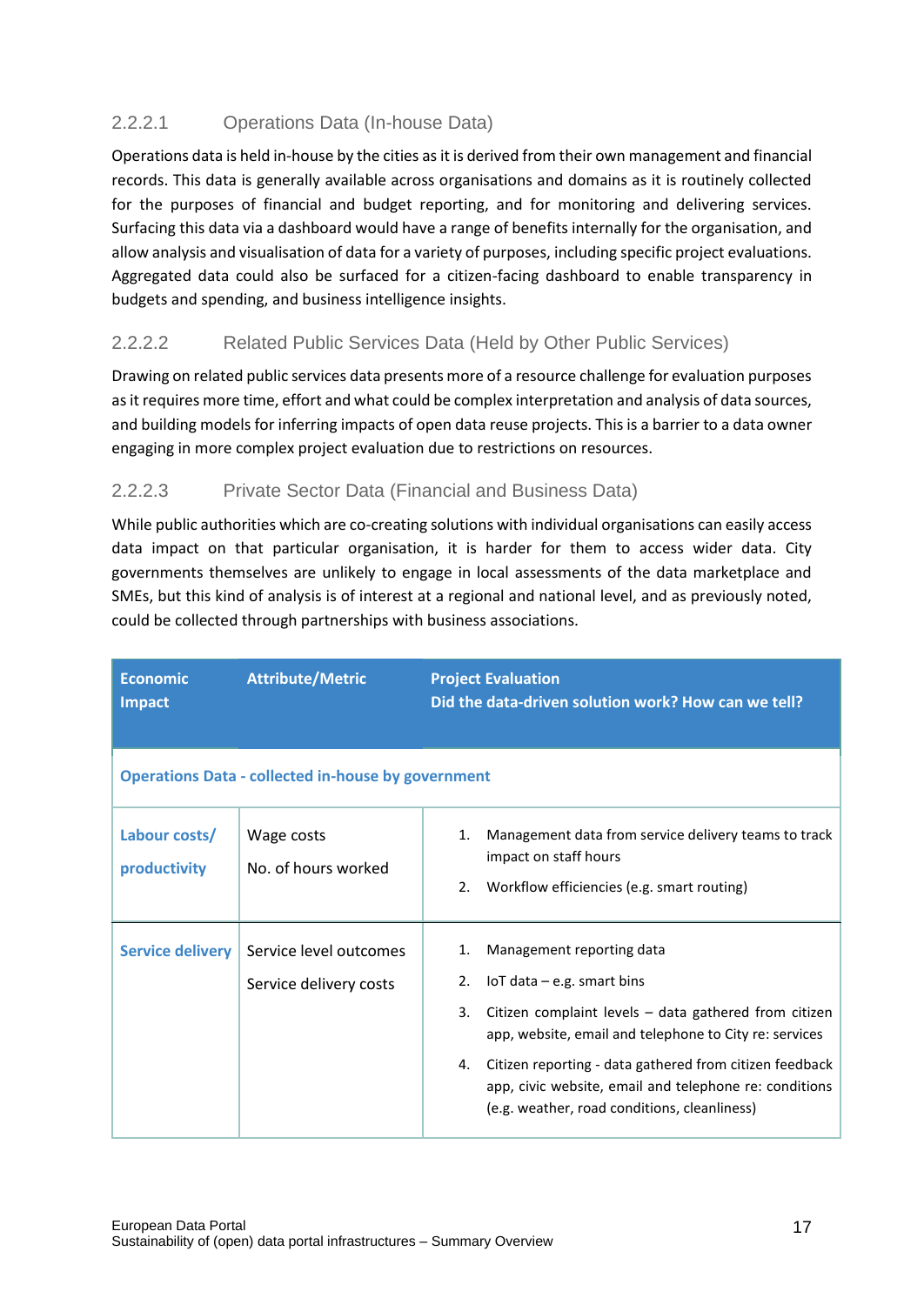| <b>Resources</b>                                     | Mileage<br><b>Fuel Consumption</b><br>Grit/salt consumption<br>Water consumption                             | 1.<br>2.<br>3.             | Management data from service delivery teams to track<br>impact on vehicle use (mileage, hours of running,<br>repairs)<br>Purchase records - fuel, salt, grit<br>Water meter readings                                                 |
|------------------------------------------------------|--------------------------------------------------------------------------------------------------------------|----------------------------|--------------------------------------------------------------------------------------------------------------------------------------------------------------------------------------------------------------------------------------|
| <b>Procurement</b>                                   | Contract pricing                                                                                             | 1.                         | Management data - service levels and costs                                                                                                                                                                                           |
| <b>Traffic</b><br>congestion                         | <b>Traffic monitoring</b><br>Journey times                                                                   | 1.<br>2.<br>3.             | CCTV and traffic light data<br>Travel app data<br>Citizen reporting                                                                                                                                                                  |
| <b>Related Public Services Data</b>                  |                                                                                                              |                            |                                                                                                                                                                                                                                      |
| traffic<br><b>Road</b><br>accidents<br><b>Health</b> | Frequency of accidents<br><b>Emergency call outs</b><br>Injury statistics<br><b>Health statistics</b>        | 1.<br>2.<br>3.<br>4.<br>1. | Road traffic accidents statistics<br>Emergency services records<br>Hospital admissions/treatment records<br>Insurance claims<br>Hospital admission/medical treatment records for                                                     |
|                                                      | Air quality<br><b>Exercise levels</b>                                                                        | 3.                         | respiratory disease, asthma, cardio-vascular disease,<br>children's fitness/obesity<br>Air quality monitoring data from national data<br>collection and local monitoring<br>Travel app statistics (journey length, route, frequency) |
| <b>Private Sector Data</b>                           |                                                                                                              |                            |                                                                                                                                                                                                                                      |
| <b>services</b><br><b>Data</b><br>marketplace        | SME no.<br>SME turnover<br>SME profit/loss<br>SME sustainability<br>SME employment<br>Data Products/Services | 1.<br>2.<br>3.<br>4.<br>5. | Industry surveys (data services sector)<br>Financial reporting data<br>Investment data<br>Sector employment figures<br>Market survey data (products and services)                                                                    |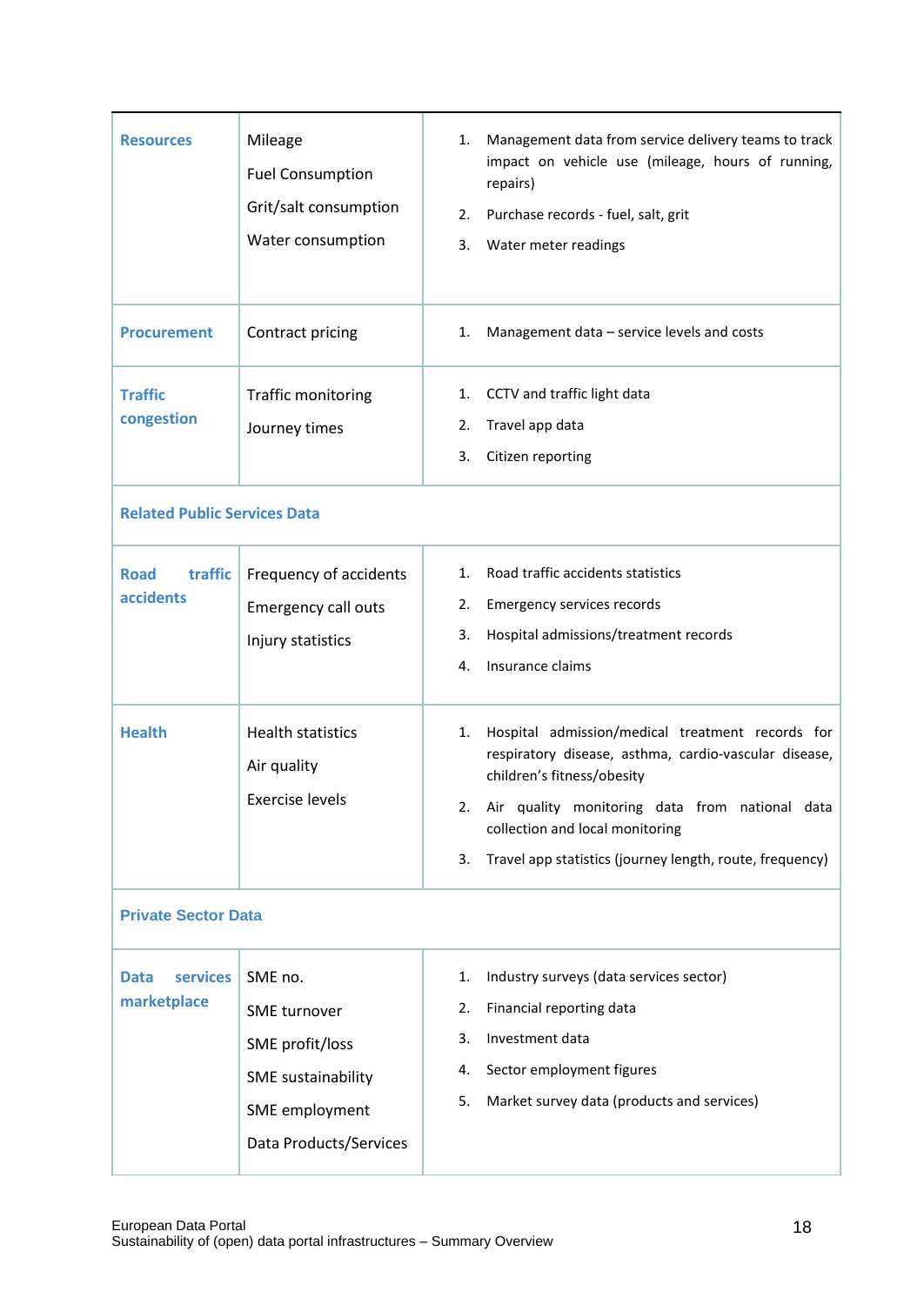*Table 2 Microeconomic Indicators and Metrics*

# <span id="page-18-0"></span>2.3 Who Should Use This and How

Public sector portal owners should be encouraged to collect and publish these metrics; not only can public sector portal owners increase public spending and efficiency transparency for their citizens, but as more data is published it can be used cumulatively to assess impact over a broader area and timescale.

Policy makers should encourage the creation and sharing of these metrics, possibly by making it a requisite of funding of such data reuse projects.

# <span id="page-18-1"></span>2.4 Lessons and Best Practice

**The Impact>Attribute>Evaluation method can be applied to any public sector and/or smart city open data project. By applying it to other re-use projects the list of possible microeconomic indicators can be extended. These should be published and shared.**

**Building the assessment of these metrics into the original project plan reduces the cost of collecting them.** 

# <span id="page-18-2"></span>3. Automated Assessment of Open Data Use

An increasing amount of data is published openly on the web, ideally with the aim of reuse. One of the key challenges to its' uptake is supporting formats and capabilities to make it useful in as many contexts as possible (Shadbolt 2012). Reuse is more common in some domains than in others: Scientists reuse data of their peers to repeat previous experiments, propose new solutions, and derive fresh insights. Data is recognised as an asset in itself, cited and archived just like scientific literature. Developers define benchmarks and gold standards that everyone can use to establish to compare related approaches. They reuse such datasets to ensure that approaches remain comparable. Supervised machine learning, one of the most successful types of AI is dependent on the availability of relevant datasets to train algorithms. In this case, reuse is an economic necessity –deep learning architectures need to be pre-trained on large amounts of data and generating new datasets is too costly for most machine learning applications.

Reusability is stated as one of the four FAIR principles, a compilation of high-level best practices for making data findable, accessible, interoperable, and reusable. The "R" in FAIR gives guidelines on reusability include the following points, all focusing on metadata: (i) meta(data) are richly described with a plurality of accurate and relevant attributes, (ii) (meta)data are released with a clear and accessible data usage license, (iii) (meta)data are associated with detailed provenance, (iv) (meta)data meet domain-relevant community standards. The EDP in itself can be understood as a tool to improve the FAIRness of the over 1 million open government datasets it harvests.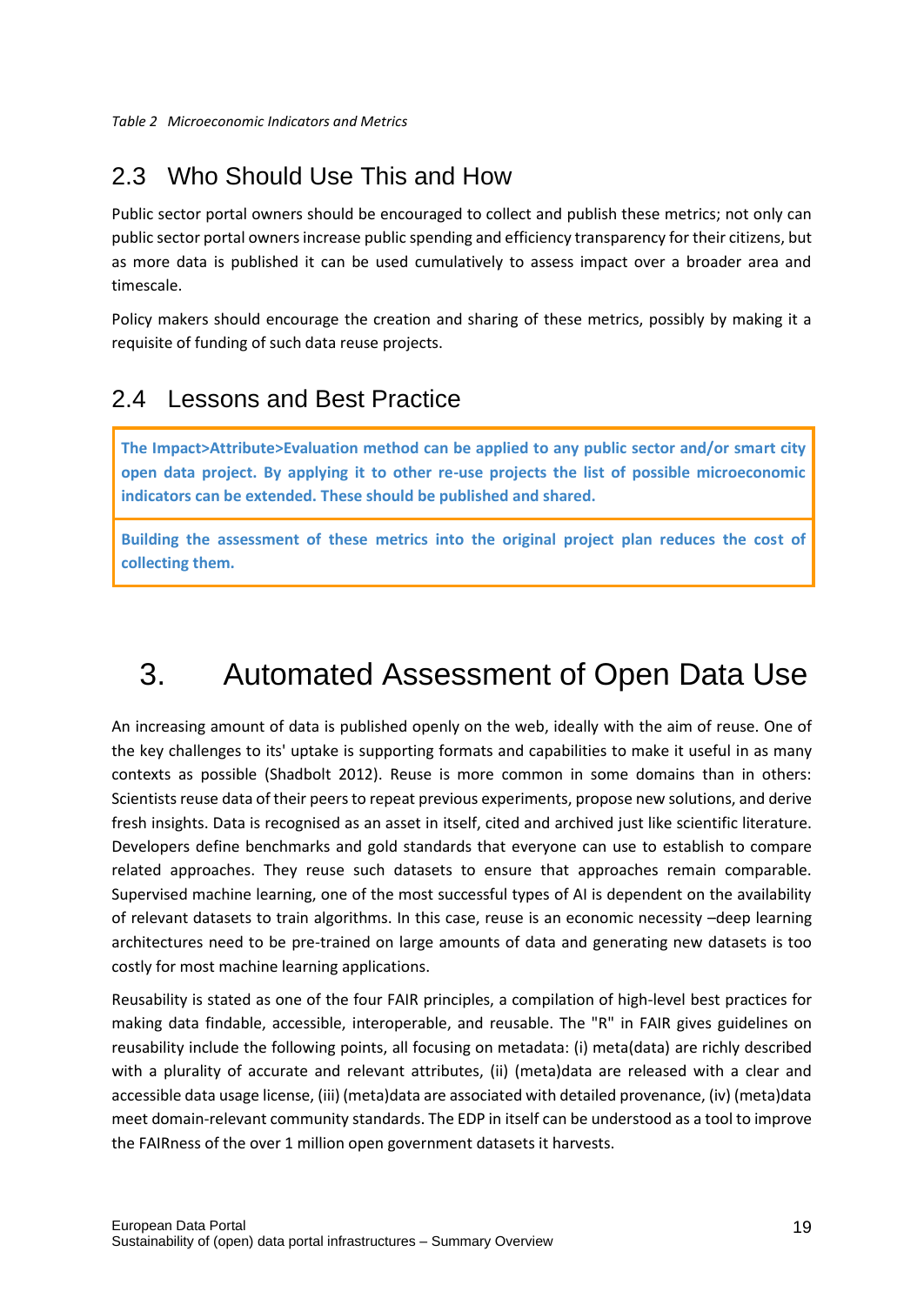While the FAIR metrics provides exemplary metrics for the FAIR principles, measuring FAIRness is not an established practice. There are also a variety of best practices and guidelines detailing data sharing and reuse principles, including the W3C best practices for data on the web or SharePSI or metadata standards for different purposes: general purpose standards such as Dublin Core2 or DCAT3, focusing on specific elements such as provenance (PROV4) or data quality5 as well as domain specific extensions or standards.

Despite these efforts, portal owners and data publishers do not measure reuse routinely. Existing guidelines, indicators and metrics cannot be trivially mapped to observable features in the technical architecture of the publishing platform, which could be tracked and assessed automatically. Previous work [citeEDP1report] has suggested several solutions, including pixel tracking, dataset citations, and enforcing log-ins. These solutions have important limitations:

· Pixel tracking, and similar methods, operate at a granular level, and findings depend on the frontend design of the platform rather than on how useful the dataset is. More importantly, translating pixel-tracking insights into principles and practices to make datasets more reusable is hard, as the former is too low-level for the latter.

· Dataset citations, while an excellent idea, is not widespread outside scientific communities. While an incentives system for data citations is emerging in this space, it is unclear how it would transfer to open government data.

· The most used public sector datasets (such as urban transportation) often have excellent ecosystems that enable them to track usage in a less automated fashion (such as surveys, or app galleries). While the intense usage of their datasets, and the value of learning more about what features are most beneficial justify the cost of managing this tracking, this does not transfer to datasets that are less popular, as these cannot draw from a community of users for feedback. In the same time, the holders of these high-value data assets may not have the incentives to explore new tracking methods that would benefit other types of datasets.

· Finally, very few portals imply publish their own data – most provide a platform for data from a variety of sources, and some, such as the European Data Portal, are catalogues of datasets. Therefore, most portals are not in a position to implement tracking features such as log-ins.

Therefore, it is vital to address an alternative assessment approach, which focuses more on the reuse side of open data than the publishing, with automation support. This report presents such an approach. We introduce a method that helps a portal owner understand what makes a dataset more or less reusable, using engagement data they can track themselves. To apply the method, the portal needs to capture a minimum of engagement metrics, map higher-level dataset reuse indicators to such metrics and identify a subset that co-relate with reuse.

Automated assessment of reuse remains a substantial challenge. In an ideal world, a more end-to-end tracking of portal activities throughout the process would enable this. However, this requires new underlying structures, and while these may well be necessary eventually to ensure the sustainability of portals, the description of this goes beyond the remit of this report, which describes what can be achieved with the current technology, or with minimal adjustments. For these reasons, we have validated the method in a scenario which captures data about how people engage with datasets, for which such engagement data is easily available. We provide recommendations for portal owners to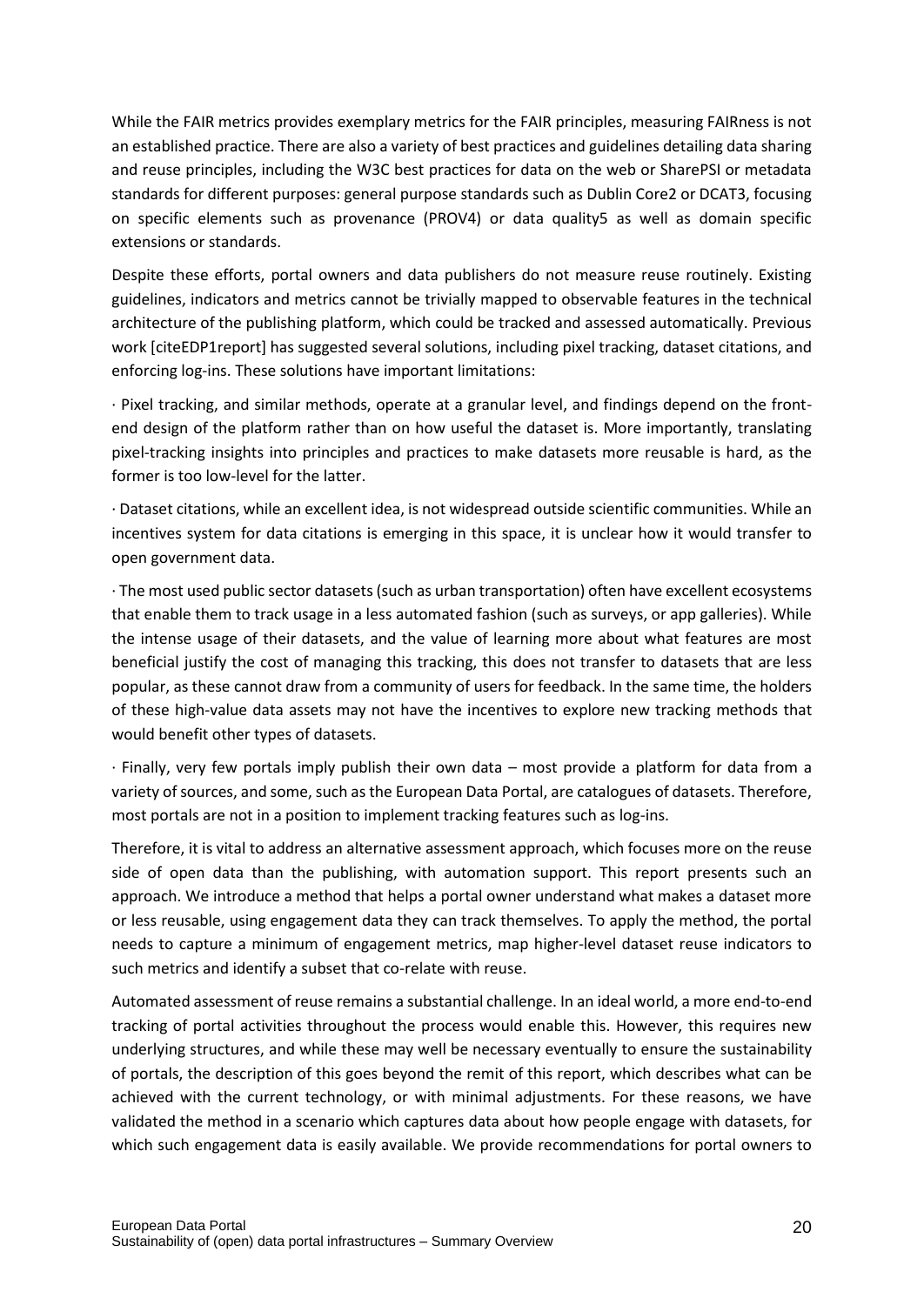augment their publishing and portal design practice to support and enhance those features of a dataset that are quantifiably linked to higher engagement from users.

# <span id="page-20-0"></span>3.1 Methodology

The method consists of the following steps, to be carried out by teams managing open data portals:

1. Scope the assessment exercise, for instance by deciding the specific collection of datasets that will be considered.

2. Define reuse metrics. These depend on the capabilities of your portal and the underlying technical infrastructure. If you cannot define direct metrics, think about proxy metrics. Run a study to validate them with observable reuse indicators for datasets published on Github

3. Collect reuse metrics (or proxies). For this, you need technical capabilities which may be built into the publishing software you're using, or aggregated metrics derived from lower-level system logs.

4. Define reuse indicators. These need to be measurable and will be used as features in the prediction model. Below is an example list of observable metrics for datasets in Github. (The full report provides a list which can be used as a starting point, based on a comprehensive literature review.)

| <b>Category of Feature</b>    | <b>Feature</b>                                                        |
|-------------------------------|-----------------------------------------------------------------------|
| <b>Portal</b>                 | Size of repository                                                    |
|                               | Number of all data files                                              |
|                               | Licence                                                               |
|                               | Dominant data filetype (number of csv/etc)                            |
|                               | Description                                                           |
|                               | Ratio of open to closed issues                                        |
|                               | Ratio of data files to all files in a repository                      |
|                               | Problematic files with respect to a particular library                |
| <b>Documentation/Metadata</b> | Length of the documentation                                           |
|                               | <b>Unique URLs</b>                                                    |
|                               | Language of the documentation                                         |
|                               | Number of coding blocks (i.e. both inline and highlighting<br>blocks) |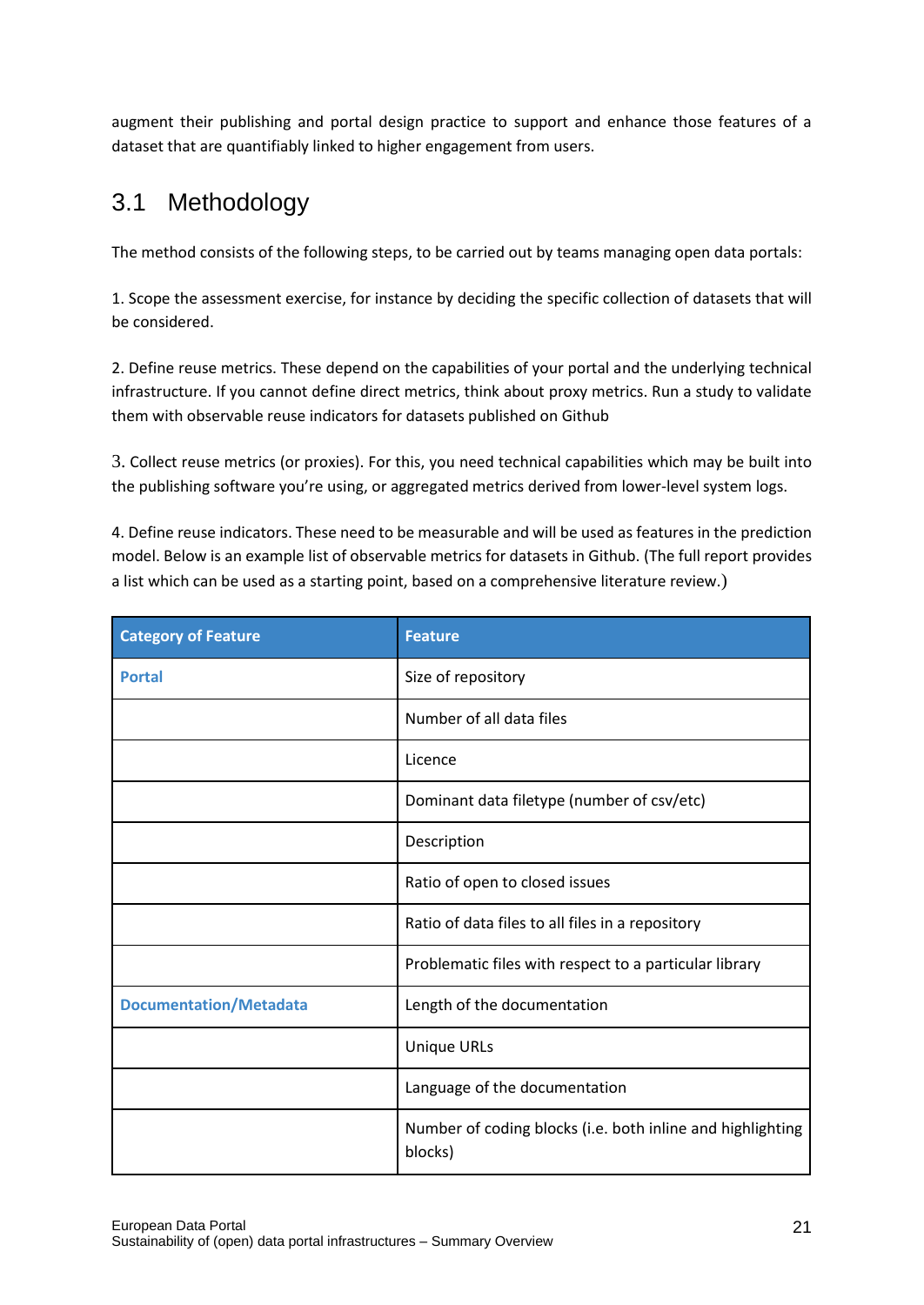|                   | Number of images                                         |
|-------------------|----------------------------------------------------------|
|                   | <b>Broken URIS</b>                                       |
| <b>Data Files</b> | Number of rows and columns of each individual data file  |
|                   | Missing values                                           |
|                   | Data Type of HEADERS (i.e. check if headers are strings) |
|                   | Size of each data file                                   |
|                   | Aggregated size of all the data files in the repository  |

*Table 3 Possible Reuse Indicators*

5. Analyse their distribution for the top-reused group of datasets.

6. Use a combination of those features to build a statistical model to predict reusability.

7. Derive recommendations to datasets and publishing processes.

# <span id="page-21-0"></span>3.2 Results

Based on these an approach was developed to predict the likelihood of whether a dataset from the platform will be reused. This was combined in a predictive model to estimate a data repository's reusability, based on the documentation and structure of the repository. While this was done on the example of GitHub, this methodology could, in theory, be applied to any engagement proxies relevant to a specific data portal.

The model uses features from all three layers (repository and description as well as the data file) to learn what makes a dataset reusable in this particular context. For our GitHub analysis, the repository features were found to be most predictive. The approach categorises a dataset repository into 1 out of 4 potential groups of reuse likelihood: Very likely to be reused; likely to be reused; moderately likely to be reused and unlikely to be reused.

Looking at a statistical analysis of those repositories that are very likely to be reused showed a number of interesting results. For instance, the textual description of the data repository was longer, the repositories have a lower number of problematic files (meaning they can be opened with standard configurations), and the age of the repository does not correlate much with its reuse status. There was also more "traffic" around the datasets visible, in terms of community engagement through opening and closing issues on the platform that notify others.

This work demonstrates the tension between calls for data reuse principles and actionable metrics and automated approaches facilitating data publishers and tools designers to implement functionalities supporting dataset reuse in an open collaborative environment. The findings point to a number of under-explored opportunities to encourage and facilitate dataset reuse on the web.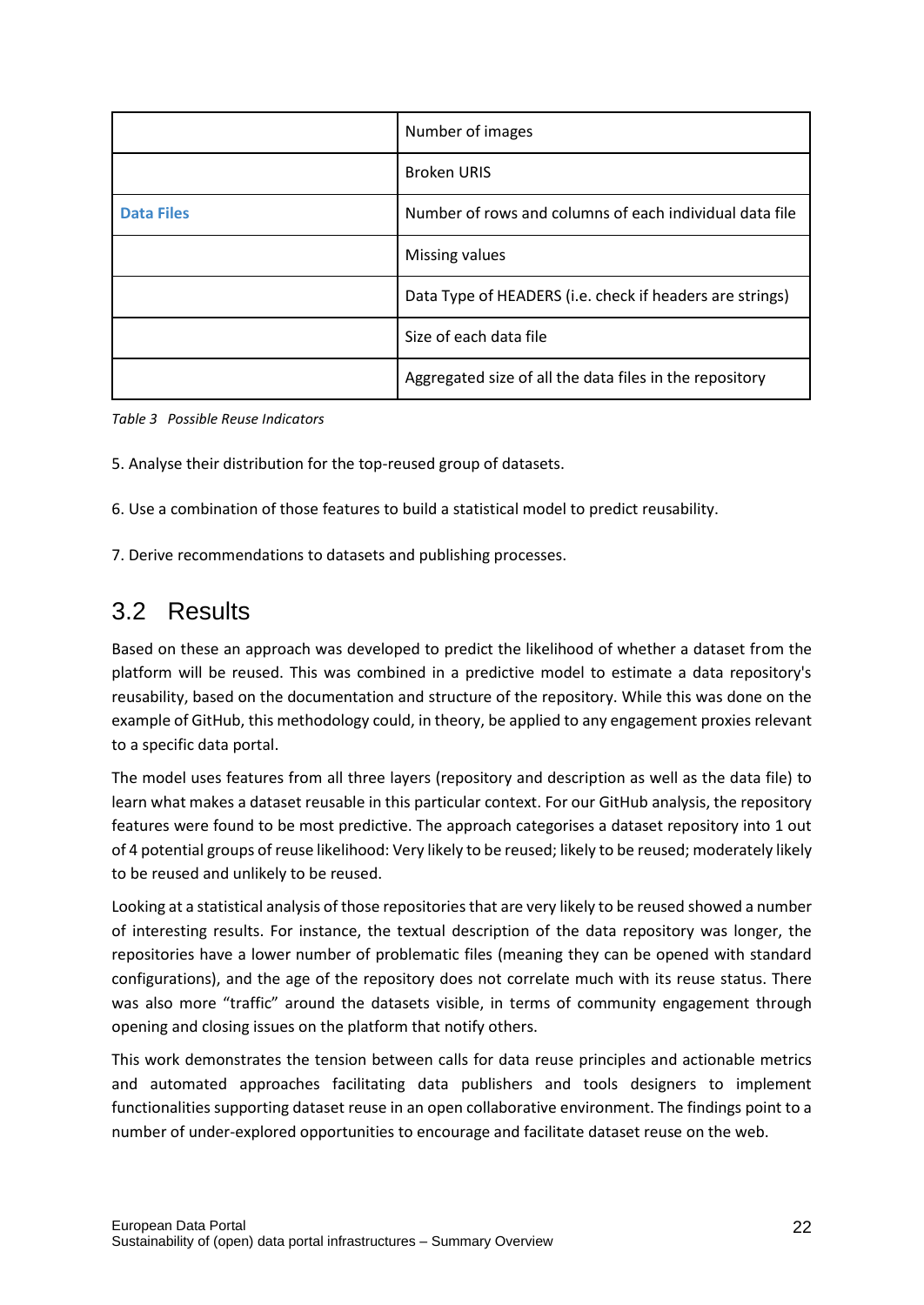# <span id="page-22-0"></span>3.3 Who Should Use This and How

Even with current technologies, this approach can be used to inform system designers building functionalities to capture this information automatically; publishers in supplying certain information as metadata, and user experience designers, to inform the design of the interaction process between datasets reusers and the interface of a data portal. Portal owners can use this to inform their portal development, and open data users in the wider ecosystem can use these insights to help them identify the data sets that may be most useful to work with.

# <span id="page-22-1"></span>3.4 Lessons and Best Practice

**Current portals that have functionalities to measure engagement and user interaction can develop bottom-up reuse indicators targeted to the user group of the platform, based on their real interactions with the datasets.** 

**This work could be built on by integrating functionalities that measure engagement with datasets in an automated way. Portals could support the automatic assessment of a dataset at the time of publication and recommend features that would increase reuse probability according to the proposed model. This would allow to increase a datasets reusability before publication, focusing on not just the data itself but also on documentation and other potentially relevant features of a project.** 

# <span id="page-22-2"></span>4. Assessment of Funding Options for (Open) Data Portal Infrastructures

In the vast majority of cases, portals and related activities are funded by government departments. Nationally this has largely been based on transparency budgets or municipal IT departments. Few portals are financially sustainable, and some have no basis for becoming financially sustainable either.<sup>9</sup>

The 2018 Open Data Maturity report found that the cost of actually running portals is subsumed into wider open data strategy funding, and no national governments were identifying the cost of sustaining an open data portal as its own activity.<sup>10</sup> Further, no alternative funding models had been explored by portal owners.

As Member States are required to publish certain data, and it is therefore understandable as a regulatory cost, this somewhat explains this cross-state hesitation to explore funding from other angles. However, this 'compliance' approach obscures the possibility of understanding the funding of open data from a more sustainable point of view, which can be developed using a business case.

<sup>&</sup>lt;sup>9</sup> Barbero et al. (2018)

<sup>10</sup> https://www.europeandataportal.eu/sites/default/files/edp\_landscaping\_insight\_report\_n4\_2018.pdf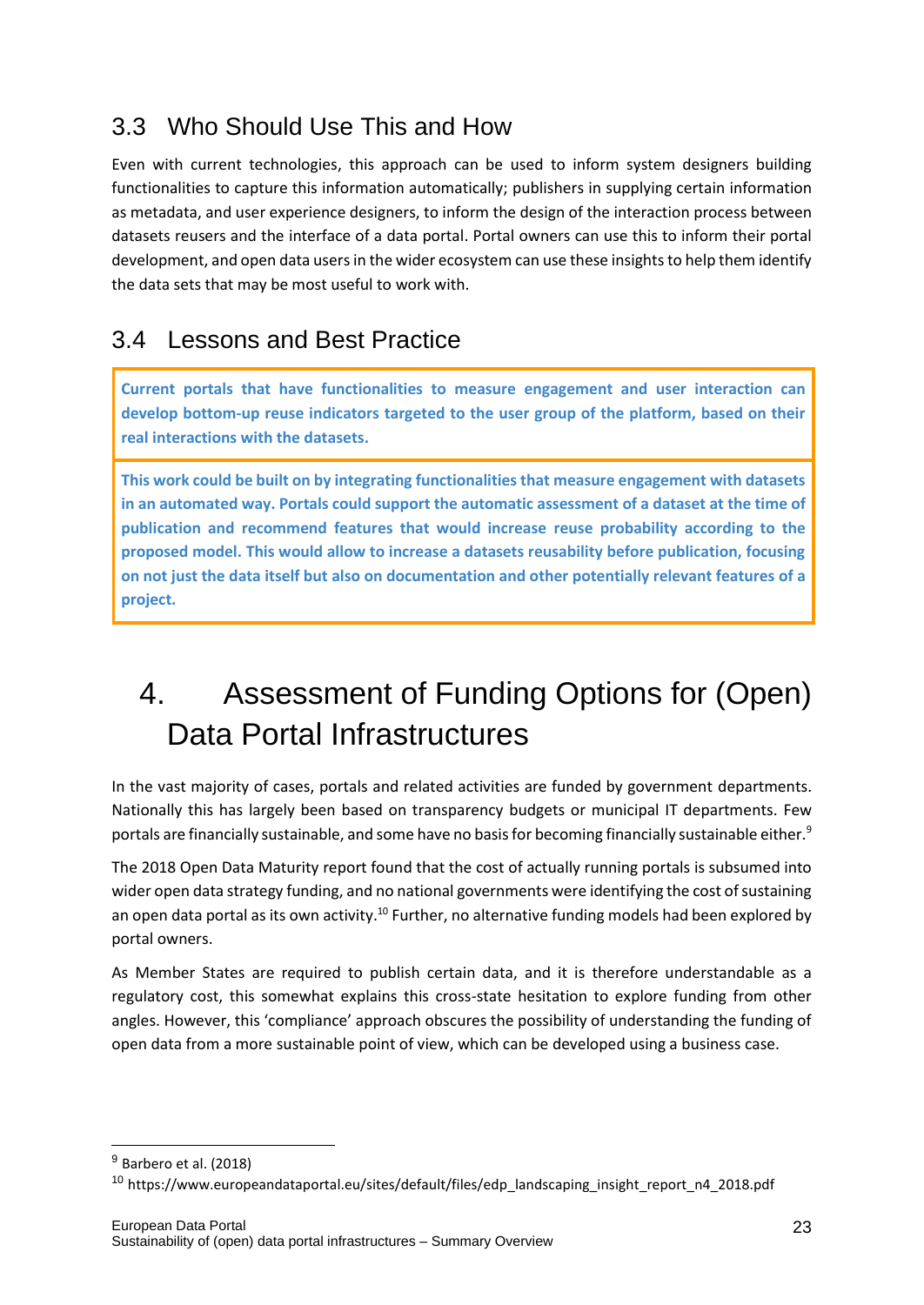# <span id="page-23-0"></span>4.1 Methodology

The report, Ensuring the Economic Sustainability of Open Data Portals: Understanding Impact and Financing (2018), made wide recommendations over all areas of financing, from selecting a platform to the cost of training to various mechanisms that might be used for freemium model. Our approach has therefore been to operationalise the insights and recommendations in a structured manner that assists portals in making decisions, and conduct additional research that informed this.

Our research involved secondary desk research, a workshop with cities and regions who are in the process of opening up their data, and the development of mini-case studies to inform insights between the rationale of a portal and its potential funding strategy. Analysis was carried out on the 2018 reported survey answers to inform the development of a budgeting template with 20 costs considerations.

# <span id="page-23-1"></span>4.2 Results

This report identifies three types of business cases for data portals, then explores 4 funding models which can be used with these business cases. Finally, it covers 20 cost activities that should be included in the budget for portals. We also provide a budgeting template and case studies on the financing models.

| <b>Business Case</b>                          | <b>Project</b>                                                    | <b>Funding and Publishers</b>                                                                                                                                                                                                                           |
|-----------------------------------------------|-------------------------------------------------------------------|---------------------------------------------------------------------------------------------------------------------------------------------------------------------------------------------------------------------------------------------------------|
| <b>Direct Budget Savings</b>                  | Helsinki<br>Region<br>Infoshare (Regional)                        | Initial Funding: SITRA, the Finnish Innovation<br>Fund; Finnish Ministry of Finance municipality<br>cooperation grant<br>Current Funding: Cities of Helsinki, Vantaa,<br>Espoo and Kauniainenc<br>Publishers: Multiple departments across the<br>cities |
| <b>Citizen Participation</b>                  | Data Mill North (Mixed<br>public<br>and<br>private<br>publishers) | Initial Funding; Cabinet Office Release of Data<br>Fund<br><b>Current Funding: Repository partners</b><br>Publishers: 63 data owners and publishers across<br>the north of England                                                                      |
| <b>Innovation in Products</b><br>and Services | SCORE/SCIFI (City and<br>regional)                                | Initial Funding: Interreg 2Seas programme,<br>internal IT budgets, private companies                                                                                                                                                                    |

### <span id="page-23-2"></span>4.2.1 Three Business Cases for Data Portals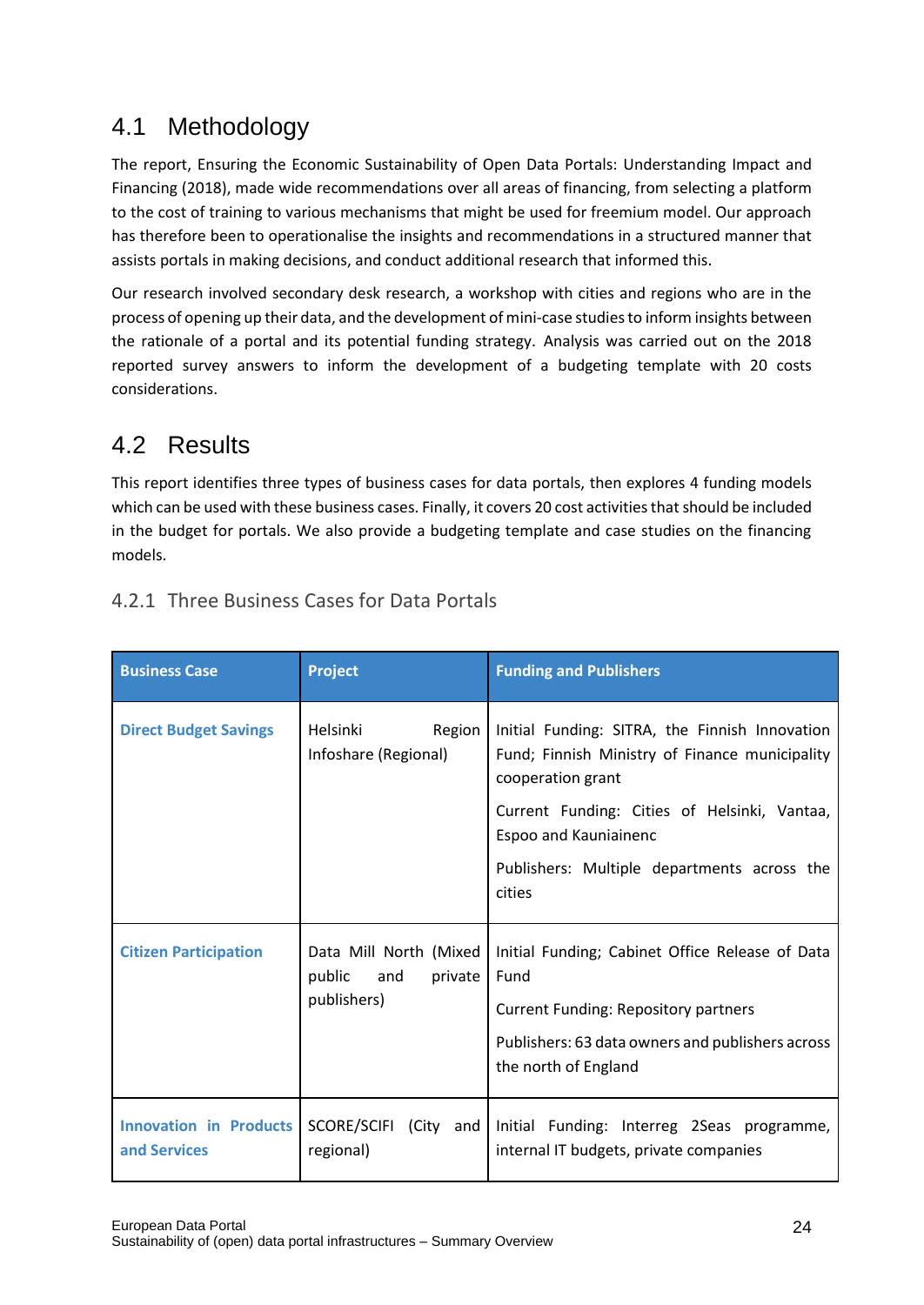|  | Current Funding: N/A (still in initial phases) |  |  |  |  |  |
|--|------------------------------------------------|--|--|--|--|--|
|  | Publishers: Amsterdam, Aarhus, Aberdeen,       |  |  |  |  |  |
|  | Bergen, Bradford, Dordrecht, Ghent,            |  |  |  |  |  |
|  | Gothenburg & Hamburg, Delft, Mechelen,         |  |  |  |  |  |
|  | Bruges, West Flanders, Saint Quentin           |  |  |  |  |  |
|  |                                                |  |  |  |  |  |

*Table 4 Business Cases for Data Portals*

#### **Direct Budget Savings**

According to the City of Helsinki,<sup>11</sup> a partner in Helsinki Region Infoshare, opening up city purchasing data has resulted in budget savings of 1-2 percent. This 'total transparency' has engaged new audiences with the city administration and encouraged civil servants to ensure their procurement is fully fair and obtains the best value. Additionally, releasing and using open data via open APIs has saved time and staff effort.

Consequently, the annual cost of providing the service is relatively low compared to the benefits received, especially when secondary benefits such as increasing trust or providing or enabling better services for citizens are factored in. While the initial pilot stage, which lasted 2 and a half years, cost around 1 million euros, the annual cost is 60.000 euros, split across the 4 partners.

#### **Citizen Participation**

Data Mill North<sup>12</sup>, a collaborative website originally set up by Leeds City Council, began life as Leeds Data Mill, which tried to bridge the gap between decreasing resources and increasing demand for public services. The aim was to enable citizens and organisations to become digital social entrepreneurs who were aware of the relationships between the city's services and businesses. This required open data from multiple sources to be combined in one site.

This led to a naturally collaborative approach. The site grew larger and extended to include nearby Bradford. As the pooled data grew, so did the idea of pooling other resources including funding. Eventually, the site was extended to include data from the entire north of England, from not only cities but government departments, charities, other public sector organisations, schools and private companies.

#### **Innovation in Products and Services**

The Smart Cities Open Data Reuse (SCORE) and the Smart Cities Innovation Framework Implementation (SCIFI)<sup>13</sup> projects used public-private innovation processes to create new services with open data. Data in SCIFI is published on the project hub (FIWARE) to enable cities without existing portals to participate in the innovation.

These business cases identified the following information:

• a brief description of the problem;

<sup>11</sup> [https://hri.fi › en\\_gb](https://hri.fi/en_gb/)

<sup>12</sup> datamillnorth.org

<sup>13</sup> smartcitiesinnov.eu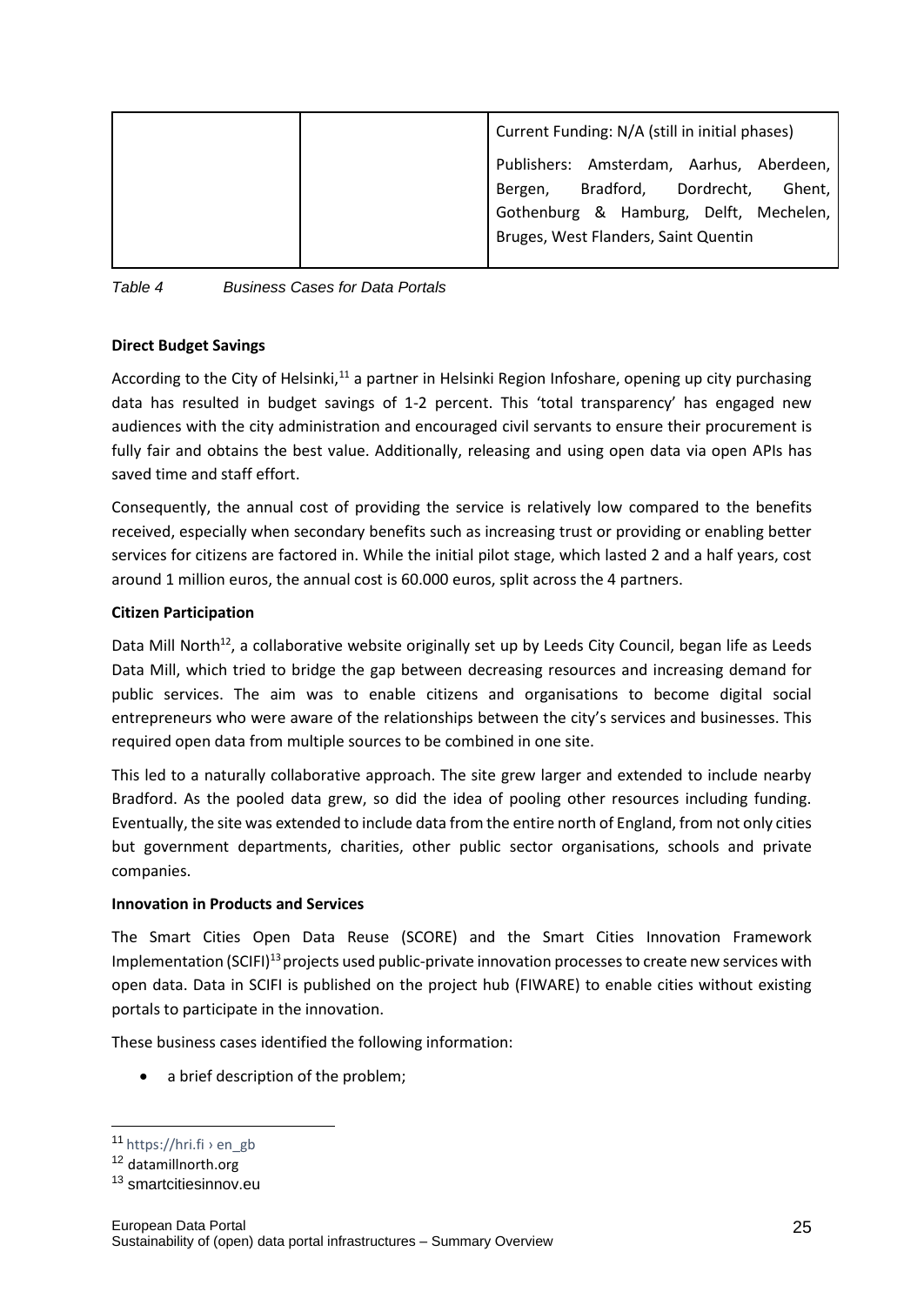- KPIs that would be used to assess if the problem was solved;
- the root causes of the problem; who was affected;
- what was the scale of the problem;
- who the 'problem owner' was;
- who the political sponsor was;
- the stakeholders:
- who had been consulted about this;
- the link to the relevant part of the policy plan;
- the resources that could be committed.

In any business case there is a need to define a 'do nothing' scenario, to assess the comparative value of not investing. In these business cases, the leads were challenged to find other existing technical solutions, i.e., to see if the problem could be solved without actually opening data.

#### <span id="page-25-0"></span>4.2.2 Four Financing Models for Portals

The business models can be used with a variety of financing models. However, not all financing strategies can be used with all business cases, and there are limitations of each, which are outlined in the Key Issues column below. Details of full implementations of each of these models can be found in the full report.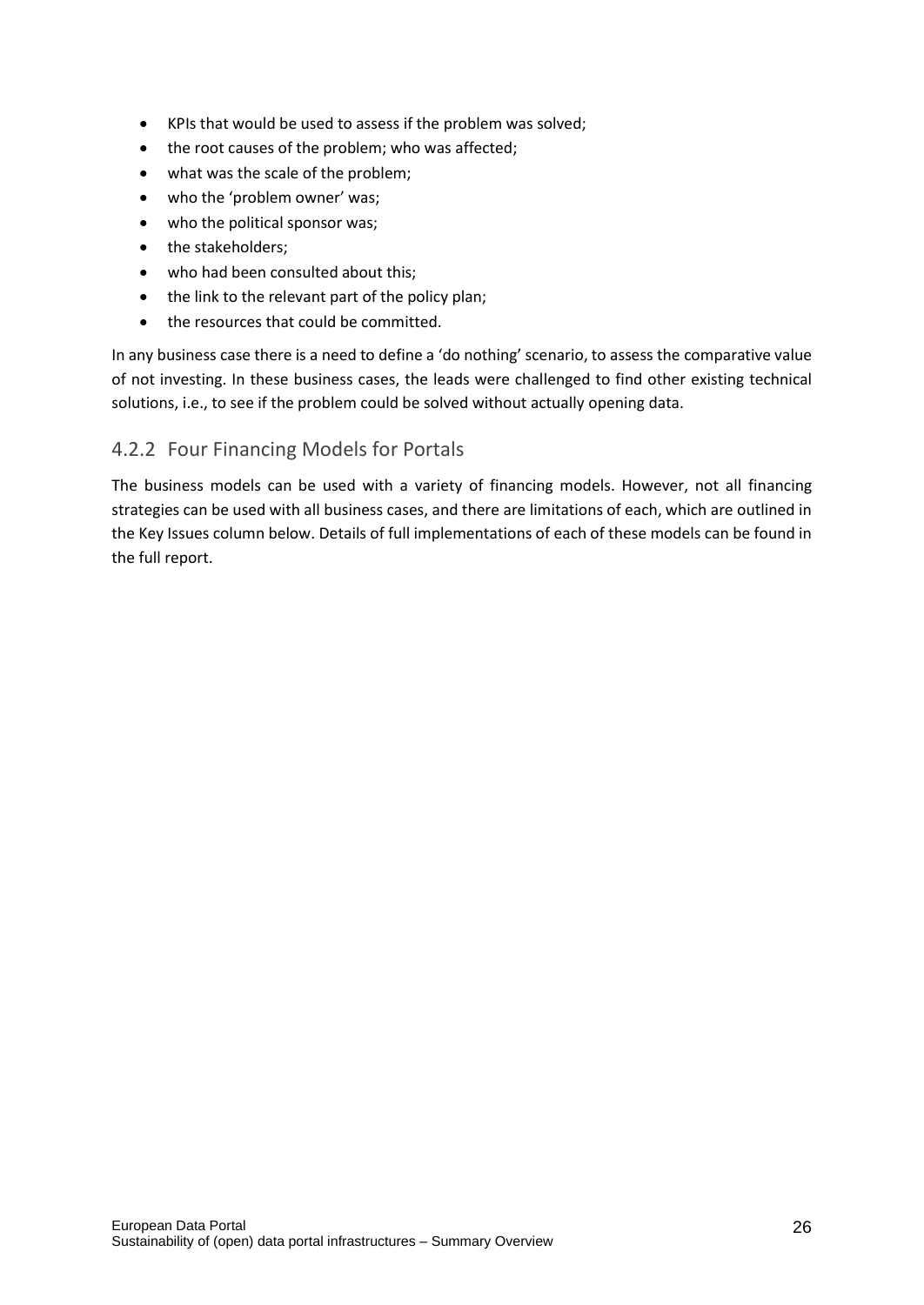

*Table 5 Funding Models for Portals*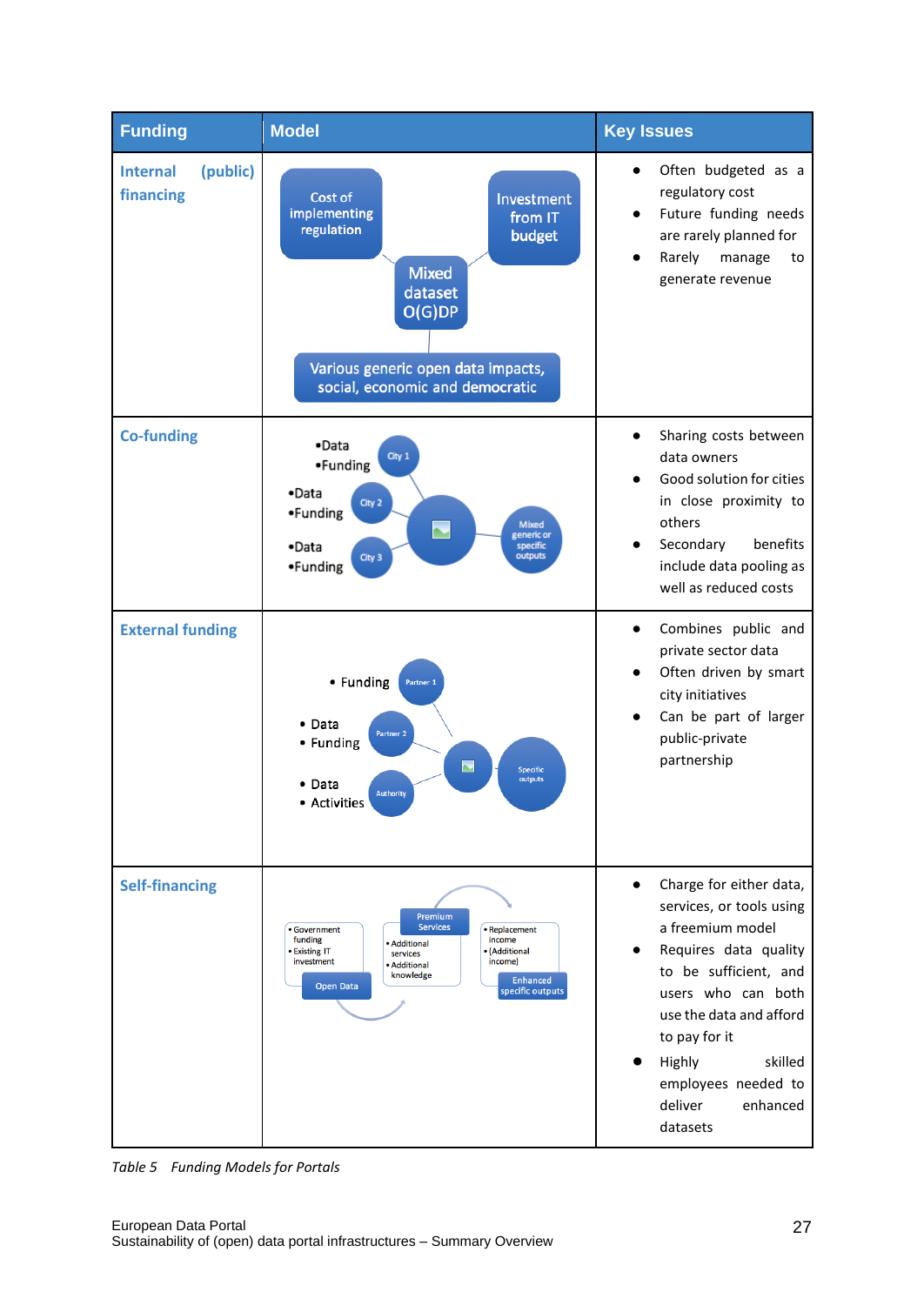### <span id="page-27-0"></span>4.2.3 Twenty Cost Considerations for Portals

Analysis of the previous sustainability report identified 20 cost areas which must be addressed, whichever business case or funding model is used. From this we created a template for developing a budget that covers all of the areas.

| <b>Activity</b> | <b>Cost</b>                            | <b>Details</b>                                                                                                                                                                                                                                                                                                                                                                                                                |
|-----------------|----------------------------------------|-------------------------------------------------------------------------------------------------------------------------------------------------------------------------------------------------------------------------------------------------------------------------------------------------------------------------------------------------------------------------------------------------------------------------------|
| <b>Build</b>    | Development                            | This is generally seen as the largest cost,<br>however, with a wide variety of catalogues and<br>platforms available, the cost of development is<br>reducing. A major decision is whether to<br>develop (and then maintain and improve) in<br>house or to contract out                                                                                                                                                        |
|                 | Infrastructure (incl. hosting)         | This has a number of dependencies: is the<br>portal a catalogue or will it host, totally or<br>partially, the data sets? How will publishers and<br>users access the datasets and how frequently?<br>Answers to these and other technical questions<br>will impact on the cost of the infrastructure,<br>which might be minimal if only a few datasets<br>are hosted, but extensive in the case of a large<br>national portal |
|                 | Design and user experience             | Again, this can vary extensively depending on<br>whether the portal owner chooses to innovate<br>or simply reuse an existing format                                                                                                                                                                                                                                                                                           |
| <b>Strategy</b> | Short, medium- and long-<br>term goals | Setting aside budget to cover time for the<br>setting of short, medium- and long-term goals,<br>which often require the input of a number of<br>stakeholders                                                                                                                                                                                                                                                                  |
|                 | Prioritisation                         | Identifying time and resources for the<br>development of business cases and associated<br>funding plans                                                                                                                                                                                                                                                                                                                       |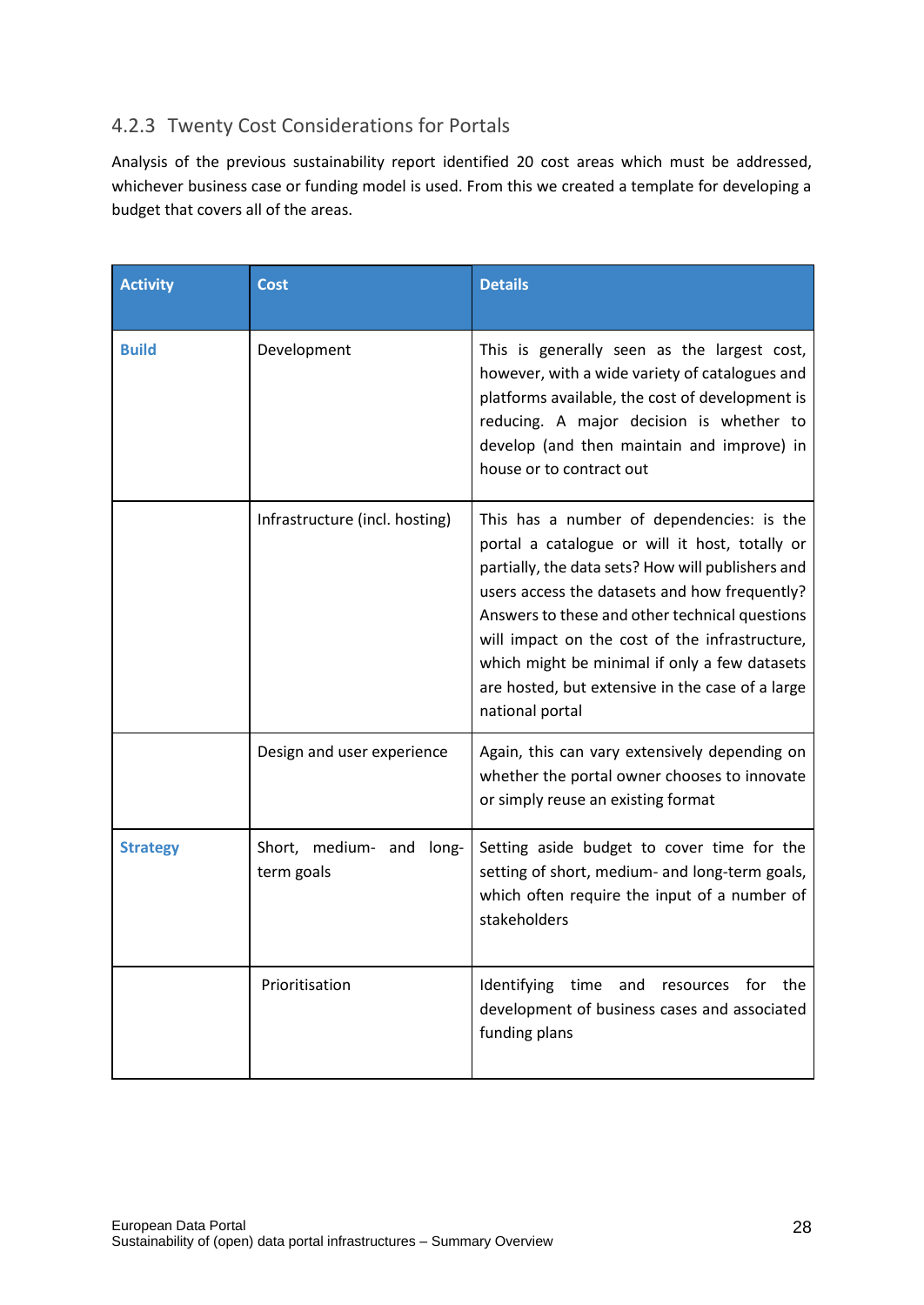| <b>Activity</b>        | <b>Cost</b>                                            | <b>Details</b>                                                                                                                                                                                                                                                                                                                                                                   |
|------------------------|--------------------------------------------------------|----------------------------------------------------------------------------------------------------------------------------------------------------------------------------------------------------------------------------------------------------------------------------------------------------------------------------------------------------------------------------------|
| <b>Operations</b>      | Portal operations (incl. user<br>engagement)           | Portal operations include all the day to day<br>might<br>include<br>activities<br>that<br>content<br>management and social media, reaching out to<br>users regarding updated data sets and liaising<br>with data publishers                                                                                                                                                      |
|                        | Data provision                                         | Identifying, locating, cleaning/redacting and<br>preparing data for publication. This is a large<br>part of ongoing budget spend. Specialist<br>support with aspects such as metadata may be<br>required, which should be reflected in the<br>staffing.                                                                                                                          |
|                        | <b>Staffing</b>                                        | This is likely to change with changing priorities<br>and value-added services. This is the area<br>portals frequently underestimate, both in<br>ongoing requirements and hidden costs                                                                                                                                                                                            |
|                        | Outreach,<br>training<br>and<br>support for publishers | The percentage of the budget that should be<br>allocated to this will vary with the nature of the<br>portal. For a portal focused on a data intensive<br>area such as national mapping agencies,<br>publishers are likely to already be highly skilled.<br>For a national portal publishing data from<br>multiple departments, this<br>may<br>require<br>considerable investment |
|                        | Data analytics                                         | If an external platform provider is being used<br>this cost may be rolled up with the design and<br>hosting                                                                                                                                                                                                                                                                      |
|                        | Maintenance<br>and<br>improvements                     | For subsequent years. This element of the<br>budget should not be reduced too much as it<br>will limit the ability to respond to user need                                                                                                                                                                                                                                       |
| <b>Encouraging Use</b> | Outreach,<br>training<br>and<br>support for users      | This is an important element to ensure take up.<br>As above, it is often left to separate budgets,<br>but for a consistent approach, should be<br>included in the main budget                                                                                                                                                                                                    |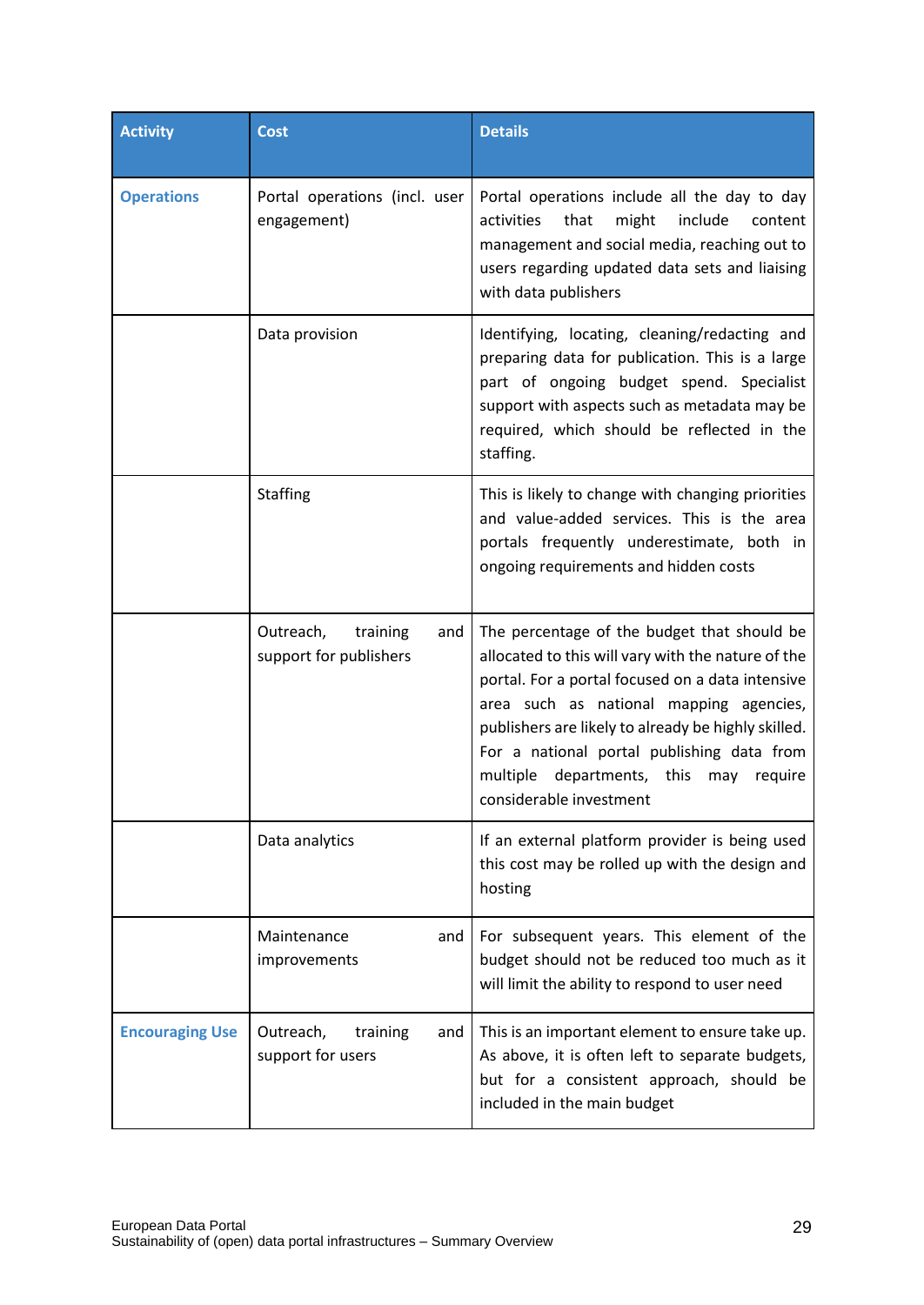| <b>Activity</b>    | Cost                                                                      | <b>Details</b>                                                                                                                                                                                                                                                                                                                                                                                 |
|--------------------|---------------------------------------------------------------------------|------------------------------------------------------------------------------------------------------------------------------------------------------------------------------------------------------------------------------------------------------------------------------------------------------------------------------------------------------------------------------------------------|
|                    | Incentivising use                                                         | While this may not be necessary in every<br>budget, it is particularly important where<br>portals are 'eating their own dog food', i.e.<br>publishing data openly as an effective way to<br>share it<br>between departments or sub-<br>departments                                                                                                                                             |
|                    | Value-added services                                                      | Value-added services may include co-locating<br>tools, improving documentation or enhancing<br>metadata. They may also include more complex<br>services that can be charged for                                                                                                                                                                                                                |
| <b>Measurement</b> | Monitoring of use and impact                                              | Ongoing assessment and monitoring should be<br>implemented where possible                                                                                                                                                                                                                                                                                                                      |
|                    | Measurement of use<br>and<br>impact (research)                            | A small percentage of the budget should be<br>reserved for an annual survey or other<br>mechanism to understand how the site is being<br>used and what impact this is having on the<br>larger ecosystem                                                                                                                                                                                        |
|                    | Recording and management<br>of activities, measurements<br>and monitoring | Depending on the funding stream, this can<br>potentially be a relatively onerous cost area. If<br>reporting back to a central grant making body<br>or project overseer is required it is important to<br>apply sufficient resources to this task. Even<br>where this is not required, ensuring that<br>activities and impact are documented properly<br>is an important part of sustainability |
| <b>Income</b>      | Revenue                                                                   | Provision of freemium services/sponsorship (if<br>applicable)                                                                                                                                                                                                                                                                                                                                  |

<span id="page-29-0"></span>*Table 6 Cost Considerations for Portals*

# 4.3 Who Should Use This and How

Portal owners at all levels from the national down to specialist areas can utilise these methods as a toolkit to focus and direct financing strategy and operations. By first building well thought-out business cases for opening data with colleagues, the public, business and academia, they can then begin to select a sustainable funding strategy. For instance, co-funding as a region makes sense if a city is focused on budget savings, but external funding would be less appropriate. Similarly, a region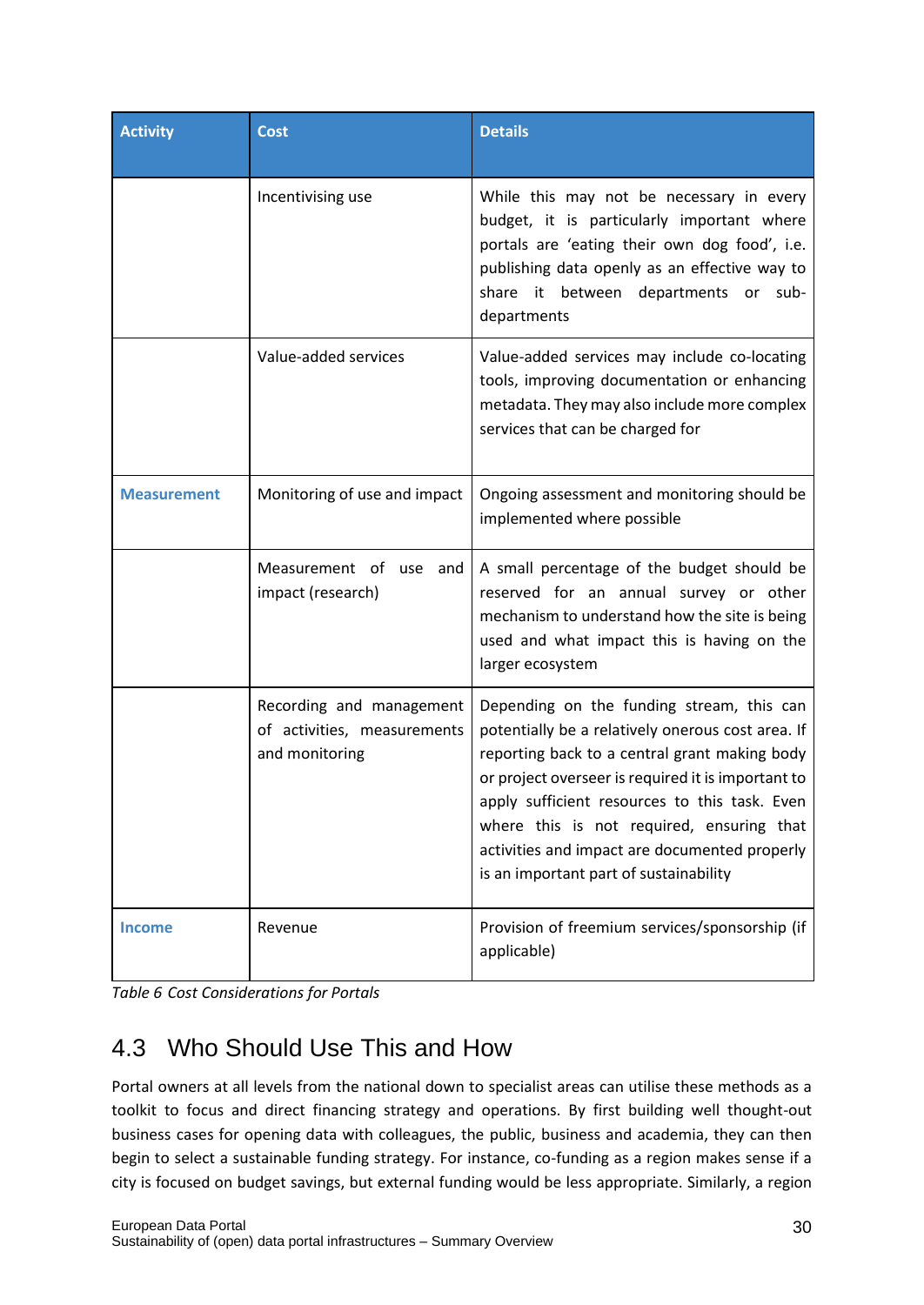may find the provision of freemium services to be less successful than a single-issue portal, such as one focused on high value datasets such as forestry.

Portal owners can also use the business case approach to understand what data might be valuably utilised that should not necessarily be opened – i.e., which can or should be shared with users under a specific user policy or rationale, such as open innovation of public sector services.

Policy makers can use this to help to assess ways in which policy can be used to support movement away from a focus on open data as an IT cost and towards integration with other governmental activities. Finally, potential funders who are interested in supporting open data can use this to identify appropriate opportunities and ways to get involved with publishers across the spectrum.

# <span id="page-30-0"></span>4.4 Lessons and Best Practice

**Portal owners should take a broad and deep view of the full cost of the portal including all cost activities, and ensure that the full budget is surfaced, to avoid hidden costs**

**Freemium services should be focused only on specific data areas, where both customers and staff are familiar with purchasing and supplying services**

**Portals cover a range of activities, and sustainable funding may come from a variety of different sources to cover this. While the hosting may remain an internal cost, portals require data and promotion, and commercial agreements could include covering the cost of these**

**Business cases should be created for the portal and datasets that will be published. A clear business case for the development and continued support of a portal will not only make it more sustainable but will also establish where to look for impact**

**Future alignment of the open data portal beyond being an IT or transparency concern should be addressed. Consider rolling it up with another aligned service to add value. For instance, if the aim is to create business innovation via open data, identify which business support activities the open data portal can become part of.**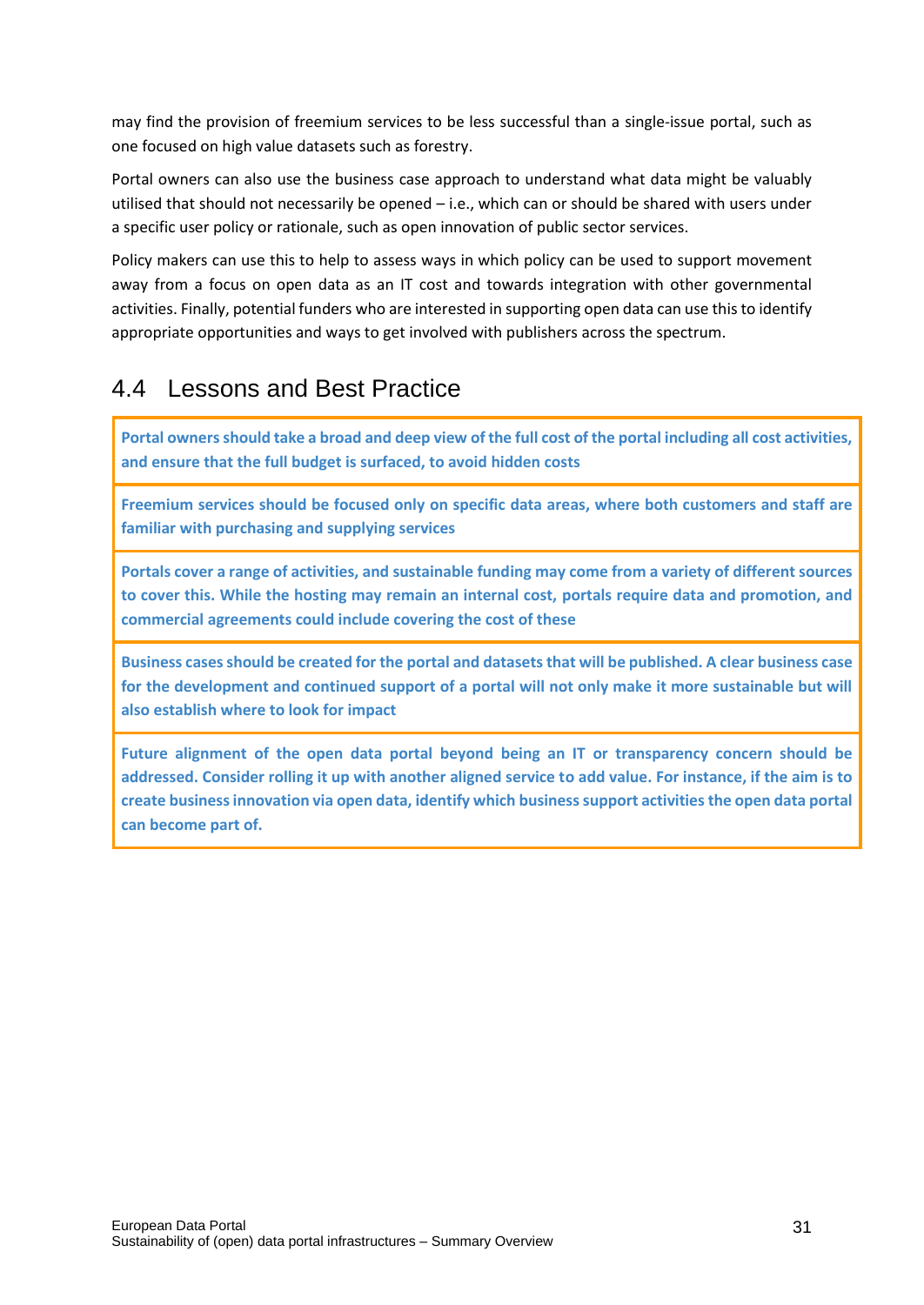# <span id="page-31-0"></span>5. Exploring Alternatives to Portals

# <span id="page-31-1"></span>5.1 Open Data Portal Assessment with User-Centred Metrics

As the use of open government data enters the mainstream, it is necessary to think about what is next in publishing and using data. Google dataset search has arrived, which is already changing how users discover data and threatening to make portals redundant for discovery. That, however, assumes that the only important point about data is the ability to be found by users. Centralised portals for publishing were an early and necessary step in developing the open data narrative, but ultimately, portals must be a means to facilitate use and foster accountability and innovation. For the average citizen, it is what is done with the published data that is important. For the business analyst looking for the right information for their work, the challenge is mostly around finding and making sense of the sources and deciding which ones are most relevant in a given context.

Therefore, it is vital to ask, is the current technical approach to portals fit for the future? Firstly, it is important that the most crucial dimensions of portals are identified. This has been done in the 'Future of Open Data Portals' Analytical Report. By developing relevant indicators and metrics for each of these themes, the extent to which portals are currently fulfilling their potential can be assessed.

### <span id="page-31-2"></span>5.1.1 Methodology

The Analytical Report 'The Future of Open Data'<sup>14</sup> identifies 10 ways portals can organise for sustainability or add value to their offering. These are:

- Organising for use of the datasets (rather than simply for publication);
- Learning from the techniques utilised by recently emerged commercial data marketplaces; promoting use via the sharing of knowledge, co-opting methods common in the open source software community;
- Investing in discoverability best practices, borrowing from e-commerce;
- Publishing good quality metadata, to enhance reuse;
- Adopting standards to ensure interoperability;
- Co-locating tools, so that a wider range of users and re-users can be engaged with;
- Linking datasets to enhance value;
- Being accessible by offering both options for big data and options for more manual processing. Commercial exploitation may require Application Programme Interfaces, while citizen users may prefer to download a more human readable comma separated value files, This ensures a wide range of user needs are met;
- Co-locating documentation, so that users do not need to be domain experts in order to understand the data;
- Being measurable, as a way to assess how well they are meeting users' needs.

<sup>&</sup>lt;sup>14</sup> https://www.europeandataportal.eu/sites/default/files/edp\_analyticalreport\_n8.pdf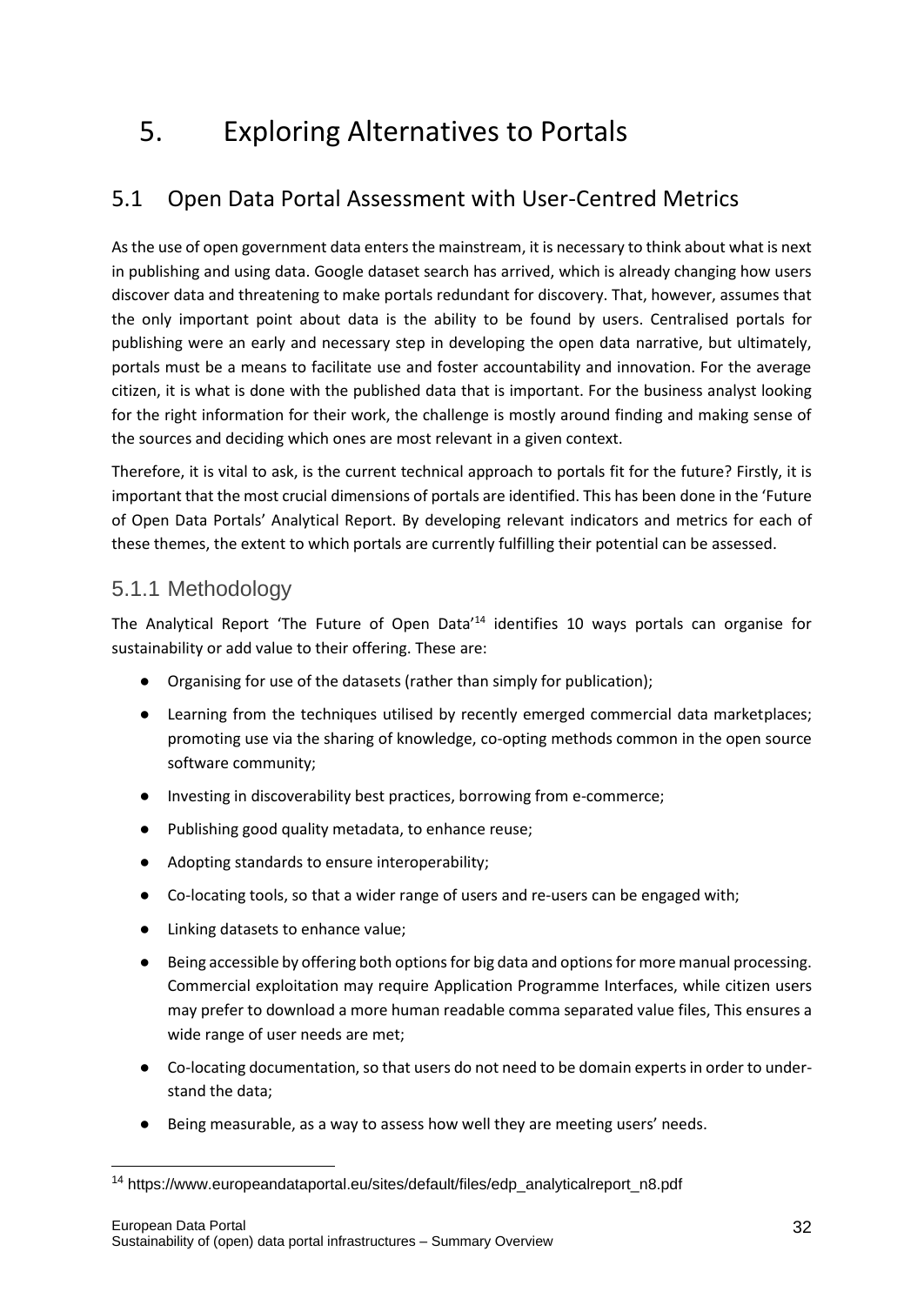We operationalised this research by either selecting from the literature or developing metrics that would allow these dimensions to be measured. We developed metrics using relevant literature and established guidelines. Once these metrics were established, ten portals were assessed as to how well they met the 10 user-oriented sustainability principles, in order to establish the size of the gap between the current situation and the ideal. The list included EU government data portals from different stages of Open Data Maturity (trend-setters, fast-trackers, followers, beginners), as well as some other specialist open data portals:

- Cyprus National Data Portal (trend-setter)
- Avoindata.fi (fast-tracker)
- Data.gov Belgium (fast-tracker)
- Data.gov Slovakia (fast-tracker)
- Dados.gov Portugal (follower)
- $\bullet$  Island.is (beginner)<sup>15</sup>

#### plus

- EU Open Data Portal
- London Datastore;
- Geo Data Portal Luxembourg
- Open Data Trent

#### <span id="page-32-0"></span>5.1.2 Results

### 5.1.2.1 Development of Metrics for Assessing Sustainability of Portals

| <b>Dimension</b>                  | <b>Metric</b>                                                                                                                                                                                                                                                                                                                                                                                                                      | <b>Existing/Developed</b>                                                       |
|-----------------------------------|------------------------------------------------------------------------------------------------------------------------------------------------------------------------------------------------------------------------------------------------------------------------------------------------------------------------------------------------------------------------------------------------------------------------------------|---------------------------------------------------------------------------------|
| <b>Organise for Use</b>           | dataset is accompanied<br>1. Each<br>by a<br>comprehensive descriptive record (going<br>beyond a collection of structured metadata).<br>2. An extract of the data can be previewed (for<br>easier sense making).<br>The portal provides recommendations for<br>3.<br>related datasets.<br>The portal enables users to review/rate the<br>4.<br>datasets.<br>Keywords from datasets are linked to other<br>5.<br>published datasets | Based on Opquast Web Data<br><b>Quality Checklist</b><br>http://opquast.com/en/ |
| Co-locate<br><b>Documentation</b> | 1. Supporting documentation does not exist.<br>2. Supporting documentation exists but as a<br>document which has to be found separately from                                                                                                                                                                                                                                                                                       | Intelligibility Metric, Walker,<br>Frank and Thompson, 2015                     |

#### <sup>15</sup> Categorisations correct at time of research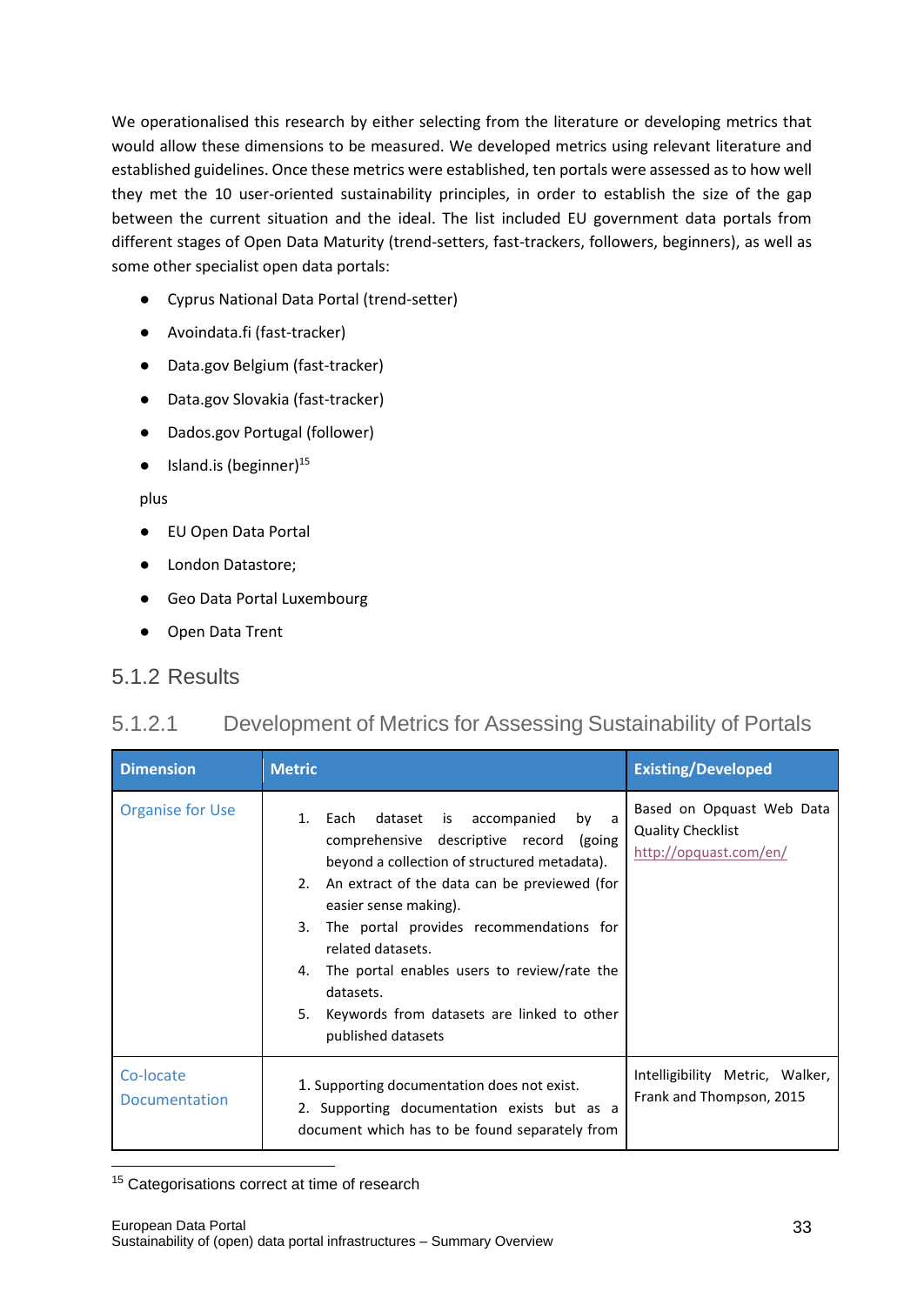| <b>Dimension</b>         | <b>Metric</b>                                                                                                                                                                                                                                                                                                                                                                                                                                                                                                                                                                                                                                                                                                                                                                                                                                                                                              | <b>Existing/Developed</b>                                                 |
|--------------------------|------------------------------------------------------------------------------------------------------------------------------------------------------------------------------------------------------------------------------------------------------------------------------------------------------------------------------------------------------------------------------------------------------------------------------------------------------------------------------------------------------------------------------------------------------------------------------------------------------------------------------------------------------------------------------------------------------------------------------------------------------------------------------------------------------------------------------------------------------------------------------------------------------------|---------------------------------------------------------------------------|
|                          | the data.<br>3. Supporting documentation is found at the same<br>time as the data (e.g. the link to the document is<br>next to the link to the data in the search).<br>4. Supporting documentation can be immediately<br>accessed from within the dataset but it is not<br>context sensitive (e.g. a link to the documentation<br>or text contained within the dataset).<br>5. Supporting documentation can be immediately<br>accessed from within the dataset and it is context<br>sensitive so that users can immediately access<br>information about a specific item of concern (e.g. a<br>link to a specific point in the documentation or the<br>text contained within the dataset).                                                                                                                                                                                                                  |                                                                           |
| <b>Be Measurable</b>     | Portal has No analytics.<br>1.<br>Portal has Site analytics.<br>2.<br>Portal has Use analytics.<br>3.<br>Portal has Impact analytics.<br>4.                                                                                                                                                                                                                                                                                                                                                                                                                                                                                                                                                                                                                                                                                                                                                                | Based on review<br>of web<br>analytics tools                              |
| <b>Promote Standards</b> | A permanent, patterned and/or discoverable<br>1.<br>URI/URLs is used for each dataset (e.g.<br>URI/URLSs can be used as universal, unique<br>identifiers by appending a serial number or<br>other internal naming system to a domain).<br>The portal uses versioning of datasets (to<br>2.<br>maintain the history of a dataset).<br>Dates are available in a standard format<br>3.<br>(facilitates the automated exploitation of date-<br>type data and their conversion according to<br>specific needs or constraints).<br>Metadata associated with each dataset is<br>4.<br>available in a standard format (e.g. using VOID<br>or DCAT) to enable automated metadata<br>retrieval and import of metadata from other<br>data catalogues.<br>The metadata catalogue can be retrieved using<br>5.<br>a standard protocol (e.g. automatic retrieval of<br>the metadata catalogue using RDF or HTTP<br>GET). | Based on guidelines from W3C<br>eGov Interest Group<br>and<br>OpQuast.    |
| <b>Promote Metadata</b>  | ★ Metadata Ignorance.<br>★★ Scattered or Closed Metadata.                                                                                                                                                                                                                                                                                                                                                                                                                                                                                                                                                                                                                                                                                                                                                                                                                                                  | European Commission 5-level<br>maturity schema for metadata<br>management |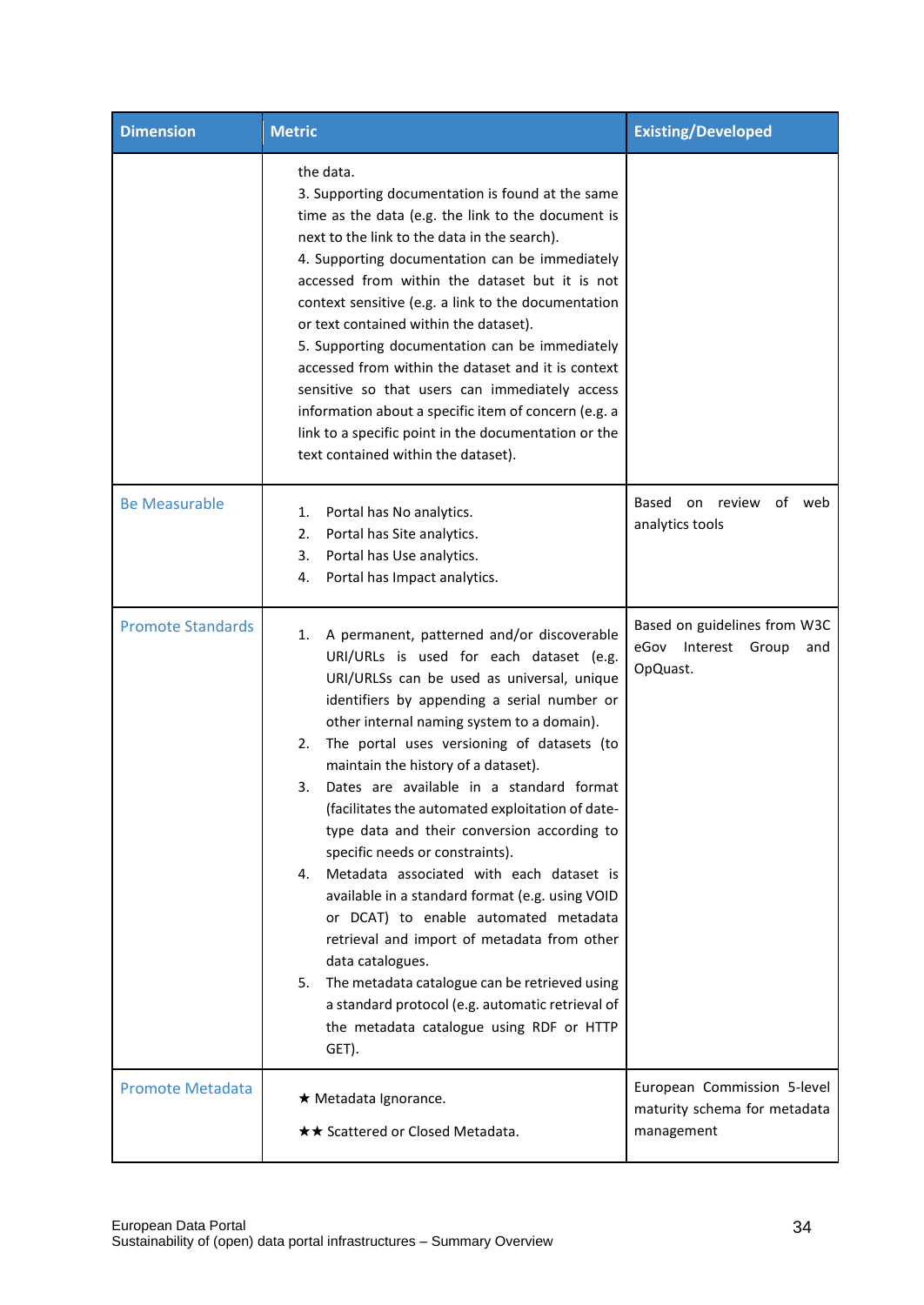| <b>Dimension</b>       | <b>Metric</b>                                                                                                                                                                                                                                                                                                                                                                                                                                                                                                                                                                                                                                                                                                                                                           | <b>Existing/Developed</b>                                   |
|------------------------|-------------------------------------------------------------------------------------------------------------------------------------------------------------------------------------------------------------------------------------------------------------------------------------------------------------------------------------------------------------------------------------------------------------------------------------------------------------------------------------------------------------------------------------------------------------------------------------------------------------------------------------------------------------------------------------------------------------------------------------------------------------------------|-------------------------------------------------------------|
|                        | <b>★★★ Open Metadata for Humans.</b><br><b>★★★★ Open Reusable Metadata.</b><br><b>★★★★★</b> Linked Open Metadata.                                                                                                                                                                                                                                                                                                                                                                                                                                                                                                                                                                                                                                                       |                                                             |
| <b>Link Data</b>       | ★ On the Web: Make your stuff available on the<br>Web (whatever format) under an open license.<br>★★ Machine-readable data: Make it available as<br>structured data (e.g. Excel instead of image scan of<br>a table).<br><b>★★★ Non-proprietary format:</b> Make it available in<br>a non-proprietary open format (e.g. CSV instead of<br>Excel).<br><b>★★★★ RDF standards:</b> Use URIs to denote things,<br>so that people can point at your stuff.<br>***** Linked RDF: Link your data to other data<br>to provide context.                                                                                                                                                                                                                                          | 5 Stars of Open Data, Tim<br><b>Berners</b> Lee             |
| <b>Promote Use</b>     | The portal is connected with social media to<br>1.<br>create a social distribution channel for open<br>data.<br>The portal provides users with online support<br>2.<br>feedback,<br>request/suggest<br>for<br>to<br>the<br>publication of new datasets, and when<br>problems arise during use (e.g. contact form,<br>discussion forum, FAQs, helpdesk, search tips,<br>tutorials, demos).<br>The portal provides a way for users to keep<br>3.<br>informed of updates to the data (e.g. news<br>feed).<br>Datasets are accompanied<br>by links or<br>4.<br>resources that provide user guidance and<br>support.<br>5. Examples of reuse (fictitious or real) are<br>provided (e.g. information contributed by<br>other users, last reuse, best reuse, data<br>stories). | Based on range of literature                                |
| <b>Be Discoverable</b> | The publisher/owner of the data has an open<br>1.<br>data portal (or similar search mechanism).<br>The publisher/owner of that portal publishes<br>2.<br>an updated, searchable list of datasets.                                                                                                                                                                                                                                                                                                                                                                                                                                                                                                                                                                       | Discoverability Metric, Walker,<br>Frank and Thompson, 2015 |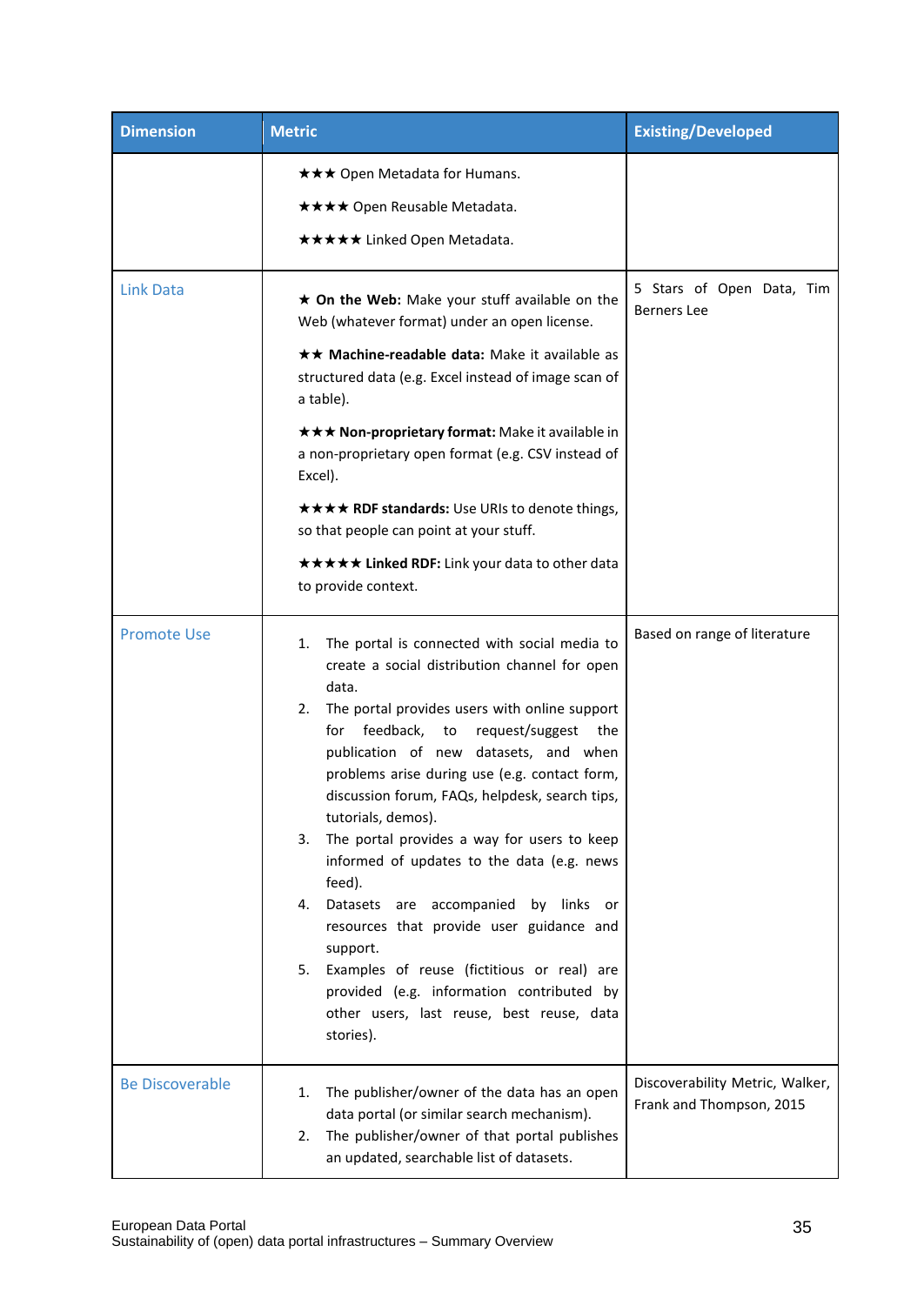| <b>Dimension</b>       | <b>Metric</b>                                                                                                                                                                                                                                                                                                                                                                                                                                                                                                                                                                                                                                     | <b>Existing/Developed</b>                                                                                                                                                                                                  |
|------------------------|---------------------------------------------------------------------------------------------------------------------------------------------------------------------------------------------------------------------------------------------------------------------------------------------------------------------------------------------------------------------------------------------------------------------------------------------------------------------------------------------------------------------------------------------------------------------------------------------------------------------------------------------------|----------------------------------------------------------------------------------------------------------------------------------------------------------------------------------------------------------------------------|
|                        | The publisher/owner of that portal publishes<br>3.<br>an updated, searchable list of datasets with<br>synonyms.<br>The publisher/owner of that portal publishes a<br>4.<br>list of datasets which are known to exist but<br>are not currently available (limiting the time<br>wasted on abortive searches).                                                                                                                                                                                                                                                                                                                                       |                                                                                                                                                                                                                            |
| <b>Co-locate Tools</b> | The portal does not provide visualisation or<br>1.<br>collaboration tools for users to engage with<br>the datasets.<br>The portal provides visualisation tools to<br>2.<br>enable users to engage with the datasets.<br>provides<br>visualisation<br>3.<br>The<br>portal<br>and<br>collaboration tools to enable users to<br>participate in the governance of the portal (e.g.<br>dataset rating) but the engagement with other<br>users is limited or mediated<br>by the<br>administrator.<br>provides<br>visualisation<br>The<br>portal<br>4.<br>and<br>collaboration tools to enable users<br>to<br>collaborate innovatively with other users. | Based on range of literature                                                                                                                                                                                               |
| <b>Be Accessible</b>   | The portal uses human and machine-readable<br>1.<br>and non-proprietary formats (e.g. CSV, XML,<br>RDF-based formats).<br>The portal provides different types of formats<br>2.<br>for the same dataset.<br>The mechanisms for accessing and interacting<br>3.<br>with datasets are documented.<br>Multilingual support is available on the portal.<br>4.<br>The portal supports the visually and hearing<br>5.<br>impaired.                                                                                                                                                                                                                       | <b>Based</b><br>Web<br>Content<br>on<br>Guidelines<br>Accessibility<br>(WCAG), Version 2.0, from the<br>World-Wide Web Consortium<br>(W3C)<br>Uses<br>'always,<br>sometimes, never' scale rather<br>than being cumulative. |

*Table 7 Metrics for Sustainability of Portals*

## 5.1.2.2 Assessment of Portals with Metrics

| <b>Portal</b>                 | OUse PUse Disc |   | Meta   Stan   Co-D   Link |   |  | <b>Meta</b> | $Co-I$ |
|-------------------------------|----------------|---|---------------------------|---|--|-------------|--------|
| EU Open Data Portal           |                | 4 |                           | 4 |  |             |        |
| Dados.gov. Portugal           |                |   |                           |   |  |             |        |
| London Data Store             |                | 4 |                           |   |  |             |        |
| <b>Cyprus National Portal</b> |                | 4 |                           | 4 |  |             |        |
| Open Dat Trento               |                |   |                           |   |  |             |        |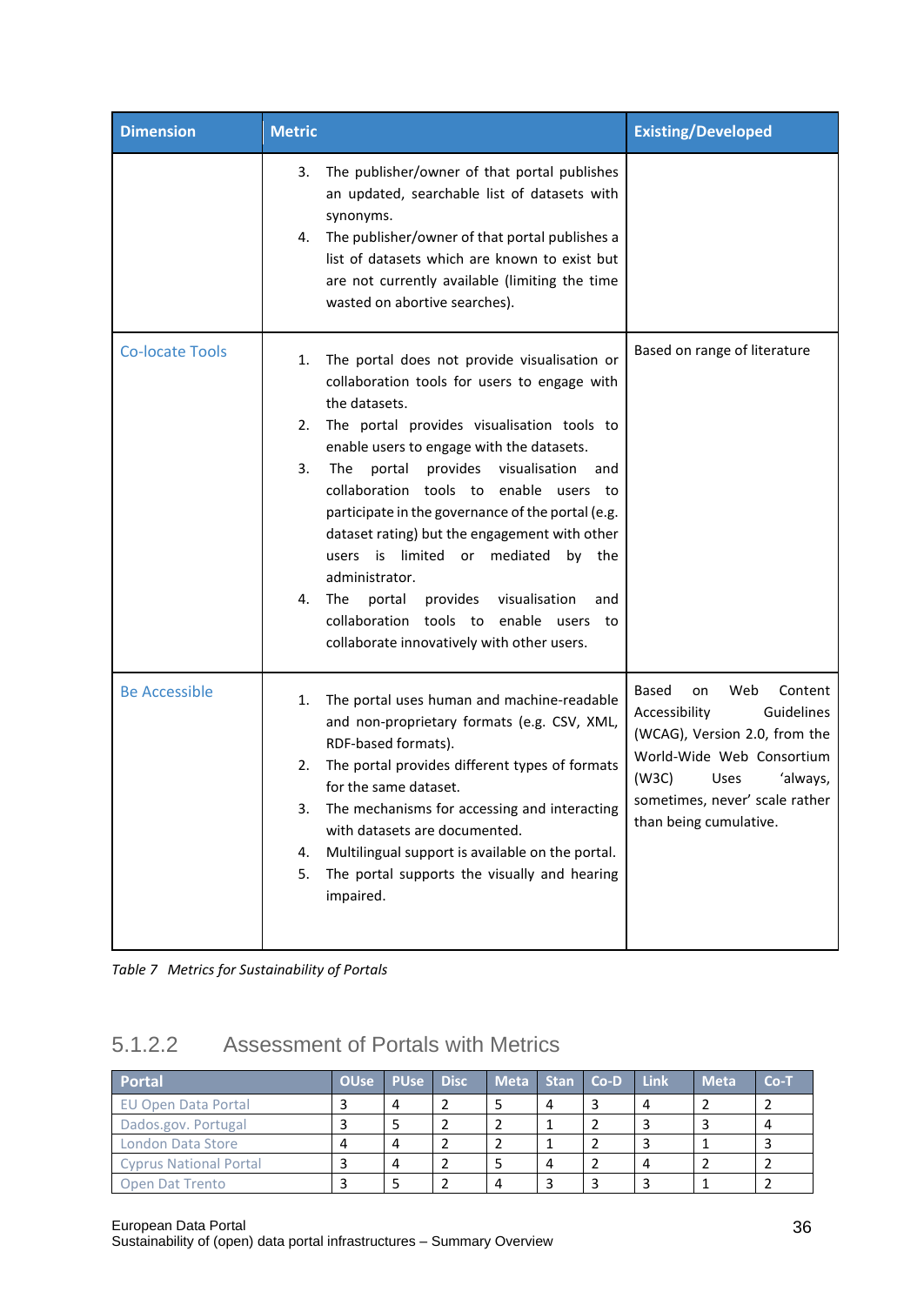| Geo Data Portal Luxembourg |   |  |  |  |  |
|----------------------------|---|--|--|--|--|
| Data.gov Belgium           |   |  |  |  |  |
| Avoindata.fi               |   |  |  |  |  |
| Data.gov Slovakia          | 4 |  |  |  |  |
| Island.is                  |   |  |  |  |  |

#### *Table 8 Results of Assessment*

The numerical results for 9 categories are shown above. The results show substantial variation on most dimensions. This is particularly true for 'Organise for Use', 'Promote Standards' and 'Co-locate Tools' which vary from 1 star to 4 star ratings, and 'Publish Metadata' which varies from 2 to 5. None of the portals had managed to achieve the 5<sup>th</sup> star of open linked data, despite this being the most well-established open data metric.

Unsurprisingly, none of the portals achieved particularly high scores on 'Be Measurable'. However, they all scored the same on 'Be Discoverable', in that none of the portals reviewed publishes synonyms or lists of non-available datasets to reduce search overheads. There was also little variation in 'Colocate Documentation'.

### <span id="page-36-0"></span>5.1.3 Who Should Use This and How

These metrics can be used by portal owners to assess the current sustainability of their portal. They can also be used as a guide to areas which can be improved, and therefore in helping focus development choices. The metrics also describe exactly what should be implemented to improve value, which reduces the search costs of portal improvement.

#### <span id="page-36-1"></span>5.1.4 Lessons and Best Practice

**Portal owners should consider a regular assessment of their portals along these dimensions using the metrics above**

**Areas with particularly low diversity of results, such as Be Discoverable and Co-locate Documentation, should particularly be addressed. Are there technical or social barriers preventing the implementation of improved solutions?**

**Recent research has looked at ways to automatically assess some of these metrics and analysed a subset of (CKAN-based) portals indexed by the EDP.<sup>16</sup> Among other things, the analysis showed that current technical realisations of portals do not lend themselves well to a continuous, detailed monitoring of data use, which in turn means that portal owners have limited insight into the impact of their publishing effort. Further work should be invested in this area.** 

<sup>16</sup> Dix, 2019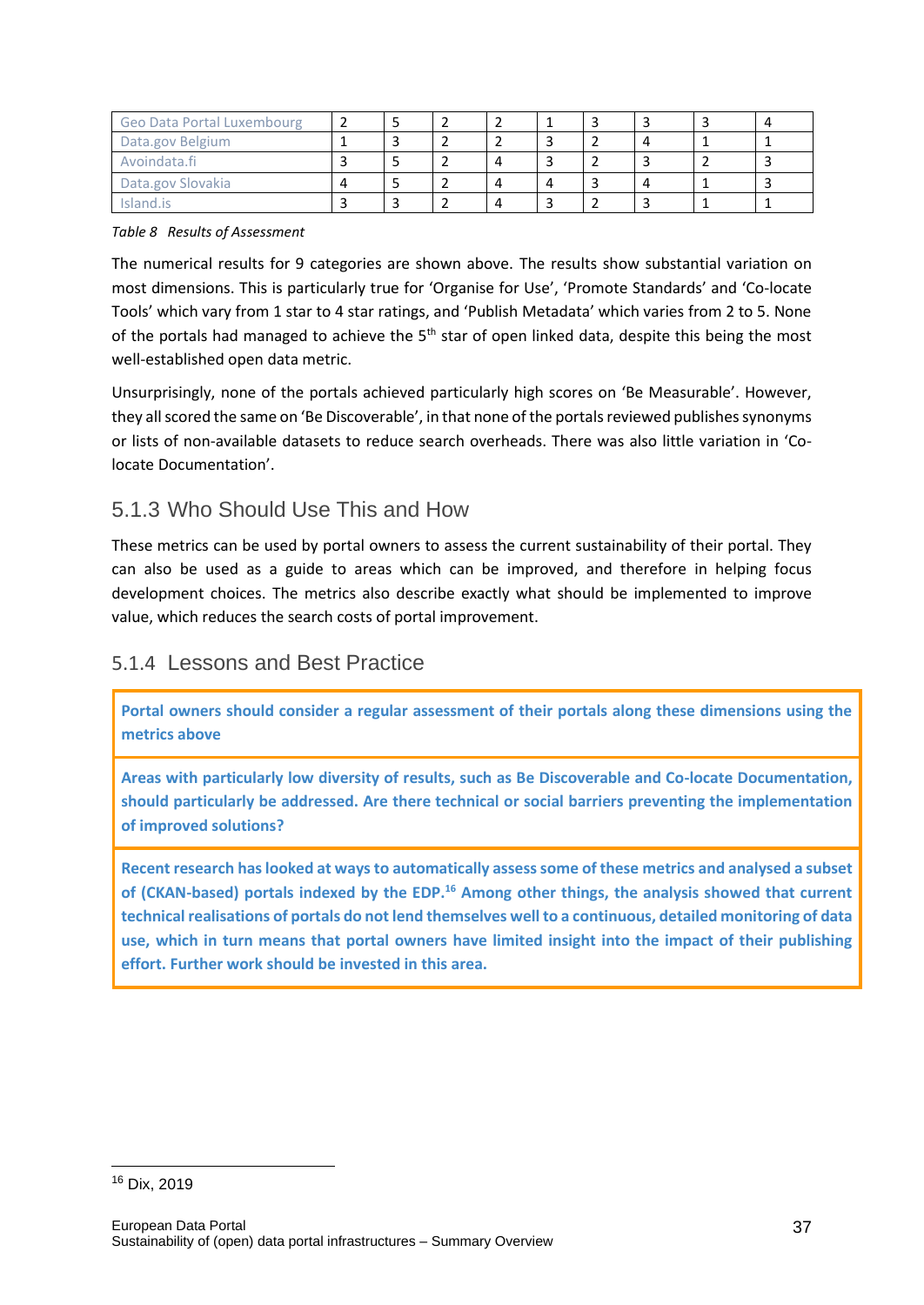# <span id="page-37-0"></span>5.2 Distributed Version Control Approach to Creating Community Data Spaces for Reuse

Previous studies on the future of open data portals, including the work above, suggest that co-location of tools and promotion of use are two of the aspects where current portals struggle the most. Many portals, including harvesters such as the EDP, cover large numbers of datasets which are heterogeneous in terms of size, format, quality and publication environment. In addition, publishers do or cannot make any assumptions about the scenarios in which the data will be used and tailor their processes and technologies accordingly. This leads to a trade-off. In theory, by not privileging some scenarios over others, publishers maximise use; in practice, this means that releasing the data follows a one-size-fits-all approach, which often creates substantial overheads down the data value chain when data has to be transformed and curated for particular applications or skill sets.

To make portals more useful, portals need to set up a participatory ecosystem to manage this tradeoff. Users are the ones with the best knowledge about how the data could and should be used - they have used tools to handle the data, and could share some of their experiences with others. They are also much better placed than publishers to promote data reuse, leveraging on their experiences in working with the data.

A new technical concept is needed to facilitate the creation of such ecosystems around datasets. Figure 3 below presents the status quo, and then presents an alternative proposal.



*Figure 3: Open Data Portals Today: Centralised Portals, Indexed by Search Engines and Meta-portals*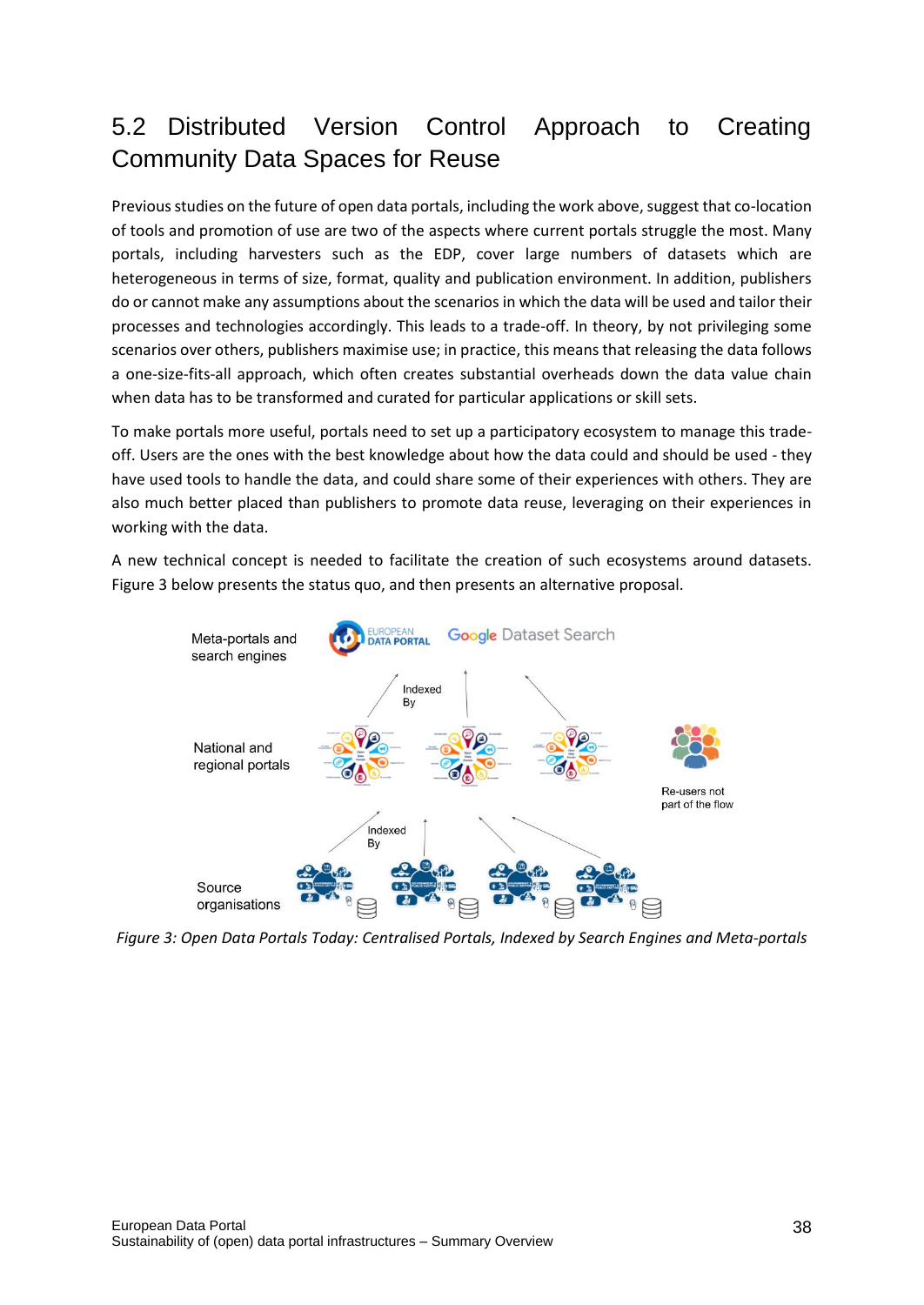

*Figure 4: Users Join Spaces Organised Around Datasets and Share Tools, Develop Services and Apps, and Derive Further Datasets*

In this model, data owners publish their datasets online on their own servers. If they would like their data to be discovered and used by others, they ensure that they remain compliant with technologies used by search engines such as Google Dataset Search or the EDP to index datasets. Datasets are maintained, reviewed, reused and enriched in so-called 'community data spaces', which co-locate tools, revisions, and derived datasets. The spaces could be hosted by data owners or current open data portals (centralising the technical infrastructure), or by the communities themselves (decentralising the infrastructure). In addition, they would be equipped with metadata generation capabilities to allow spaces and their work around datasets to be discovered by crawlers and harvesters such as EDP and maintain provenance links between original datasets released by government and derived datasets from the community. They would also have metadata interlinking capabilities to foster cross-fertilisation among communities.

A basic version of this concept can be seen today on Kaggle or on data.world.<sup>17</sup> In the former, each dataset published on the platform is linked to so-called 'kernels', which consist of code that works with that data with no installation or pre-processing needed, and notebooks, which document specific data projects.

### <span id="page-38-0"></span>5.2.1 Methodology

This work is in two parts, the design and building of a solution based on Distributed Version Control (DVC) tools, and testing of the prototype. DVCs are, by design, implementing several of the useroriented principles laid out in the "Future of Open Data Portals" report<sup>18</sup> and are popular in other technology areas for their community-fostering capabilities. They include functionality for sharing, collaboration and reuse of resources created and used by multiple parties. We innovated on this in

<sup>17</sup>data.world

<sup>&</sup>lt;sup>18</sup> https://www.europeandataportal.eu/sites/default/files/edp\_analyticalreport\_n8.pdf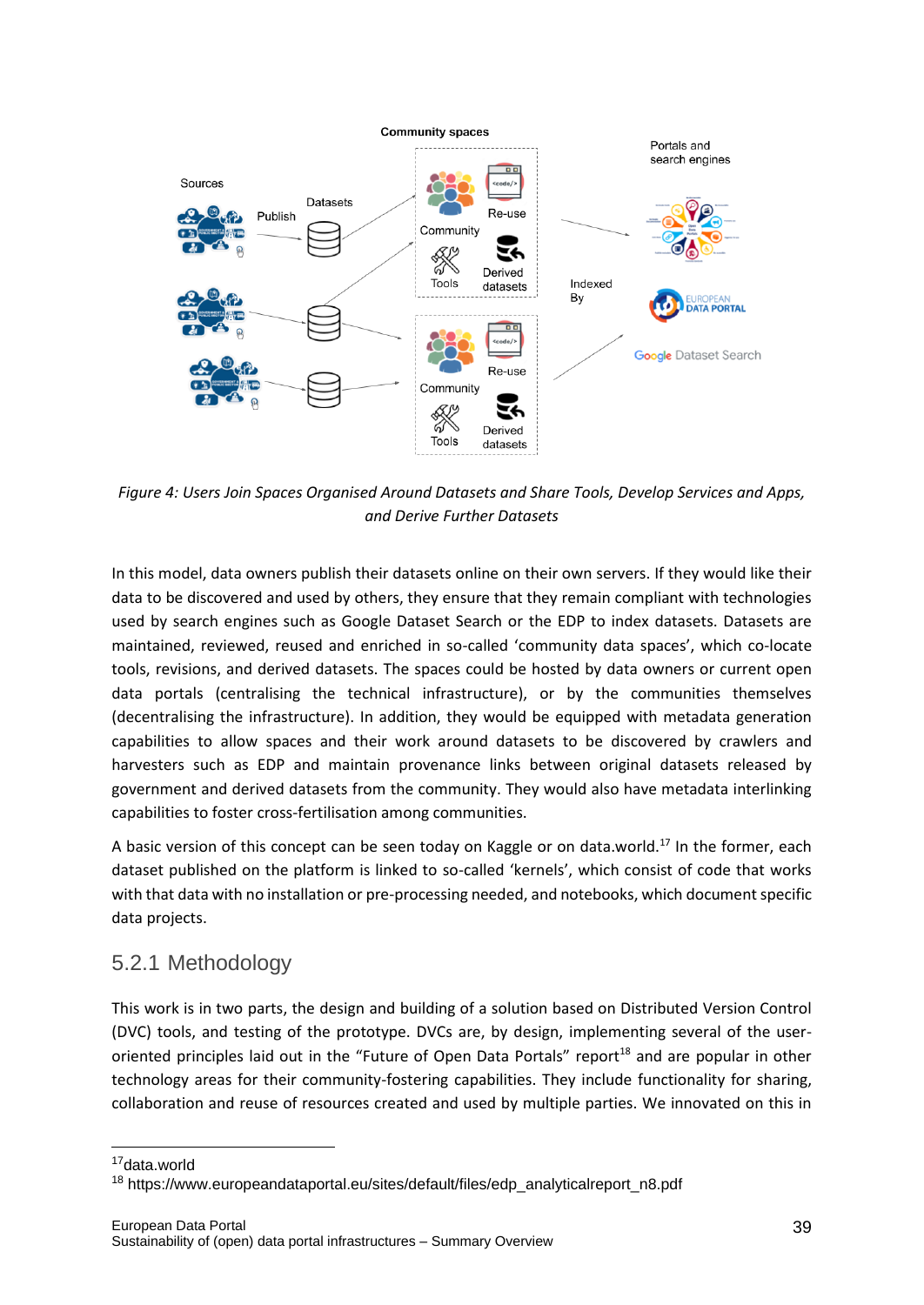that these resources are traditionally code and associated documentation, whereas in this variant they focus on data.

This concept extends an existing DVC tool with capabilities to publish, document and store data.

### <span id="page-39-0"></span>5.2.2 Results

The result is a new type of open data portal that is future oriented as a community data space, as it:

- Promotes use: by giving users the possibility of sharing how they have modified the dataset, and giving visibility to their contributions. Data stories and prominent case studies of the data could also be hosted by the portal
- Co-locates documentation and data: Each dataset has its own wiki and issue management section, which is one of the major bottlenecks in data reuse<sup>19</sup>
- Is measurable: version control technology has built-in metrics on the interaction of users with repositories, and allow the tracking of collaboration. This complements web analytics such as the ones used to assess portal use above
- Co-locates tools: for software development, version control tools go beyond storage and versioning of code and support continuous integration and development. In the case of datasets, tools for format conversion and data linking could be mirrored on the portal. This enables contributors that process datasets with the tools to participate in the collaborative development of the tool.

As noted earlier, DVCs were designed for code, and not datasets. Therefore, several extensions need to be implemented to facilitate data discovery, sensemaking and interlinking:

- Be discoverable: search engines in VC environments are optimized for source code and would not be effective for datasets. DVC requires enhancement as follows:
	- Automatic generation of the DCAT data catalogue of the portal, so it can be served from a SPARQL endpoint or consumed by a metaportal or search engine.
- Publish metadata: To encourage the improvement of metadata by the community, generate issues on missing metadata and missing properties in metadata (either mandatory or recommended). Open issues can be used to encourage contributors to solve them. Improved metadata also improves Google Dataset Search's ability to locate the data sets.
- Link data: Each dataset repository can contain a link-set to other datasets. Linksets can be automatically generated by a linking tool integrated into the portal, or be contributed by dataset consumers. Contributions by data consumers will be managed through the version control infrastructure. Linksets can then be consumed by clients or loaded into a SPARQL endpoint to enable queries and data stories. This is a crucial ability as very few portals currently enable this linking as measured by the 5 Stars of Linked Open Data, and yet it is probably the most well-known metric for assessing data.<sup>20</sup>

<sup>19</sup> https://dl.acm.org/citation.cfm?id=3025838

<sup>20</sup> http://5stardata.info/en/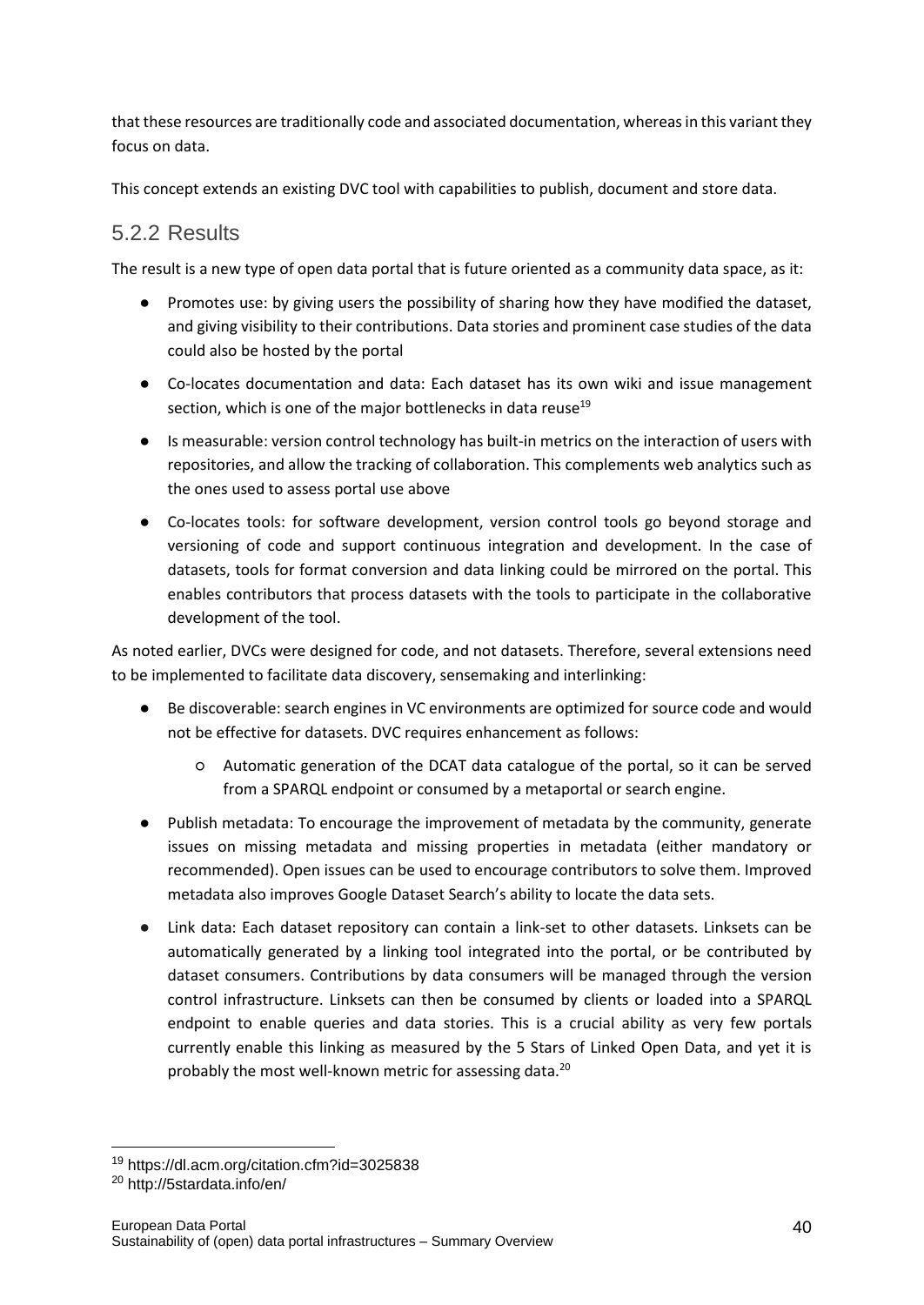## <span id="page-40-0"></span>5.2.3 Who Should Use This and How

Portal owners, especially at regional and national levels, can use this to inform the development of user-oriented features. Similarly, platform developers can be guided when adding further features into their offerings.

The open data use community can use this as a base to engage with portal owners.

### <span id="page-40-1"></span>5.2.4 Lessons and Best Practice

**Community data spaces can create a 'virtuous circle' as improvements and changes made to the datasets by one user can be accessed by another, increasing the value of the datasets.**

**Hosting CDSs in a portal requires an extra investment in storage, as datasets need to be copied to enable full functionality. In terms of computing power, needs are a function of the number of expected users and of the requirements of other tools that a portal would like to co-locate.**

**Big datasets are difficult to include in this paradigm, however, most of the large open datasets are geospatial or satellite images that have their own infrastructure and their own set of specialist tools and community**

**Data that is accessed by an API won't take advantage of versioning capabilities, however there is still room to co-locate ways to access the data (call the API), and its usage.**

**A way to take further advantage of the investment in storage and cloud to implement this approach is to use it to include smaller communities and organisations that may not have the resources to run their own local portal**